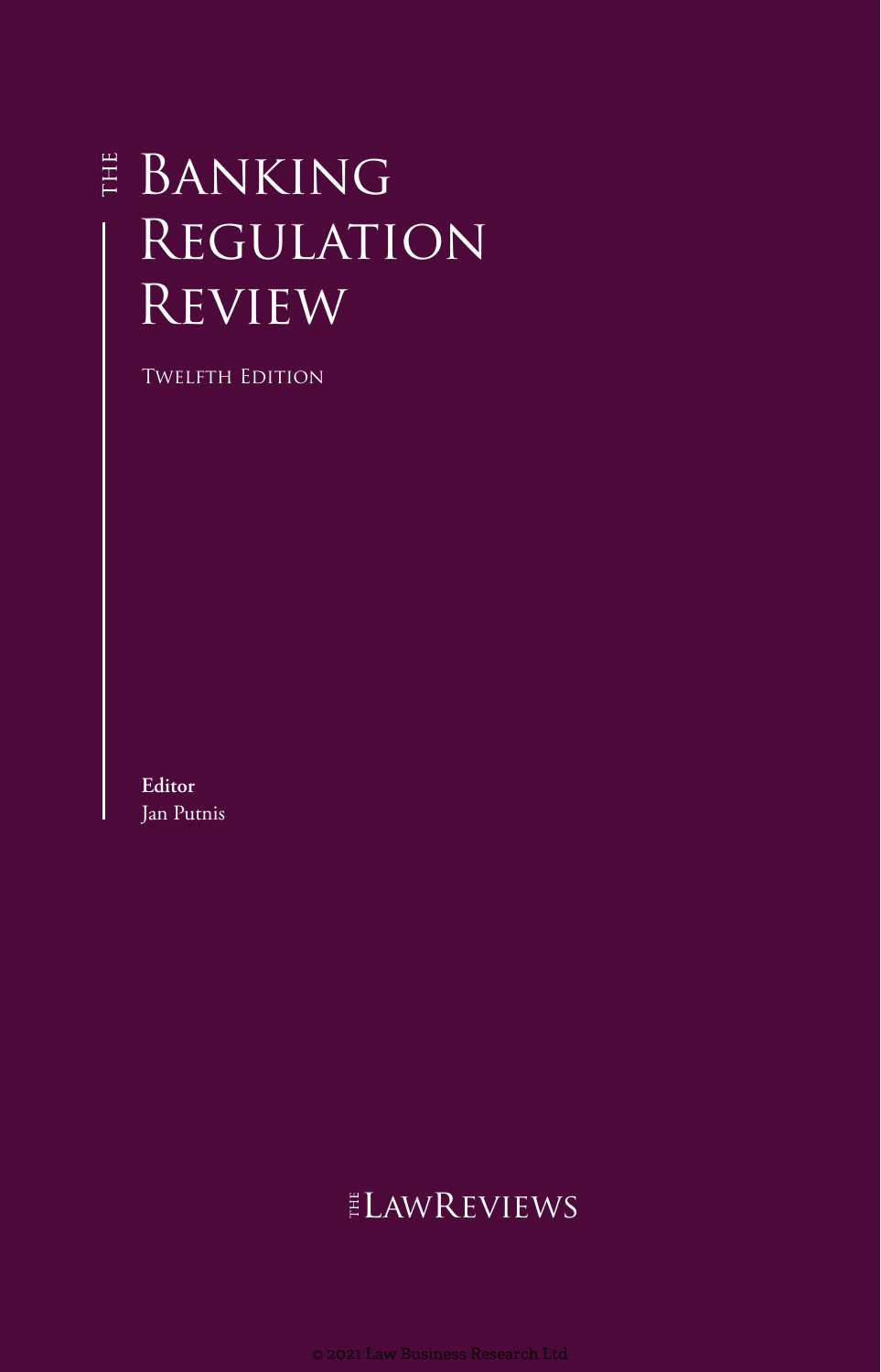# **E BANKING** Regulation **REVIEW**

Twelfth Edition

Reproduced with permission from Law Business Research Ltd This article was first published in April 2021 For further information please contact Nick.Barette@thelawreviews.co.uk

**Editor** Jan Putnis

ELAWREVIEWS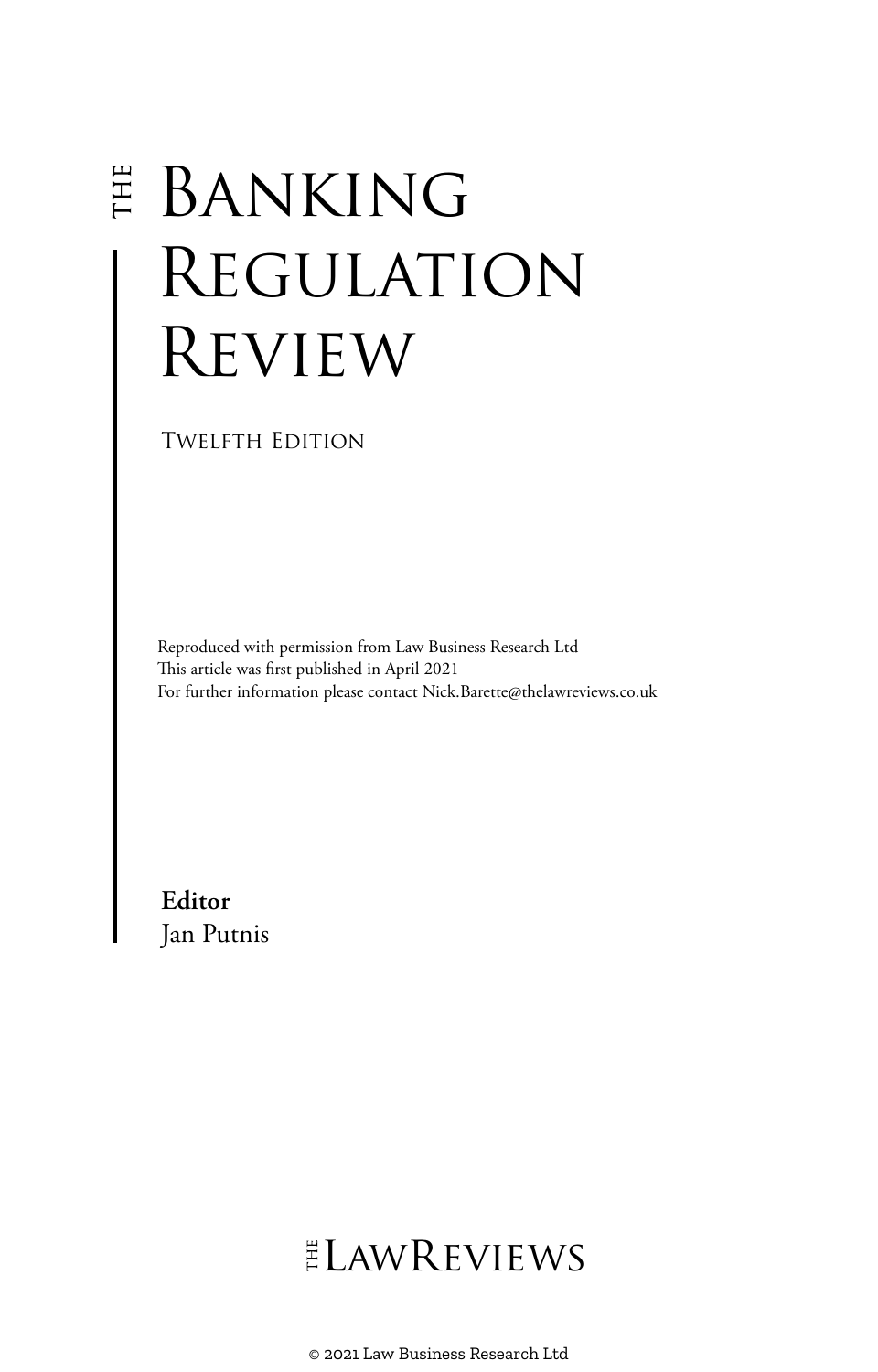#### PUBLISHER Clare Bolton

#### HEAD OF BUSINESS DEVELOPMENT Nick Barette

#### TEAM LEADERS Jack Bagnall, Joel Woods

#### BUSINESS DEVELOPMENT MANAGERS Katie Hodgetts, Rebecca Mogridge

BUSINESS DEVELOPMENT EXECUTIVE Olivia Budd

> RESEARCH LEAD Kieran Hansen

#### EDITORIAL COORDINATOR Hannah Higgins

PRODUCTION AND OPERATIONS DIRECTOR Adam Myers

> PRODUCTION EDITOR Katrina McKenzie

#### SUBEDITOR Janina Godowska

CHIEF EXECUTIVE OFFICER Nick Brailey

Published in the United Kingdom by Law Business Research Ltd, London Meridian House, 34–35 Farringdon Street, London, EC4A 4HL, UK © 2021 Law Business Research Ltd www.TheLawReviews.co.uk

No photocopying: copyright licences do not apply. The information provided in this publication is general and may not apply in a specific situation, nor does it necessarily represent the views of authors' firms or their clients. Legal advice should always be sought before taking any legal action based on the information provided. The publishers accept no responsibility for any acts or omissions contained herein. Although the information provided was accurate as at April 2021, be advised that this is a developing area. Enquiries concerning reproduction should be sent to Law Business Research, at the address above. Enquiries concerning editorial content should be directed to the Publisher – clare.bolton@lbresearch.com

#### ISBN 978-1-83862-762-1

Printed in Great Britain by Encompass Print Solutions, Derbyshire Tel: 0844 2480 112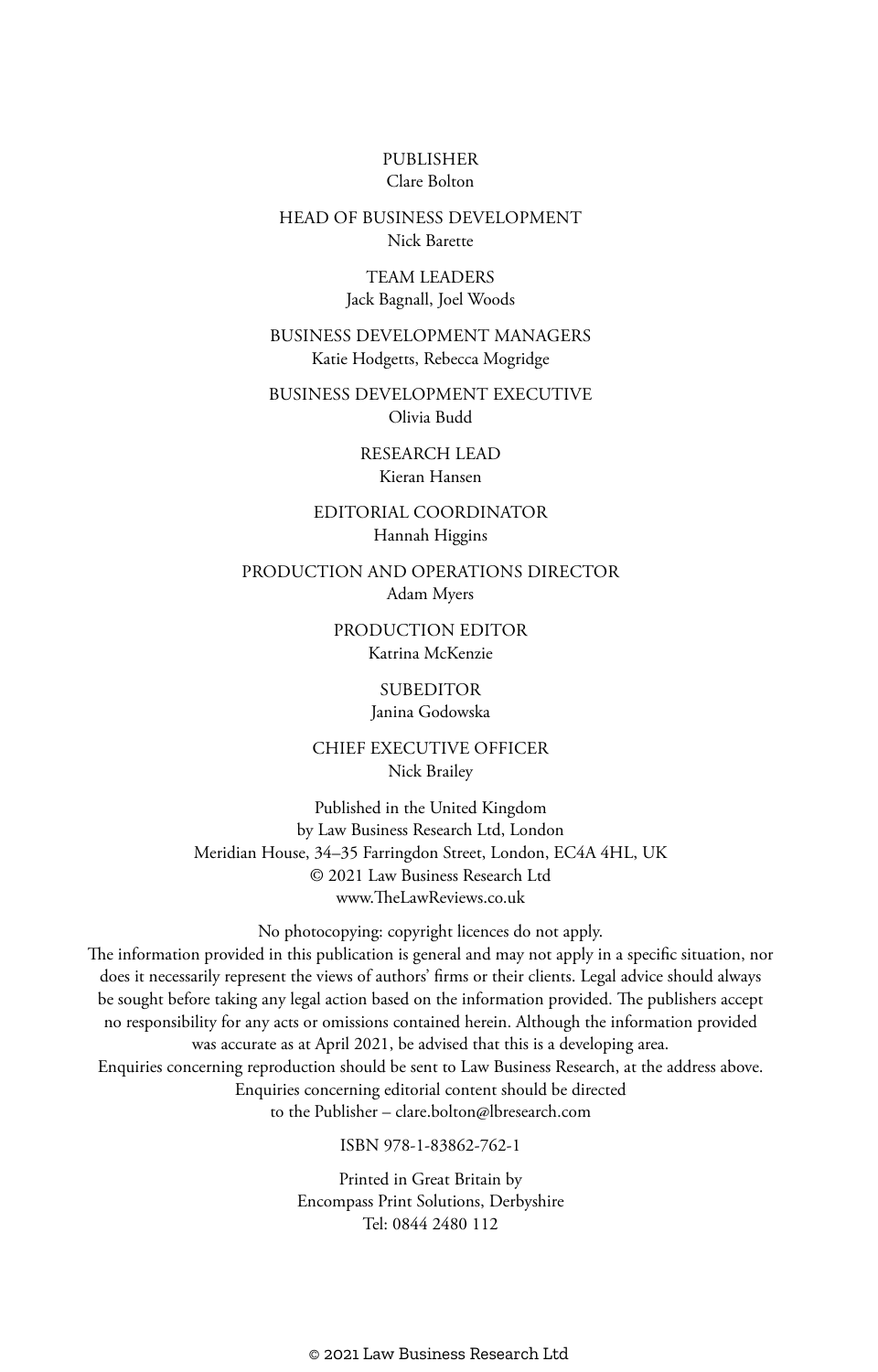## ACKNOWLEDGEMENTS

The publisher acknowledges and thanks the following for their assistance throughout the preparation of this book:

ADNAN SUNDRA & LOW

#### ADVOCATUR SEEGER, FRICK & PARTNER AG

ADVOKATFIRMAET BAHR AS

ADVOKATFIRMAN VINGE

AFRIDI & ANGELL

ALFA MONACO

ALLEN & GLEDHILL LLP

ANDERSON MŌRI & TOMOTSUNE

BANWO & IGHODALO

BECCAR VARELA

BONELLIEREDE

BREDIN PRAT

#### BUN & ASSOCIATES

#### CASTRÉN & SNELLMAN ATTORNEYS LTD

#### CHANCERY CHAMBERS

CRÉDIT AGRICOLE CORPORATE & INVESTMENT BANK (CHINA) LIMITED

#### DAVIS POLK & WARDWELL LLP

#### DE BRAUW BLACKSTONE WESTBROEK

#### DOMAŃSKI ZAKRZEWSKI PALINKA SPÓŁKA KOMANDYTOWA

#### GORRISSEN FEDERSPIEL

#### GRATA INTERNATIONAL

HENGELER MUELLER PARTNERSCHAFT VON RECHTSANWÄLTEN MBB

#### HOGAN LOVELLS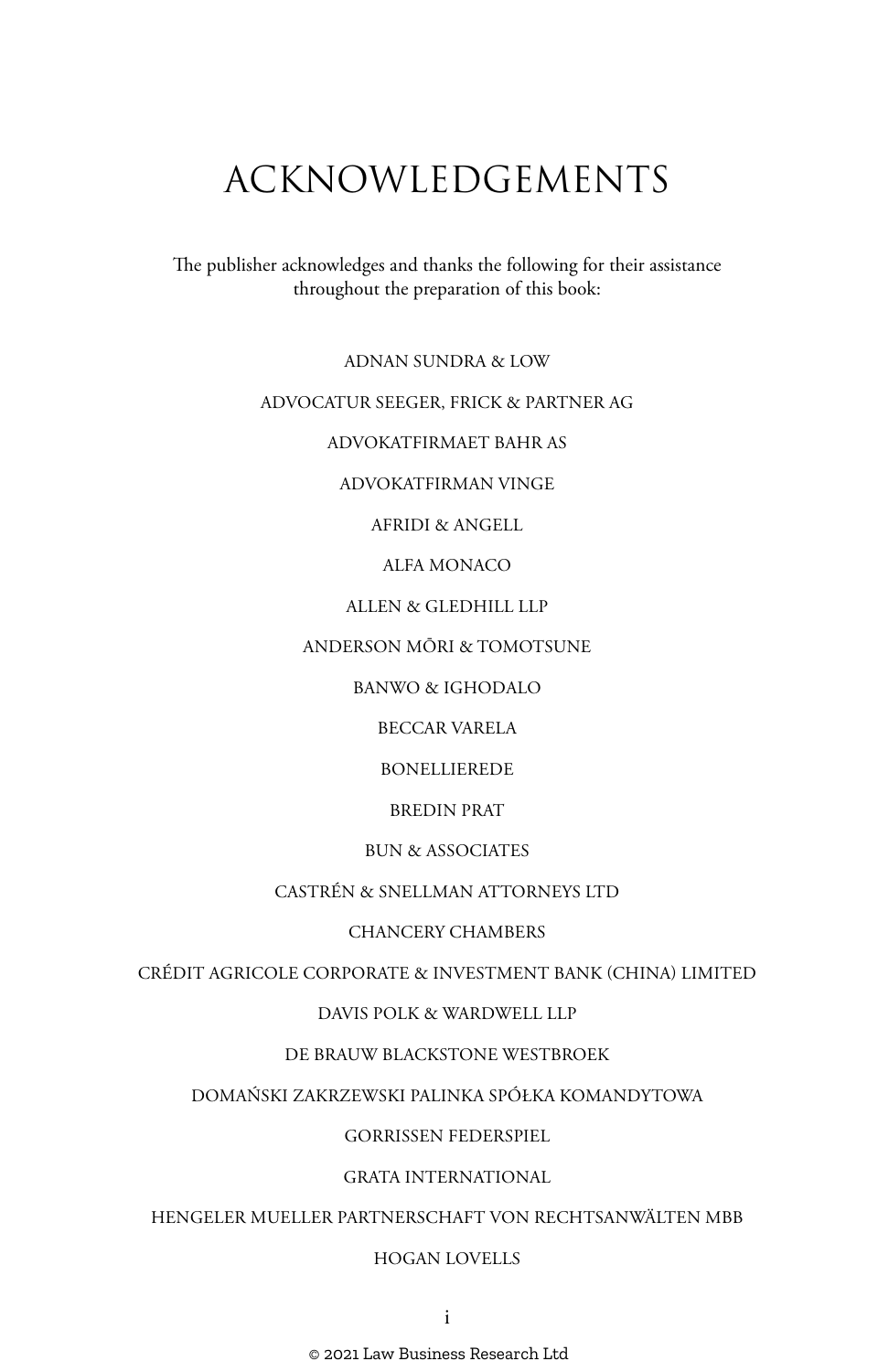LEE AND LI, ATTORNEYS-AT-LAW LENZ & STAEHELIN MC JURIST ATTORNEYS-AT-LAW MORALES & JUSTINIANO NAUTADUTILH PINHEIRO NETO ADVOGADOS PIPER ALDERMAN RUSSELL MCVEAGH SAMVĀD: PARTNERS SLAUGHTER AND MAY URÍA MENÉNDEZ WERKSMANS ATTORNEYS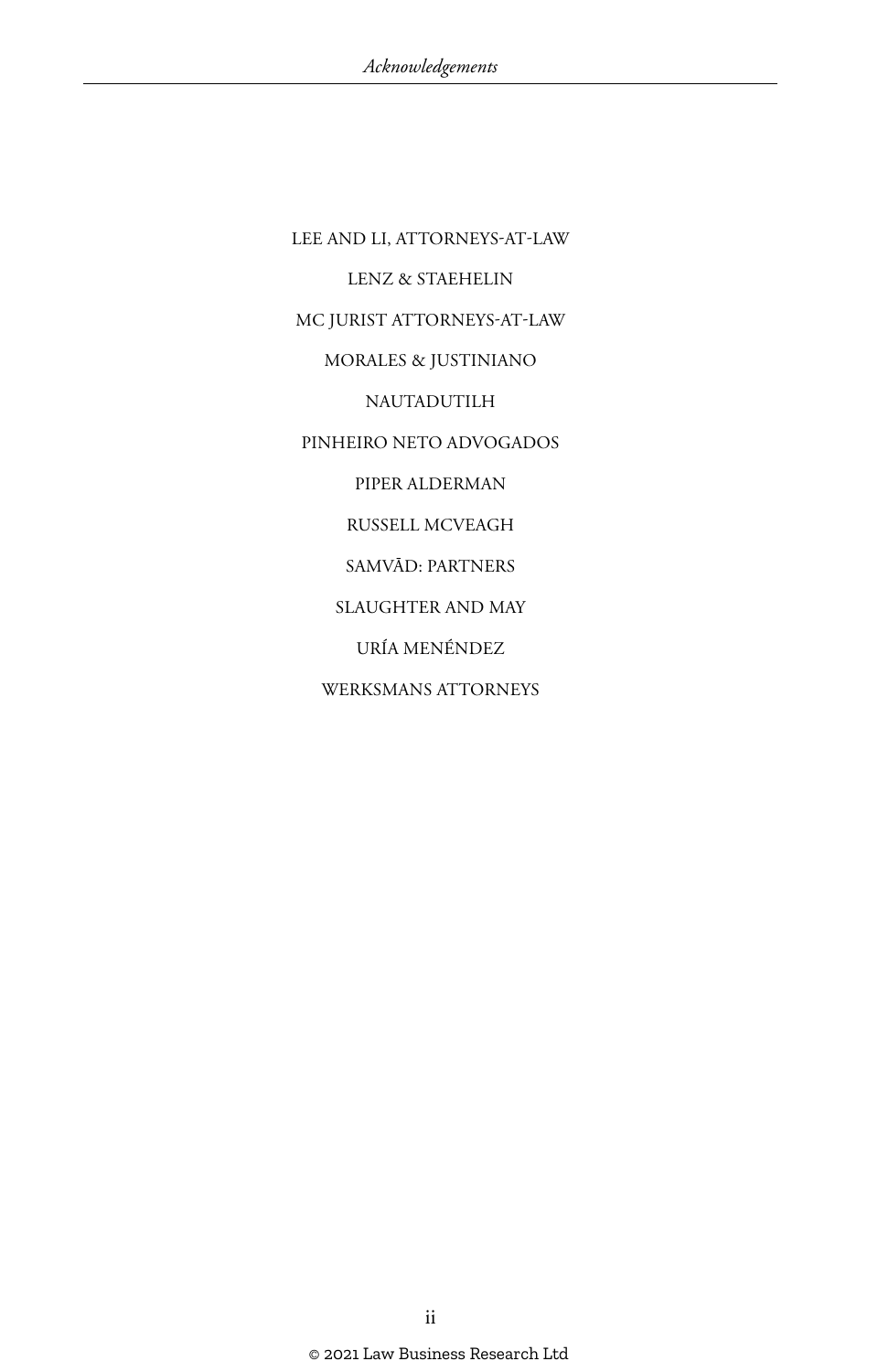# CONTENTS

| Jan Putnis |                                                                                    |  |
|------------|------------------------------------------------------------------------------------|--|
| Chapter 1  |                                                                                    |  |
|            | Jan Putnis and Tolek Petch                                                         |  |
| Chapter 2  |                                                                                    |  |
|            | Nuno de Miranda Catanas and Laura Maia Lucena                                      |  |
| Chapter 3  |                                                                                    |  |
|            | Pablo José Torretta and Francisco Grosso                                           |  |
| Chapter 4  |                                                                                    |  |
|            | Andrea Beatty, Gabor Papdi, Chelsea Payne, Chloe Kim and Shannon Hatheier          |  |
| Chapter 5  |                                                                                    |  |
|            | Sir Trevor Carmichael QC                                                           |  |
| Chapter 6  |                                                                                    |  |
|            | Anne Fontaine and Pierre De Pauw                                                   |  |
| Chapter 7  |                                                                                    |  |
|            | Tiago A D Themudo Lessa, Rafael José Lopes Gaspar, Gustavo Ferrari Chauffaille and |  |
|            | Vinicius Gonzaga                                                                   |  |
| Chapter 8  |                                                                                    |  |
|            | Bun Youdy                                                                          |  |
| Chapter 9  |                                                                                    |  |
|            | Shengzhe Wang and Fugui Tan                                                        |  |
| Chapter 10 |                                                                                    |  |
|            | Morten Nybom Bethe                                                                 |  |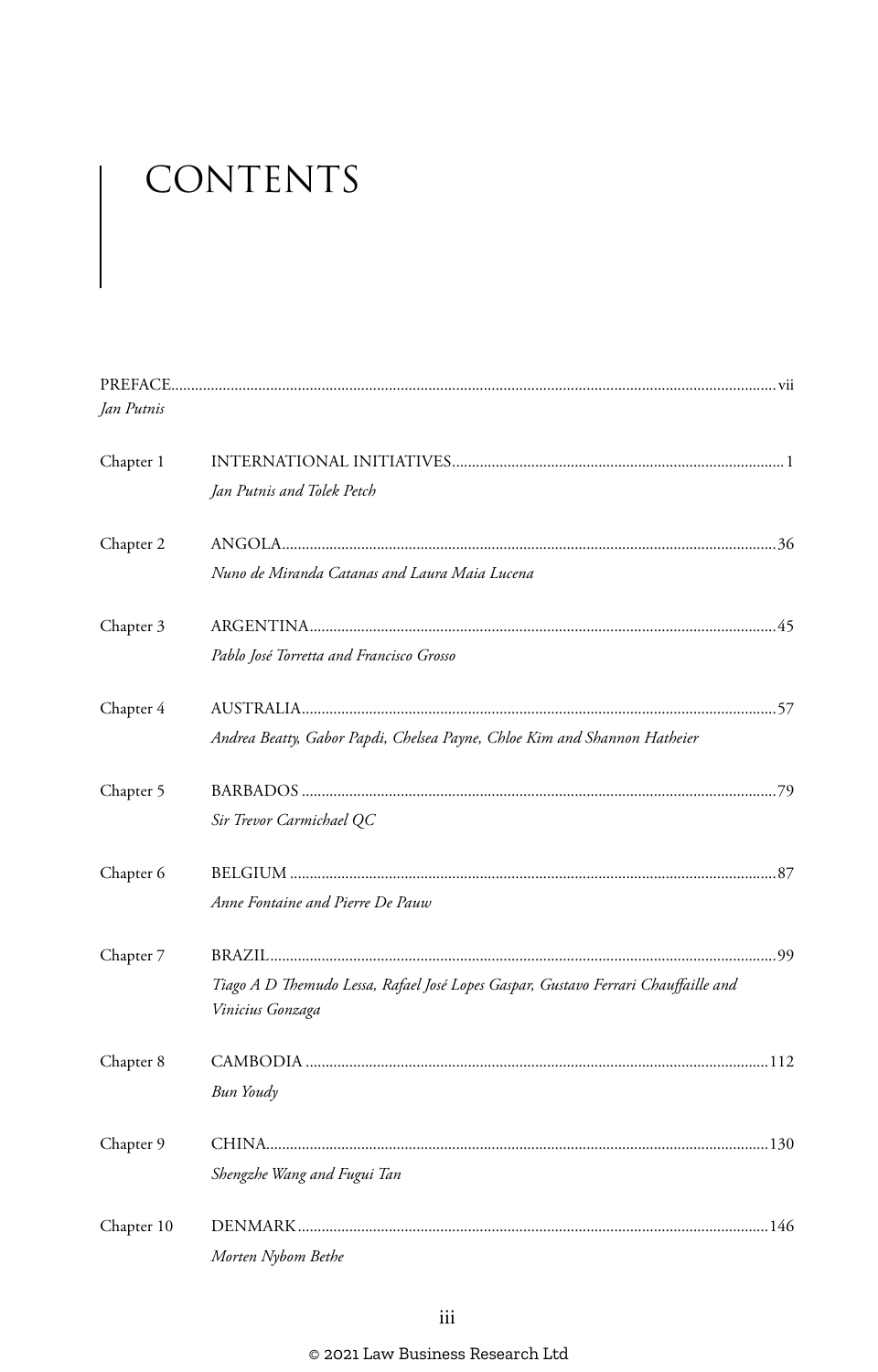| Chapter 11 |                                                                              |  |
|------------|------------------------------------------------------------------------------|--|
|            | Jan Putnis, Ben Goldstein and David Kasal                                    |  |
| Chapter 12 |                                                                              |  |
|            | Janne Lauha, Hannu Huotilainen and Julian Lagus                              |  |
| Chapter 13 |                                                                              |  |
|            | Didier Martin, Samuel Pariente, Jessica Chartier, Béna Mara and Gaël Rivière |  |
| Chapter 14 |                                                                              |  |
|            | Sven H Schneider and Jan L Steffen                                           |  |
| Chapter 15 |                                                                              |  |
|            | Peter Lake                                                                   |  |
| Chapter 16 |                                                                              |  |
|            | Vineetha M G, Khyati Sanghvi and Pratik Patnaik                              |  |
| Chapter 17 |                                                                              |  |
|            | Giuseppe Rumi, Andrea Savigliano and Giulio Vece                             |  |
| Chapter 18 |                                                                              |  |
|            | Hirohito Akagami and Yuhei Watanabe                                          |  |
| Chapter 19 |                                                                              |  |
|            | Marina Kahiani                                                               |  |
| Chapter 20 |                                                                              |  |
|            | Mario Frick and Christine Reiff-Näscher                                      |  |
| Chapter 21 |                                                                              |  |
|            | Rodney Gerard D'Cruz                                                         |  |
| Chapter 22 |                                                                              |  |
|            | Federico De Noriega Olea and Juan Enrique Lizardi Becerra                    |  |
| Chapter 23 |                                                                              |  |
|            | Mireille Chauvet                                                             |  |
| Chapter 24 |                                                                              |  |
|            | Mariken van Loopik and Maurits ter Haar                                      |  |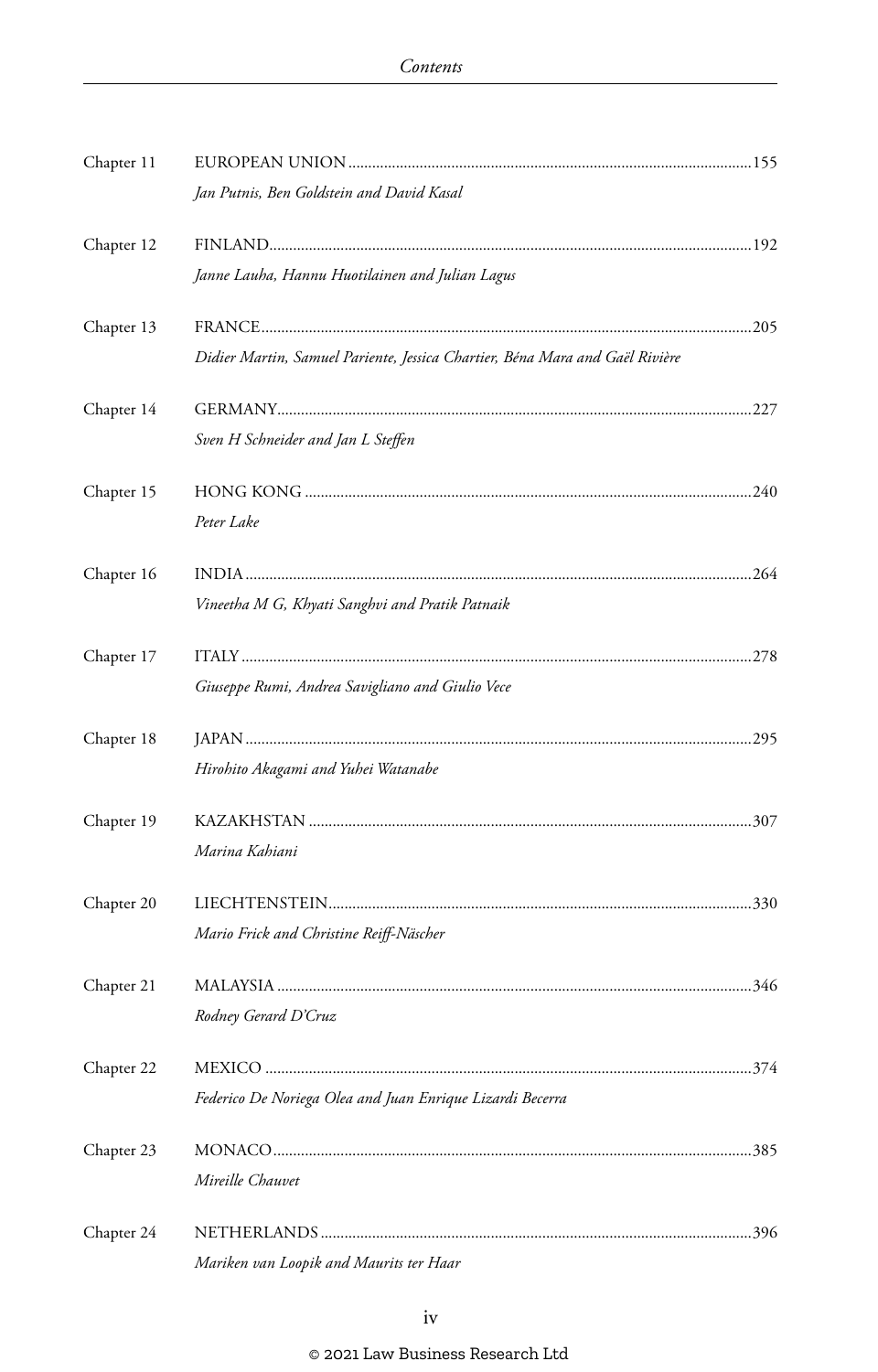| Chapter 25 |                                                                                                  |  |
|------------|--------------------------------------------------------------------------------------------------|--|
|            | Guy Lethbridge and Debbie Booth                                                                  |  |
| Chapter 26 |                                                                                                  |  |
|            | Ibrahim Hassan, Oluwatobi Pearce, Basirat Raheem and Daniel Jayeoba                              |  |
| Chapter 27 |                                                                                                  |  |
|            | Markus Nilssen, Vanessa Kalvenes and Marcus Cordero-Moss                                         |  |
| Chapter 28 |                                                                                                  |  |
|            | Rafael A Morales                                                                                 |  |
| Chapter 29 |                                                                                                  |  |
|            | Andrzej Foltyn, Magdalena Skowrońska, Tomasz Kalicki and Filip Lisak                             |  |
| Chapter 30 |                                                                                                  |  |
|            | Pedro Ferreira Malaquias and Domingos Salgado                                                    |  |
| Chapter 31 |                                                                                                  |  |
|            | Francis Mok                                                                                      |  |
| Chapter 32 |                                                                                                  |  |
|            | Natalie Scott                                                                                    |  |
| Chapter 33 |                                                                                                  |  |
|            | Juan Carlos Machuca and Alfonso Bernar                                                           |  |
| Chapter 34 |                                                                                                  |  |
|            | Fredrik Wilkens and Henrik Schön                                                                 |  |
| Chapter 35 |                                                                                                  |  |
|            | Shelby R du Pasquier, Patrick Hünerwadel, Marcel Tranchet, Valérie Menoud and<br>Maria Chiriaeva |  |
| Chapter 36 |                                                                                                  |  |
|            | James C C Huang and Maggie Huang                                                                 |  |
| Chapter 37 |                                                                                                  |  |
|            | Bashir Ahmed, Rahat Dar and Adite Aloke                                                          |  |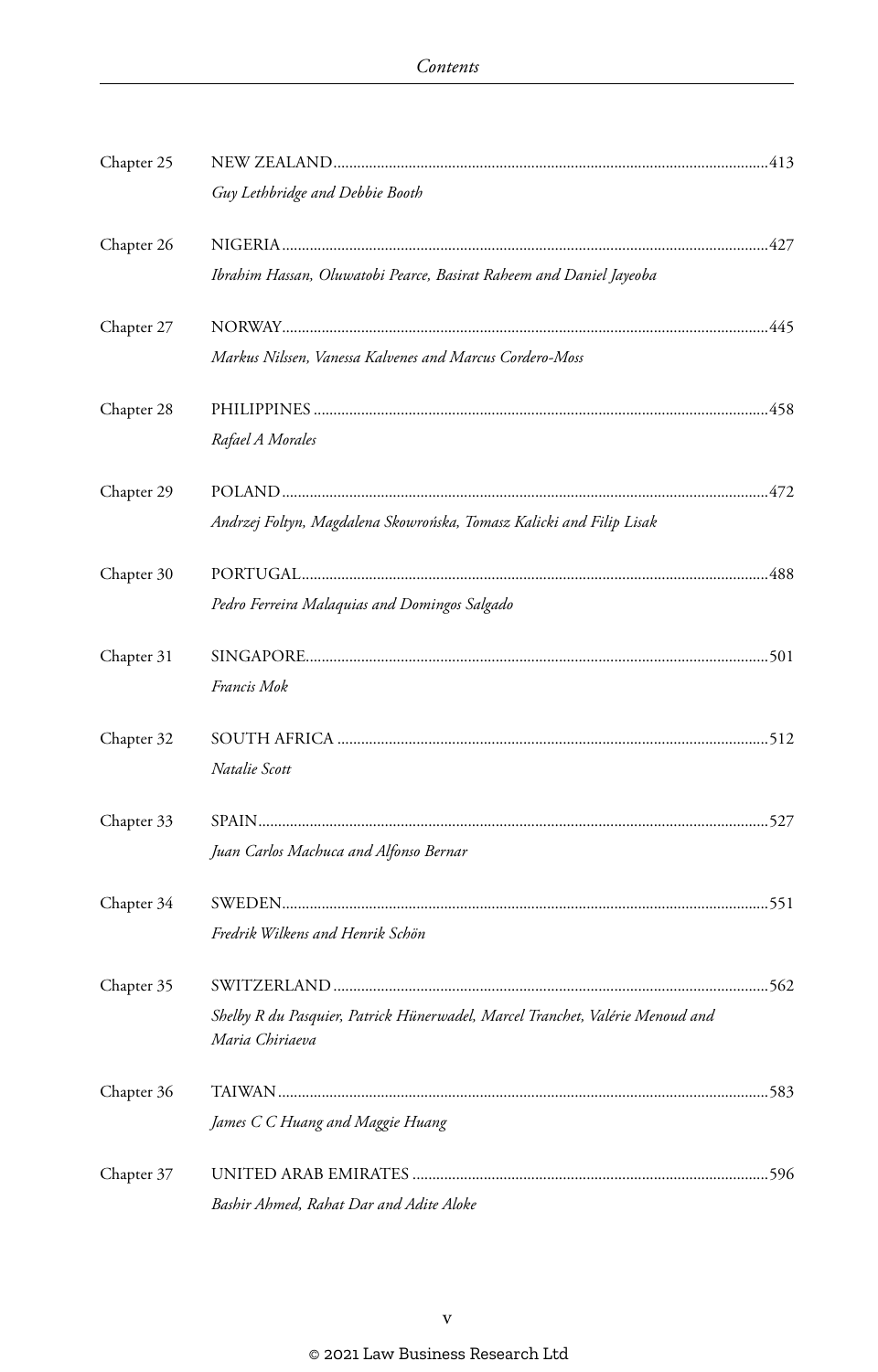| Chapter 38 |                                                     |  |
|------------|-----------------------------------------------------|--|
|            | Jan Putnis, Nick Bonsall and David Shone            |  |
| Chapter 39 | Luigi L De Ghenghi, John W Banes and Karen C Pelzer |  |
| Appendix 1 |                                                     |  |
| Appendix 2 |                                                     |  |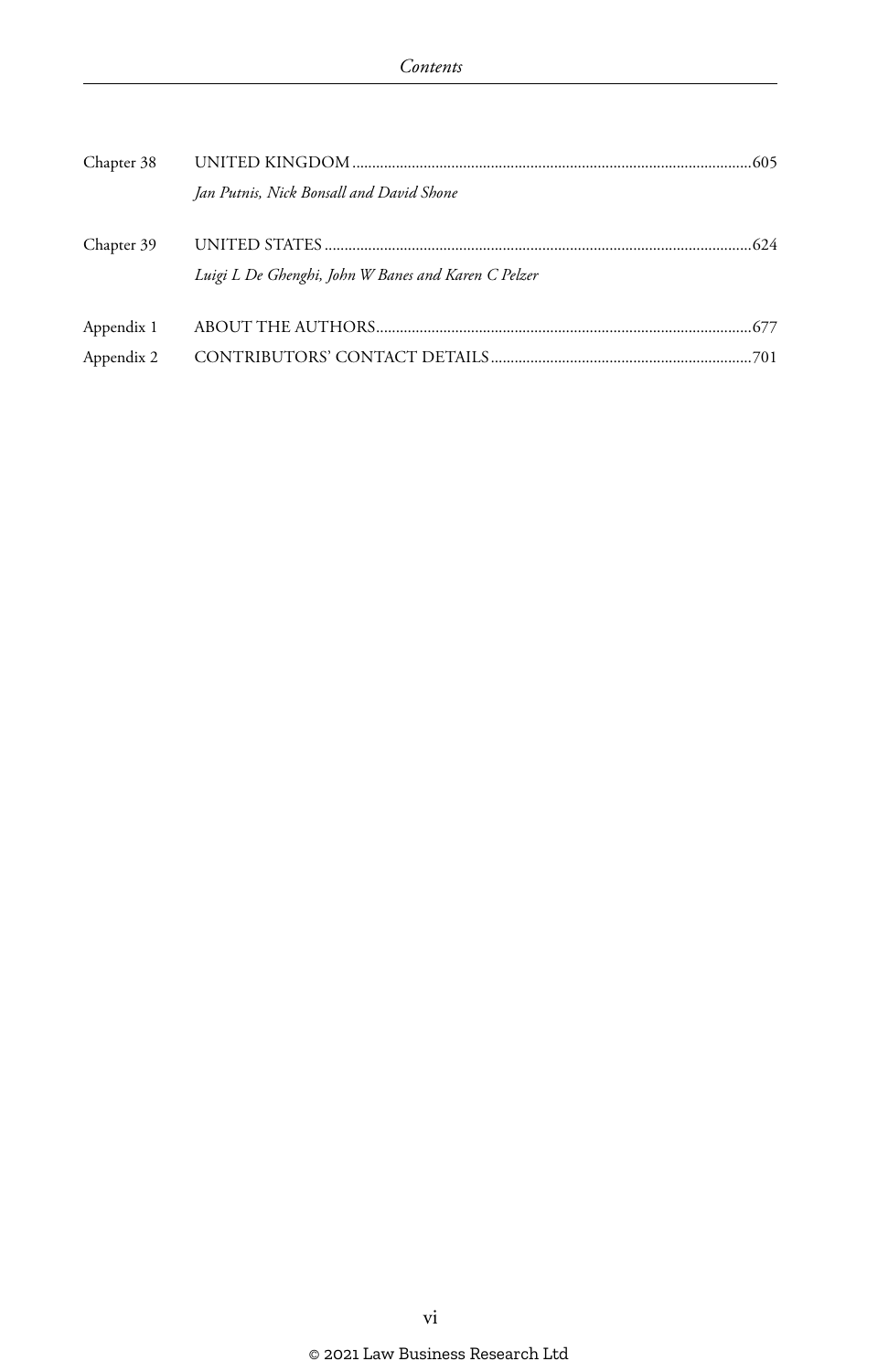# PREFACE

The past year in banking regulation has been dominated, in most parts of the world, by the severe economic effects of the coronavirus pandemic. Governments and regulators have taken unprecedented steps to support businesses and individuals through the crisis. In financial terms, much of this support has been channelled through banks, and banks have had to work hard to continue to lend and to serve their customers in this difficult period.

Despite the human suffering and long-term economic damage that the pandemic has caused, there has been no significant banking crisis in the past year and, in most countries, no real sign that banks are failing to weather the storm so far. While there are of course exceptions, this is in large part a consequence of the relatively strong capital and liquidity position that banks around the world were in before the pandemic struck, which was itself a position that would not have arisen in many countries without the comprehensive prudential regulatory reforms that followed the global financial crisis of 2007–2009. Indeed, some regulators have commented that the pandemic is proving to be the first real test of those reforms and that, at least so far, the rules and institutional frameworks for banking regulation that were created after the global financial crisis have proven their worth.

As in all ongoing crises, there are causes for both pessimism and optimism. A pessimistic assessment with which it is hard to argue in many parts of the world is that we are still at an early stage in the economic damage that the pandemic has caused. The gradual withdrawal of government support programmes for businesses and the consequent further increases in non-performing loans with which banks have to deal will pose a further severe test for the banking systems of many countries at a time when governments will be relying on banks to support economic recovery. In some countries the strong links between bank viability and the ability of governments to issue sovereign debt at sustainable interest rates may re-emerge as a significant problem.

The optimistic assessment is necessarily a longer-term one given the challenges that the pandemic continues to present. The pandemic has undoubtedly provided the banking sector with an opportunity to show that it can be a force for financial stability and economic renewal at a time of crisis, in marked contrast to the blow to confidence that the sector suffered following the global financial crisis. This opportunity is closely linked to moves by many banks to consider their corporate purpose, the sustainability of their activities in environmental and social terms, and the quality, and in many cases the diversity, of their governance. This somewhat disparate collection of objectives, referred to as ESG in many parts of the world, is increasingly dominating discourse between banks and their regulators and investors. Whether this would have happened in quite the way it has without the pandemic is impossible to know, but it does not seem much of an exaggeration to suggest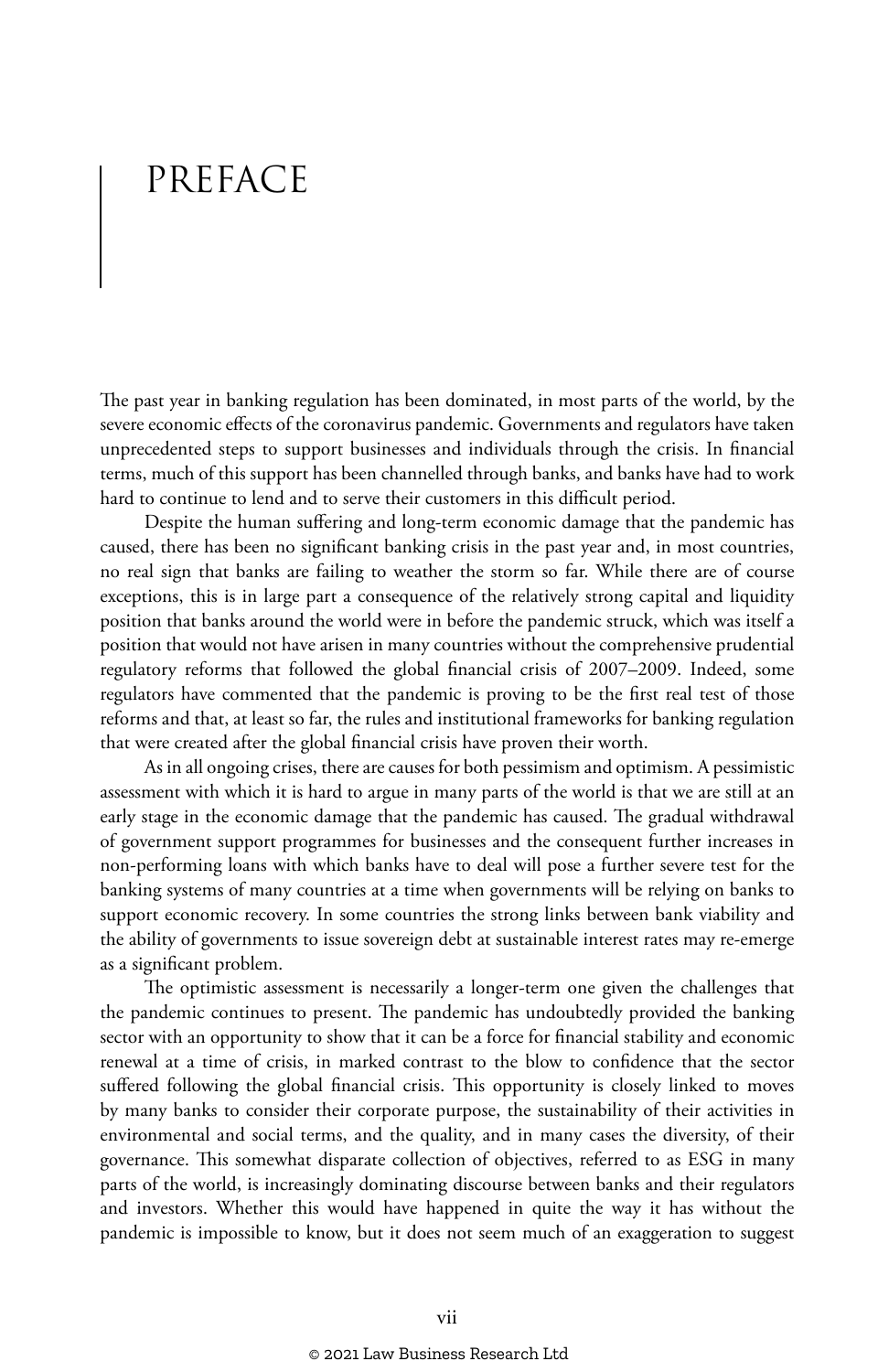that in many countries the banking sector that will emerge from the pandemic will have a series of cultural and business objectives that are quite different to those that existed before.

Regulators have become more assertive on these matters, particularly with regard to environmental objectives, and we will increasingly see a harder edge to the expectations that they are forming of banks' adherence to policies designed to address climate change. The repricing of many risks that is expected to take place as opinion settles on the pace at which transition to a low carbon economy should take place will have a profound effect on the balance sheets of many banks. Shareholder pressure will force change in some banks; and banks with significant exposures to the petroleum economy will have to consider radical changes to their business models.

On social matters, financial inclusion and fair treatment of vulnerable customers are motivating legal and regulatory reform in many countries. There is a strong link between financial inclusion and the adoption of new technologies and business models, particularly in payment services. Many of the businesses that are contributing to the adoption of these technologies are not banks but rely on banks (or payment systems that are owned or controlled by banks) in order to operate. Allied to this are the increasingly serious and well-resourced attempts by firms using distributed ledger technologies to develop new means of payment, including stablecoins.

Regulators struggle to keep pace with these developments, but they hold back at their peril on addressing the implications for banks. The concept that the same or similar services and activities should be regulated in the same way is proving to be difficult to apply in practice, not least because there is a fundamental difference in financial stability terms between institutions that take deposits and those that do not. But the challenge of how to supervise banks and non-bank payment firms and lenders on a level playing field is one that must surely be addressed, and addressed soon, by regulators in a coordinated way around the world. The time for regulators to congratulate themselves on the effectiveness of financial sector reform following the global financial crisis has come to an end. It is now time to think hard about where risks lie and how risks will develop in the emerging tech-enabled financial system, and the possible causes of the next financial crisis.

It is perhaps surprising, given all the disruption caused by covid-19, that some countries have managed to push through significant legal and regulatory reforms in banking in the past year. These measures have included significant overhauls of the whole bank regulatory regime in some countries, and in other countries further moves to implement Basel III standards. We have already seen some important changes of policy and emphasis in the United States under the new Biden administration. Legal and regulatory reform has continued in the European Union, albeit many initiatives have been delayed by the pandemic. The final departure of the United Kingdom from the European Union single market on 31 December 2020 and the resulting decoupling of London as a major banking centre from the European Union legal framework will continue to have reverberations and structural implications for banks operating in Europe. The long-term implications of Brexit for banks remain hard to predict; in particular, whether it will be a prelude to further fragmentation in banking regulation around the world.

This edition of *The Banking Regulation Review* covers 37 countries and territories in addition to the usual chapters on International Initiatives and the European Union. My thanks go to the authors for continuing to prepare informative chapters in the difficult and uncertain conditions in which many of them have been working over the past year. They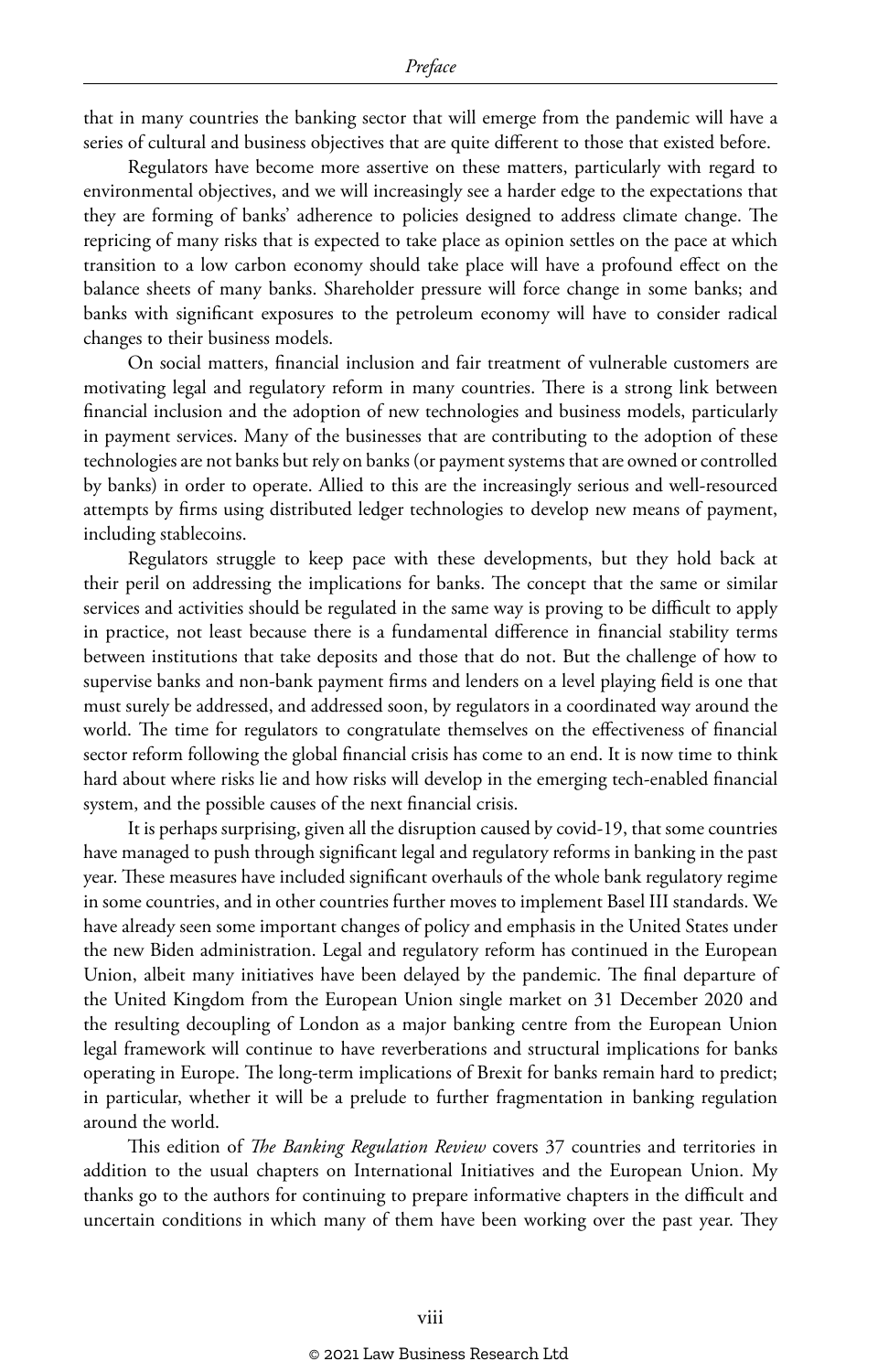continue to make this book the useful overview and guide to banking regulation around the world that it is.

Thank you also to the partners and staff of Slaughter and May in London and Hong Kong for continuing to support and contribute to this book, and in particular to Nick Bonsall, Ben Kingsley, Peter Lake, Emily Bradley, Ben Goldstein, Selmin Hakki, David Kasal, Tolek Petch, David Shone, Adrien Yeung and Ada Zhang.

The team at Law Business Research once again deserve great thanks for their hard work and understanding of the authors on this edition. Thank you, in particular, to Hannah Higgins.

#### **Jan Putnis**

Slaughter and May London April 2021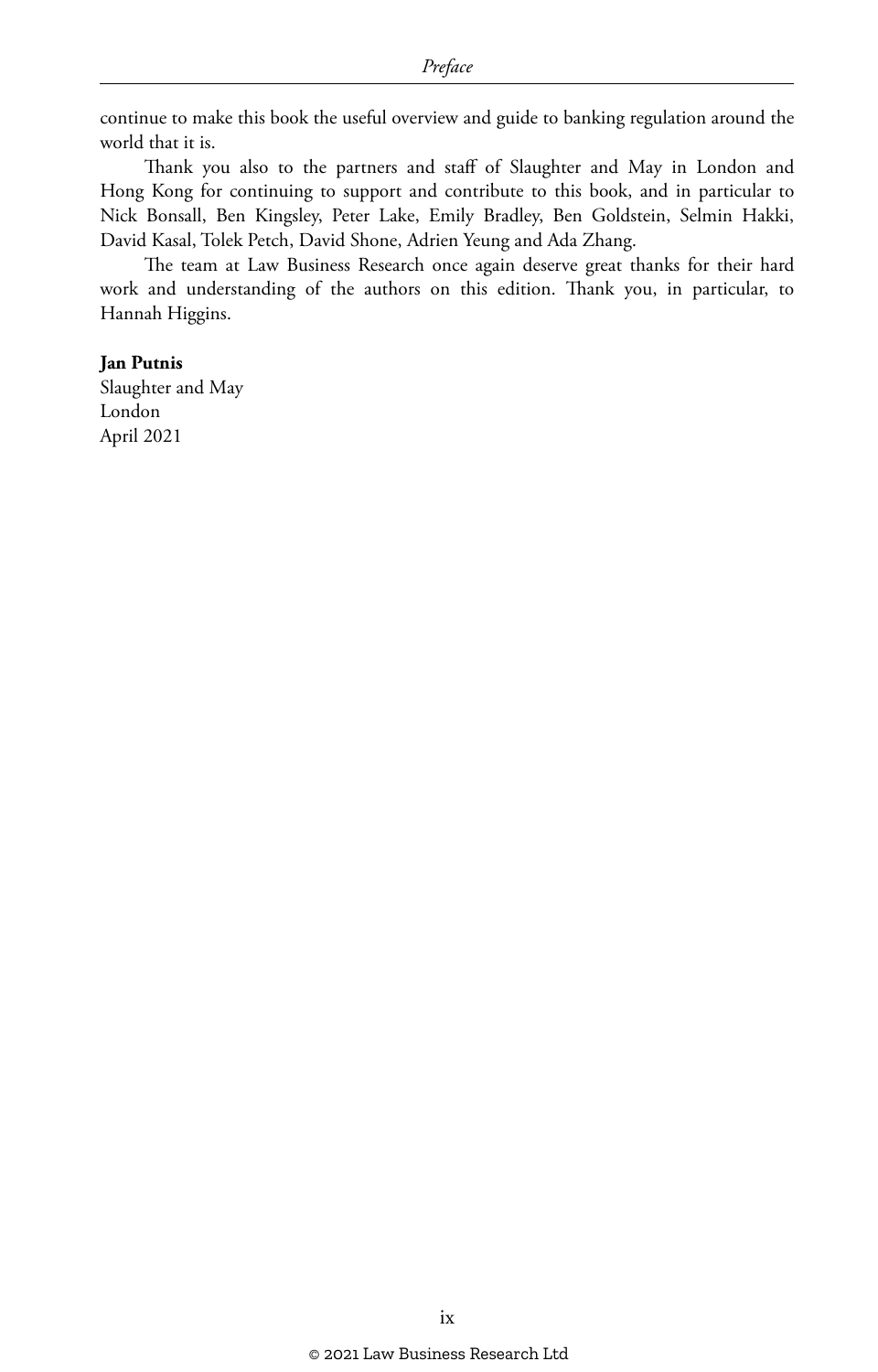## SPAIN

*Juan Carlos Machuca and Alfonso Bernar*<sup>1</sup>

#### **I INTRODUCTION**

Spain boasts a diversified modern financial system that is fully integrated with international and European financial markets. The Spanish banking regulator, Banco de España, joined the European System of Central Banks (ESCB) on 1 January 1999. As a result, the definition and implementation of the country's monetary and exchange rate policy, the management of official currency reserves, the efficiency of the payment systems and the issuing of banknotes are now controlled by the ESCB.

Also as a consequence of integration, the Spanish regulatory system governing credit institutions largely mirrors the legal framework in other EU Member States. As such, credit institutions from other EU Member States may provide banking services in Spain, and vice versa, without the need to establish a branch or a subsidiary.

After a number of years during which Spanish regulatory activity followed EU-wide requirements to a great extent, the outbreak of the Spanish financial crisis and, mainly, the return of the Spanish economy to technical recession at the end of 2011, triggered a revolution in the Spanish banking system that started in 2012 and lasted until 2016.

One of the main triggers of the revolution was the nationalisation in May 2012 of Bankia, the fourth-largest Spanish banking institution at the time, through the acquisition by the public Fund for Ordered Bank Restructuring (FROB) of a majority stake in the entity's share capital, and the government request of financial assistance to the EU for the recapitalisation of certain Spanish financial institutions, which led to a financial assistance programme of up to €100 billion and imposed several specific conditions designed to identify the capital needs of Spanish credit institutions, implement plans to address any capital shortfalls so identified, and reform the regulatory and supervisory framework of the financial sector.

Additionally, the terms of the EU financial assistance programme provided for those credit institutions receiving public funding support to segregate their problematic assets related to real estate development and their foreclosed assets into the external Asset Management Company for Assets Arising from the Bank Restructuring (SAREB); 54 per cent of its share capital is owned by private shareholders, but the main shareholder (46 per cent) is the FROB. The design, incorporation and performance of SAREB constitutes one of the major achievements derived from the restructuring of the Spanish financial system. SAREB received the mandate to divest a portfolio valued at €50,781 million over 15 years, optimising levels of

<sup>1</sup> Juan Carlos Machuca is a partner and Alfonso Bernar is an associate at Uría Menéndez Abogados, SLP.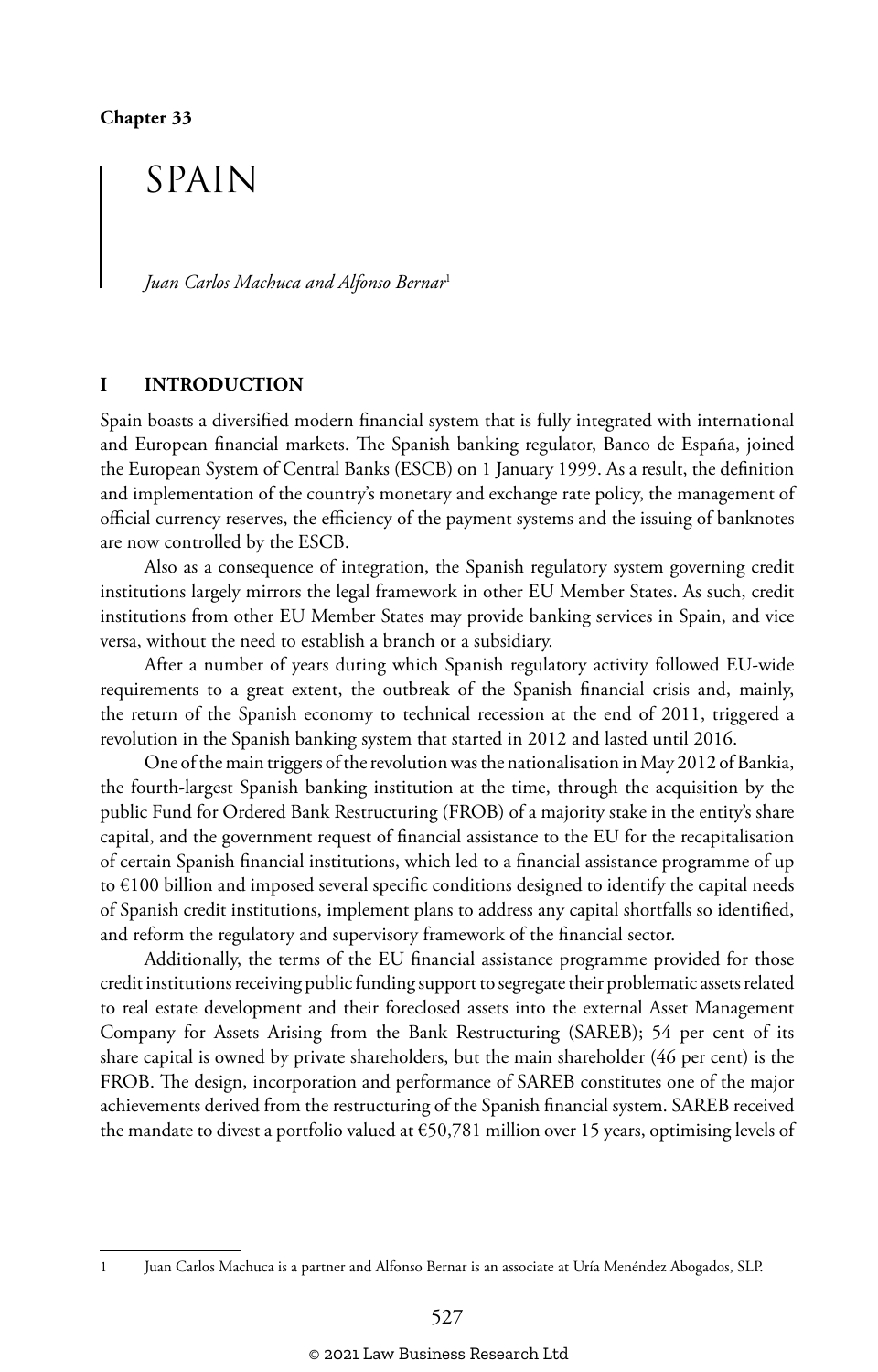recovery and value preservation, and minimising negative effects on the real estate market and economy and the costs to taxpayers. Since SAREB was founded, the company has divested €18,117 million in properties and loans, equating to 36 per cent of its original portfolio.

The EU financial assistance programme for the recapitalisation of financial institutions was successfully ended on 22 January 2014 (as scheduled), with €41.025 billion (out of €100 billion) having been used. The termination led to new post-programme surveillance that will be in place until Spain repays at least 75 per cent of the funds provided, which is expected to occur no earlier than 2026. As at 30 October 2020, the outstanding amount stood at €23.7 billion, which represents 57 per cent of the total amount disbursed to Spain under the EU financial assistance programme.

As a consequence of the reforms resulting from the aforementioned EU financial assistance programme and the transposition into Spanish law of the relevant pieces of EU legislation enacted during the period from 2013 to 2015, the legal framework of the Spanish banking sector is now mainly gathered in the following two sets of legislation, which implement in Spain the EU legal framework on capital requirements of credit institutions<sup>2</sup> and the EU legal framework on recovery and resolution of credit institutions, $^3$  respectively:

Law 10/2014, of 26 June 2014, on the organisation, supervision and solvency of credit institutions (the Credit Institutions Solvency Law); Royal Decree 84/2015, of 13 February 2015, developing the Credit Institutions Solvency Law (Royal Decree 84/2015); Circular 2/2016 of the Banco de España, of 2 February 2016, to credit institutions on supervision and solvency and completing the adaptation of the Spanish legal system to Directive 2013/36/EU and Regulation (EU) No. 575/2013 (Circular 2/2016); and Royal Decree-Law 14/2013, of 29 November 2013, on urgent measures for the adaptation of the Spanish law to the EU rules and regulations on supervision and solvency of financial entities (Royal Decree-Law 14/2013) (together, the Credit Institutions Solvency Regulations), which jointly set forth the Spanish legal regime on supervision and solvency of credit institutions and have repealed and combined the numerous and diffuse rules on the organisation and discipline of credit institutions that existed previously; and

<sup>2</sup> Regulation (EU) No. 575/2013 of the European Parliament and of the Council of 26 June 2013 on prudential requirements for credit institutions and investment firms and amending Regulation (EU) No. 648/2012 (applicable since 1 January 2014) (the Capital Requirements Regulation (CRR)); and Directive 2013/36/EU of the European Parliament and of the Council of 26 June 2013 on access to the activity of credit institutions and the prudential supervision of credit institutions and investment firms, amending Directive 2002/87/EC and repealing Directives 2006/48/EC and 2006/49/EC (the Capital Requirements Directive IV (CRD IV)).

<sup>3</sup> Directive 2014/59/EU of the European Parliament and of the Council of 15 May 2014 establishing a framework for the recovery and resolution of credit institutions and investment firms and amending Council Directive 82/891/EEC, and Directives 2001/24/EC, 2002/47/EC, 2004/25/EC, 2005/56/EEC, 2007/36/EEC, 2011/35/EU, 2012/30/EU and 2013/36/EU, and Regulations (EU) Nos. 1093/2010 and 648/2012, of the European Parliament and of the Council (the Bank Recovery and Resolution Directive (BRRD)); and Regulation (EU) No. 806/2014, of the European Parliament and Council of 15 July 2014, establishing uniform rules and a uniform procedure for the resolution of credit institutions and certain investment firms in the framework of a Single Resolution Mechanism and a Single Resolution Fund and amending Regulation (EU) No. 1093/2010 (the Single Resolution Mechanism Regulation (SRMR)).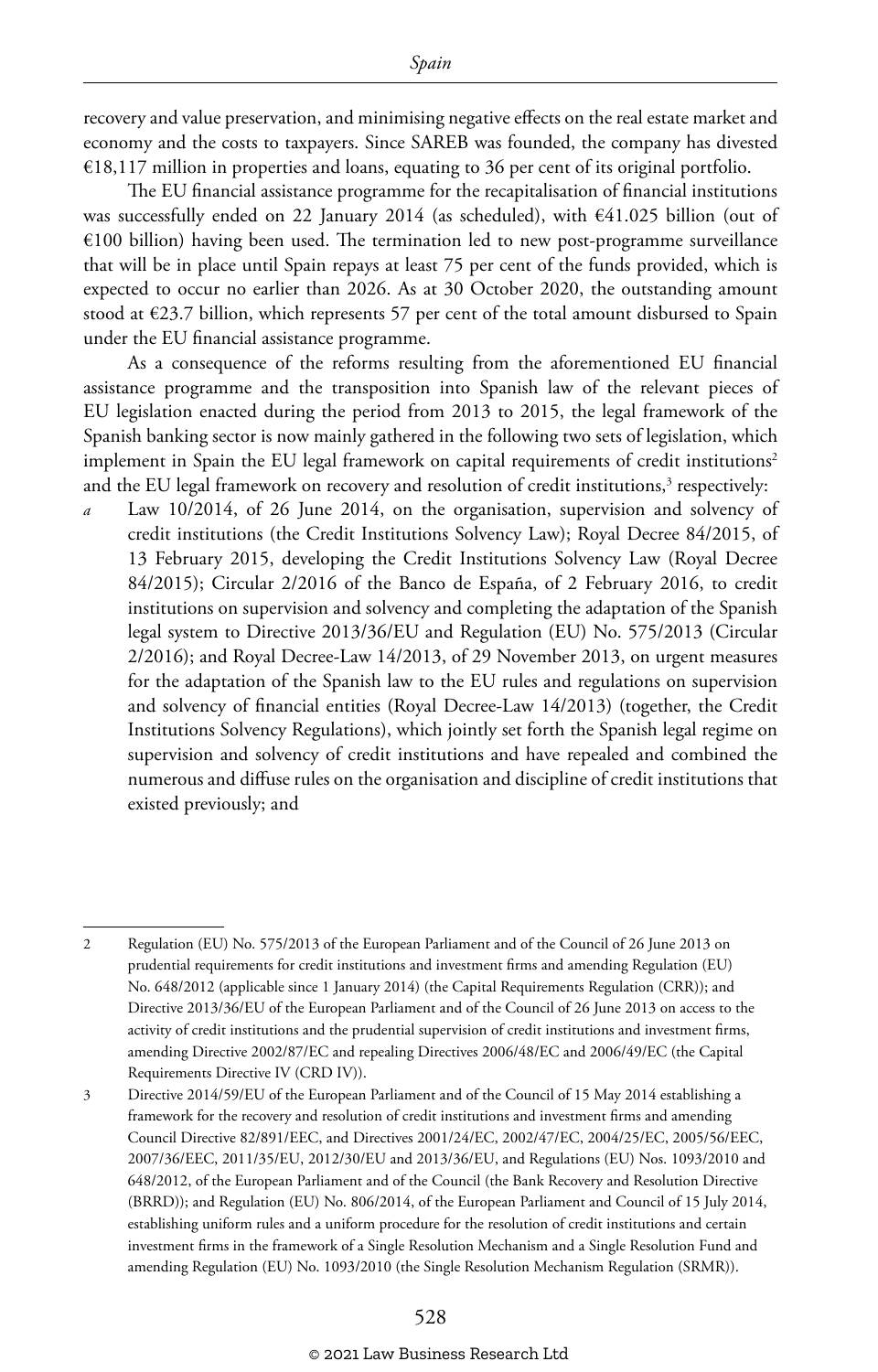*b* Law 11/2015, of 18 June 2015, on the recovery and resolution of credit institutions and investment firms (the Recovery and Resolution Law) and Royal Decree 1012/2015, of 6 November 2015, developing the Recovery and Resolution Law and amending Royal Decree 2606/1996, of 20 December 1996, on deposit guarantee funds (together, the Recovery and Resolution Regulations).

It is noteworthy that the resolution framework established by the Recovery and Resolution Regulations was tested on the occasion of the resolution in 2017 of Banco Popular Español, SA (Banco Popular), the fifth-largest bank in Spain at the time and listed on the four Spanish stock exchanges (SSEs), which ended up with its sale to Banco Santander, SA (Banco Santander) as part of the resolution tool involving the sale of the entity's business for a total consideration of  $\epsilon$ 1. The implementation of this resolution tool derived from the execution of the resolution of the FROB Steering Committee of 7 June 2017, which, in turn, adopted the measures required to put in place the Decision of the Single Resolution Board (SRB) of the same date concerning the adoption of the resolution scheme in respect of Banco Popular, in compliance with Article 29 of the Single Resolution Mechanism Regulation (SRMR). As regards the background of Banco Popular's resolution, on 6 June 2017, the European Central Bank (ECB) informed the SRB that the entity was failing or likely to fail under the circumstances described in Article 18(4)(c) of the SRMR. Based on the ECB's judgement, the SRB agreed to put Banco Popular under resolution, approved the resolution scheme containing the resolution mechanisms to be applied and instructed the FROB, as the executive resolution authority for Banco Popular, to take the measures required to apply the resolution scheme. The resolution scheme envisaged the writing down of shares and conversion into shares of other capital instruments of Banco Popular that were eligible for resolution purposes and, after those measures were implemented, the sale of all the outstanding shares for a total consideration of €1.

This whole process took place in a single day, and the implementation of the resolution scheme was carried out during the night of 6 June 2019, so that when the SSEs opened on 7 June, the resolution of Banco Popular and its sale to Banco Santander had already been made public. In July 2019, Banco Santander communicated that the integration of Banco Popular and its branches was successfully completed. The SRB initiated the regulatory procedure aimed at evaluating whether shareholders and creditors whose instruments were amortised or converted would have received better treatment if the entity under resolution had initiated an ordinary insolvency procedure. In March 2020, the SRB concluded that there was no difference and, therefore, it was not necessary to compensate affected Banco Popular shareholders and creditors.

In November 2016, the EU Commission proposed the adoption of new risk reduction measures to strengthen the resilience of the EU banking system and address remaining problems that had been previously identified by the Basel Committee. After more than two and a half years of intensive discussions and deliberations, these banking reforms were passed by the European Parliament and the Council in May 2019 and published in the Official Journal in June 2019; however, most of these new rules will not take effect until 28 June 2021. This new banking reform package contains amendments to the capital requirement legislation that reinforces the capital and liquidity positions of banks (with the introduction of the Capital Requirements Regulation II (CRR II) and the Capital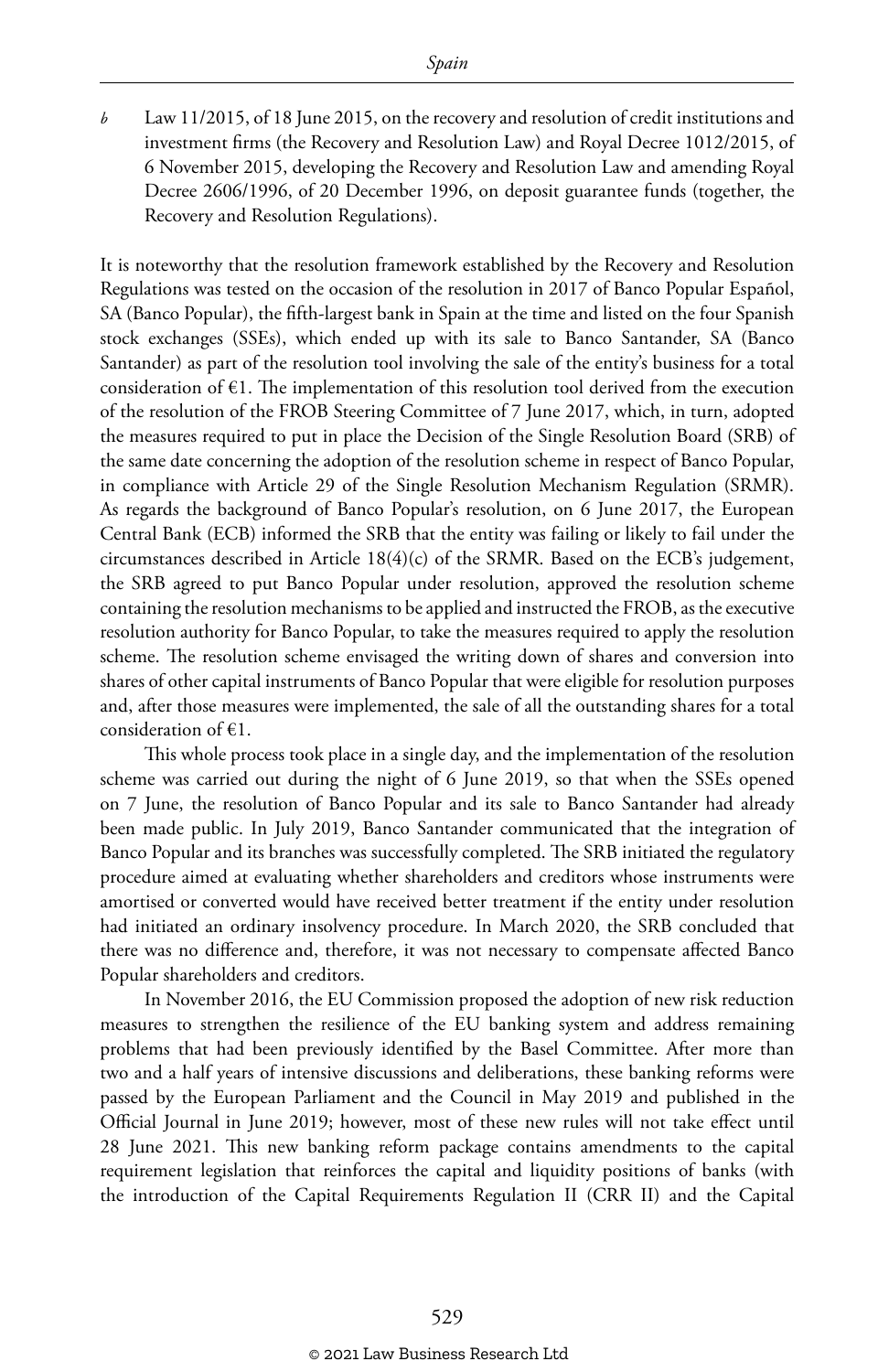Requirements Directive V (CRD V)), $\frac{4}{3}$  and strengthens the framework for the recovery and resolution of banks in difficulty (with the introduction of the Bank Recovery and Resolution Directive (BRRD) II and the SRMR II).<sup>5</sup> Notwithstanding this, in the context of the covid-19 health crisis, the European Parliament approved certain amendments to the CRR and CRR II (the 'CRR Quick Fix')6 to temporarily ensure favourable conditions for banks with the aim of supporting credit flows to companies and households and absorbing losses, mitigating the economic consequences of the covid-19 lockdown. More specifically, the CRR Quick Fix defers the application of the leverage ratio buffer requirement and introduces flexibility and more favourable treatment of certain types of risks (e.g., loans granted to small and medium-sized enterprises (SMEs) or infrastructure-related exposures).

As a result of the foregoing, the current institutional and legal framework for the Spanish banking system has been established in a multi-stage procedure that commenced in 2012, developed intensely between 2013 and 2015, has considerably slowed down since 2016, but which is expected to ramp up again in the context of the national transposition and implementation of the new EU banking reform package enacted in May 2019 and currently in progress.

As regards the legislative developments at a national level in connection with banks, savings banks and other financial institutions in 2020, the following pieces of legislation and secondary legislation have been enacted.

*a* Royal Decree-Law 6/2020, of 10 March 2020, by which urgent measures are taken in the economic field and for the protection of public health, established that the SAREB will not be forced to dissolve despite the fact that its net equity is reduced to an amount less than half of the share capital (one of the legal causes of dissolution for Spanish companies); therefore, it will be able to continue performing the functions that were established by legal mandate until 2027. Royal Decree-Law 6/2020 also expands the type of financial institutions that can request their transformation into banks (previously, restricted only to financial credit establishments (EFCs) and credit cooperatives). Accordingly, financial entities such as electronic money entities (EDEs), payment services entities and investment services firms may also now benefit from an ad hoc transformation into banks process, particularly when they reach a certain size and choose to grow by becoming banking entities.

<sup>4</sup> Regulation (EU) 2019/876 of the European Parliament and of the Council of 20 May 2019 amending the CRR as regards the leverage ratio, the net stable funding ratio, requirements for own funds and eligible liabilities, counterparty credit risk, market risk, exposures to central counterparties, exposures to collective investment undertakings, large exposures, reporting and disclosure requirements (CRR II); and Directive (EU) 2019/878 of the European Parliament and of the Council of 20 May 2019 amending CRD IV as regards exempted entities, financial holding companies, mixed financial holding companies, remuneration, supervisory measures and powers and capital conservation measures (CRD V).

<sup>5</sup> Directive (EU) 2019/879 of the European Parliament and of the Council of 20 May 2019 amending the BRRD as regards the loss-absorbing and recapitalisation capacity of credit institutions and investment firms and Directive 98/26/EC (BRRD II); and Regulation (EU) 2019/877 of the European Parliament and of the Council of 20 May 2019 amending the SRMR as regards the loss-absorbing and recapitalisation capacity of credit institutions and investment firms (SRMR II).

<sup>6</sup> Regulation (EU) 2020/873 of the European Parliament and of the Council of 24 June 2020 amending the CRR and CRR II as regards certain adjustments in response to the coronavirus pandemic.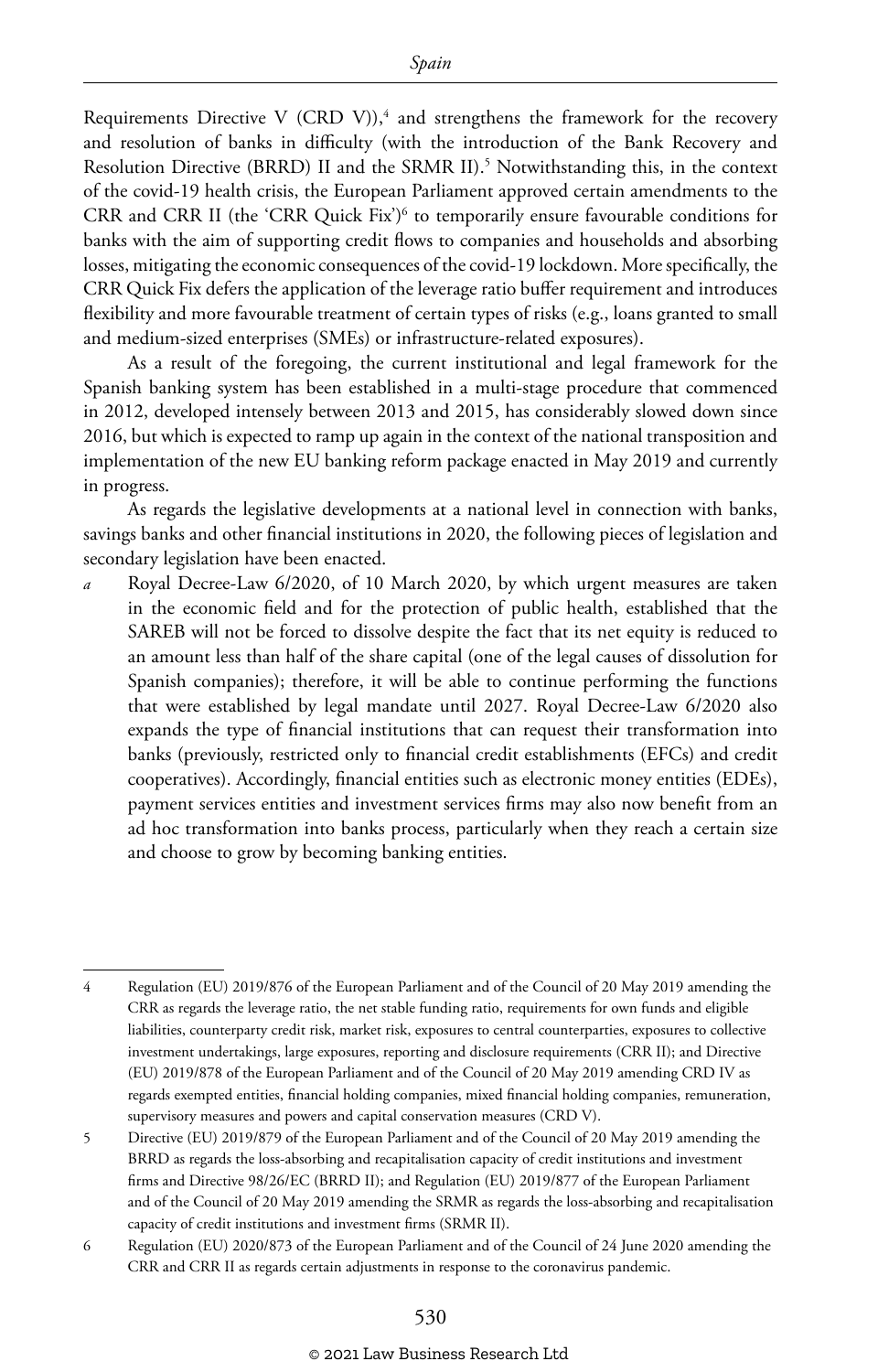- *b* Law 7/2020, of 13 November 2020, for the digital transformation of the financial system, regulating the controlled testing environment (better known as the regulatory sandbox) for technological innovation projects in the financial system came into force on 15 November 2020. The measures included in Law 7/2020 are intended to accompany the digital transformation of the financial system by focusing on two main objectives: (1) ensuring that the financial authorities have adequate instruments to continue to fulfil their functions optimally in the new digital context and with full accommodation in the current legal and supervisory framework; and (2) facilitating the innovative process in a more equitable context through better access for all production sectors to financing and through the attraction of talent in a highly competitive international technological environment.
- *c* Royal Decree-Law 38/2020, of 29 December 2020, adopting measures to adapt to the UK's third-state status establishes a framework to ensure the continuity of financial services contracts provided in Spain by financial institutions established in the UK. The loss of the EU passport implies that financial institutions established in the UK will have to adapt to the third-country regime to continue providing services in Spain, including those services resulting from contracts entered into before, but expiring after, 1 January 2021. With the aim of reinforcing legal certainty, customer protection and avoiding any risk to financial stability, Royal Decree-Law 38/2020 ensures that the validity of contracts is not affected by the end of the transition period. In addition, a temporary regime is established until 30 June 2021 to ensure that the adaptation to the third-country regime does not entail a disruption in the provision of services associated with these contracts or, alternatively, to facilitate the termination of the contracts if the institution does not wish to continue its activity in Spain. The temporary regime is available for activities subject to authorisation.
- *d* The Good Governance Code (GGC) for listed companies issued by the National Securities Market Commission (CNMV) was revised in June 2020, which involved 20 of the 64 recommendations comprising the GGC. The four guiding principles of the review were: (1) promoting the presence of women on boards and in executive roles in listed companies; (2) increasing the relevance of non-financial information and addressing environmental and social aspects; (3) increased attention to non-financial and, particularly, reputational risks; and (4) clarifying some aspects of directors' remuneration (particularly on variable payments and compensation).

In relation to the covid-19 crisis, following the approval of Royal Decree 463/2020, of 14 March 2020, declaring a state of emergency to address the covid-19 health crisis, the Spanish government adopted substantial and supportive budgetary measures for the worst-affected businesses and households. In particular, payment moratoriums allowed a suspension of obligations arising from mortgaged and non-mortgaged loans under certain conditions for certain borrowers. These moratoriums entailed an extension of the term of the loan equivalent to the duration of the moratorium and have been key to providing temporary space for vulnerable borrowers and their banks. Moreover, the Spanish government made available two publicly guaranteed credit line programmes to help funding continue to flow to the real economy. While the first one  $(\text{\textsterling}100 \text{ billion})$  supported the business financing necessary to guarantee liquidity and working capital, the second one (€40 billion) aimed to mainly cover businesses' financial needs derived from the realisation of new investments.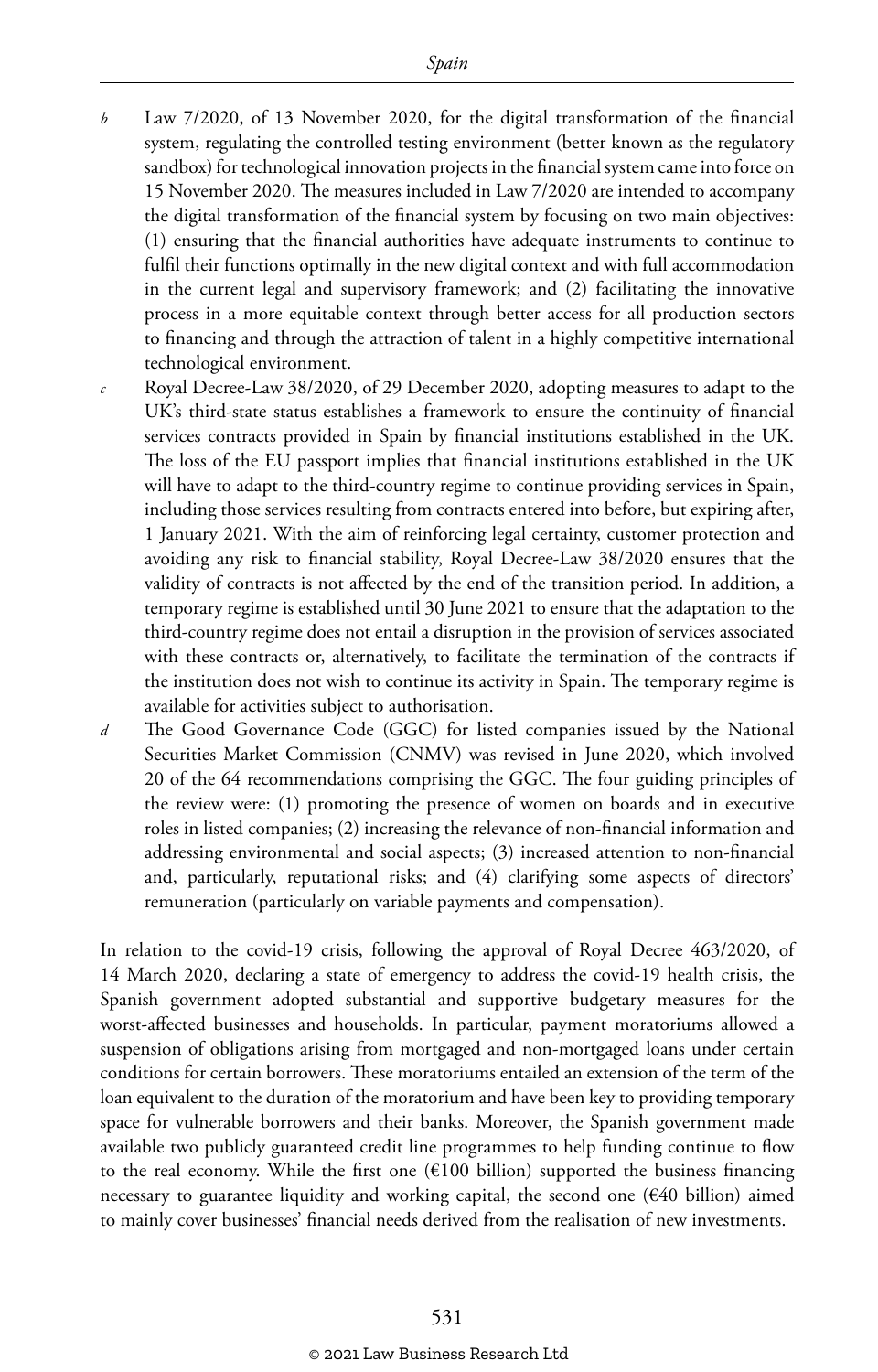#### **II THE REGULATORY REGIME APPLICABLE TO BANKS**

The Spanish regulatory regime for credit institutions is currently set out in the Credit Institutions Solvency Regulations; Law 26/2013, of 27 December 2013, on savings banks and banking foundations (the Savings Banks and Banking Foundations Law) and its implementing regulations; and Law 13/1989, of 26 May 1989, on credit cooperatives.7 This regulatory framework may be supplemented by the circulars, rules and guidelines issued, from time to time, by Banco de España or by the ECB.

A credit institution is defined under Spanish law as a company duly authorised to receive from the public deposits or other forms of repayable funds, and grant credits for their own account. Spanish credit institutions may therefore primarily engage in a number of retail banking services.

Credit institutions must be recorded in a register maintained by Banco de España before they commence banking activities.

There are other types of regulated entities that play an important role in the Spanish regulated market for financial services, among which financial credit establishments, electronic money entities and payment service entities are especially noteworthy.

#### **i Credit institutions: banks, savings banks and credit cooperatives**

Credit institutions consist of banks, savings banks, credit cooperatives and the Official Credit Institute (ICO), which is the country's financial agency. Excluding the figures relating to the ICO, banks represent 44.75 per cent of all Spanish credit institutions, credit cooperatives represent 53.5 per cent and savings banks represent the remaining 1.75 per cent.<sup>8</sup> Banks are nevertheless by far the most important category of credit institution in Spain, as the value of their assets represents 95 per cent of the sector, while credit cooperatives' assets represent 4.9 per cent and savings banks' assets 0.1 per cent.<sup>9</sup>

The raising of funds from the general public, except through activities subject to the securities markets regulations, is reserved for credit institutions.

As shown by the foregoing figures, banks have a central role in the financial system because of the sheer volume of their business and their involvement in every segment of the Spanish economy. Most Spanish banks provide a full range of services for corporate and private customers. Banks have the legal form of public limited companies (*sociedad anónima*), and are, therefore, subject to general principles of company law as well as banking regulations. In some cases, banks are listed on the SSEs and, therefore, subject to the legal regime applicable to this type of entity.

Savings banks are a specific type of credit institution that historically accounted for nearly half of the Spanish financial sector. Savings banks tended to be locally oriented entities of variable (but generally limited) size with strong economic and social ties to their home region. Although savings banks fully participated in the market, they were a special category within the financial services industry, as they were structured as foundations rather than

<sup>7</sup> As regards credit cooperatives, certain matters and rules are also regulated at regional level.

<sup>8</sup> Amounts obtained from Banco de España's registry of institutions as at 18 March 2021.

<sup>9</sup> Approximate and estimated figures calculated on the basis of the most recent data publicly available on the websites of the Spanish Banking Association (AEB), the Spanish National Union of Credit Cooperatives (UNACC), Caixa Pollença and Caixa Ontinyent (the only two savings banks currently in existence).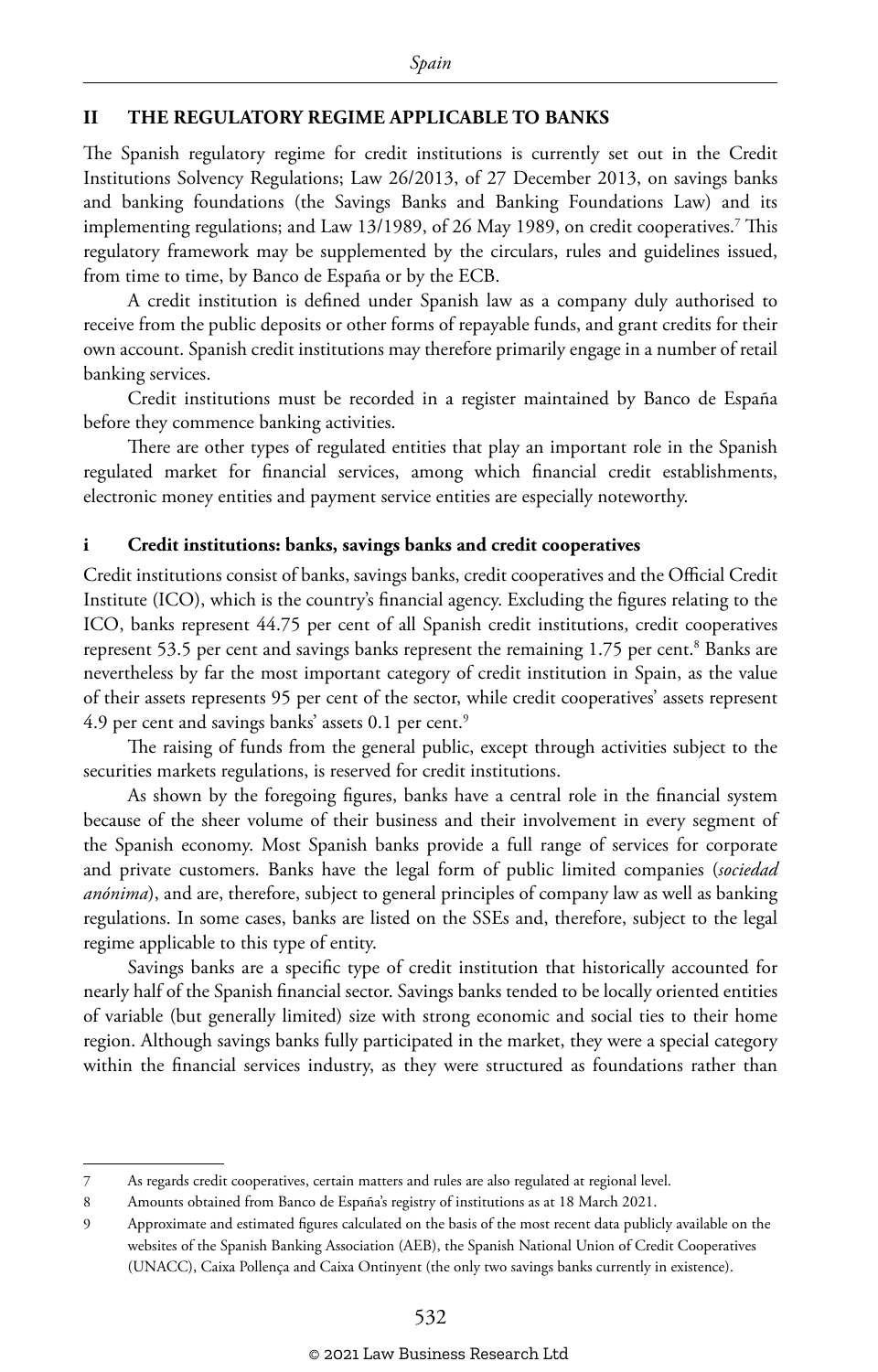as companies and governed by representatives of collective shareholders: mainly depositors, employees and local authorities. Any positive result was allocated to social welfare and cultural projects.

The corporate model of savings banks has completely changed in the past decade. After a number of partial reforms during 2011 and 2012 (as a consequence of which most of the Spanish savings banks were transformed into banks through different integration processes), a comprehensive revolution of their legal regime was put in place in December 2013 when the Savings Banks and Banking Foundations Law was passed. That regulatory revolution considerably deepened in 2015 and 2016 as a result of the approval of various pieces of ancillary legislation developing the Savings Banks and Banking Foundations Law.

In light of these radical changes to the sector, the Savings Banks and Banking Foundations Law aimed to limit the role of savings banks in the credit institutions sector (capping the balance sheets, market share and geographical scope of banking activities), clarified the role of former savings banks in their capacity as shareholders of credit institutions under the form of bank or regular foundations, and strengthened incompatibility requirements regarding the governing bodies of the former savings banks and the commercial banks controlled by them.

As a result, 43 of the 45 savings banks (99.39 per cent of the aggregate average assets of the sector) have been part of a consolidation process, which has resulted in seven banking groups now operating (Kuxtabank, Liberbank, Ibercaja, Abanca, CaixaBank, Unicaja Banco and Bankia). The number of branches has been reduced by 49.9 per cent and the workforce by 42.6 per cent, since late 2008.10

Credit cooperatives are private institutions whose corporate purpose is to attend to the financial needs of members and those of third parties by means of the development of those activities that are also carried out by credit institutions. Their current regime is contemplated in Law 13/1989, of 26 May 1989, on credit cooperatives as its developing regulation, as approved by Royal Decree 84/1993 of 22 January 1993.

#### **ii Other types of regulated entities that do not qualify as credit institutions under Spanish law**

#### *Financial credit establishments*

EFCs are a special type of regulated entity that do not qualify as credit institutions (although they did until the Credit Institutions Solvency Law was approved) and that carry out, in a professional manner, one or more of the following activities:

- *a* granting of loans and credits, including consumer loans and mortgage-backed loans;
- *b* factoring, with or without recourse, and other ancillary activities;
- leasing;
- *d* granting of security interests; and
- *e* granting of reverse mortgages.

<sup>10</sup> Presentation on the status of the regulatory and financial outlook of the savings banks sector issued by the Spanish Confederation of Savings Banks on 19 February 2019.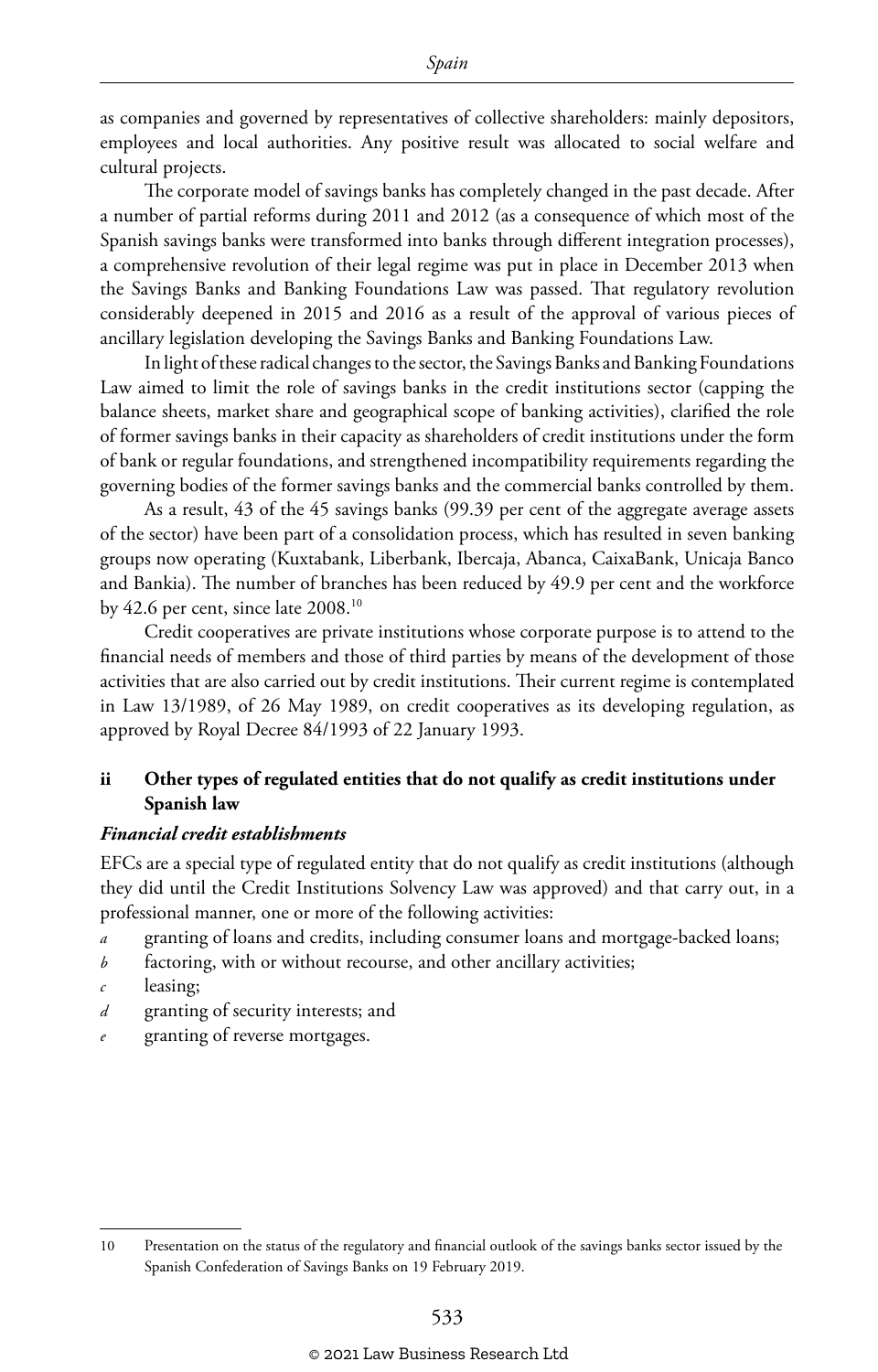The legal framework governing EFCs is established in Law 5/2015, of 27 April 2015, on promoting corporate financing (Law 5/2015), the main features of which include the following.

- *a* The creation of EFCs requires authorisation from the Ministry of Economy, which, in turn, requires the issuance of a mandatory prior report by Banco de España.
- *b* The Law regulates the existence of hybrid institutions (i.e., EFCs that also provide payment services or issue electronic money).
- *c* A significant portion of the obligations applicable to credit institutions on solvency, conduct of business, control of major shareholdings and transfer of business, and corporate governance are also applicable to EFCs.

Finally, Royal Decree 309/2020, of 11 February 2020, on EFCs, which entered into force in July 2020, completes the development of the legal framework applicable to these entities, allowing them to have their own legal regime adapted to the nature of their business model, and will provide greater legal security to the legal framework applicable to EFCs. Among the new contributions of Royal Decree 309/2020, it (1) establishes that EFCs must have a liquidity buffer to strengthen their solvency, (2) adapts the previously required corporate governance requirements and (3) empowers the Bank of Spain to modify the periodicity of the revision of the capital levels.

#### *Electronic money entities*

EDEs are recognised as a special type of regulated entity that issues electronic money. The legal regime for EDEs was established in 2008 and amended in 2011 by a law regulating the issuing of electronic money and the legal regime of EDEs, partially implementing Directive 2009/110/EC.

Secondary legislation was approved by Royal Decree-Law 778/2012, of 4 May 2012, developing the legal framework of EDEs, clarifying the definition of e-money and the scope of the applicable Spanish regulations, and establishing the requirements for the setting up and running of EDEs, since their supervision and sanction regime is very similar to that applicable to credit institutions. Although Royal Decree-Law 778/2012 fully implemented Directive 2009/110/EC, it was subsequently amended by Royal Decree 736/2019, as defined below.

#### *Payment services entities*

Payment service entities are entities regulated by Banco de España that are engaged, in a professional manner, in the rendering of payment services, as defined in point (3) of Article 4 of Directive (EU) 2015/2366 of the European Parliament and of the Council of 23 November 2015 on payment services in the internal market.11 The legal regime in connection with the rendering of payment services is set forth in Royal Decree 736/2019, of 20 December 2019, on the legal regime for payment services and payment institutions, which continued the transposition into Spanish law of Directive (EU) 2015/2366.

One of the most important changes introduced by Royal Decree 736/2019 is the change of the competent body authorising the creation of EDEs and payment services entities. Other changes include: amendments to EDEs' and payment entities' by-laws; extensions of EDEs' and payment entities' activities; and changes to structural transactions, such as

<sup>11</sup> Directive (EU) 2015/2366.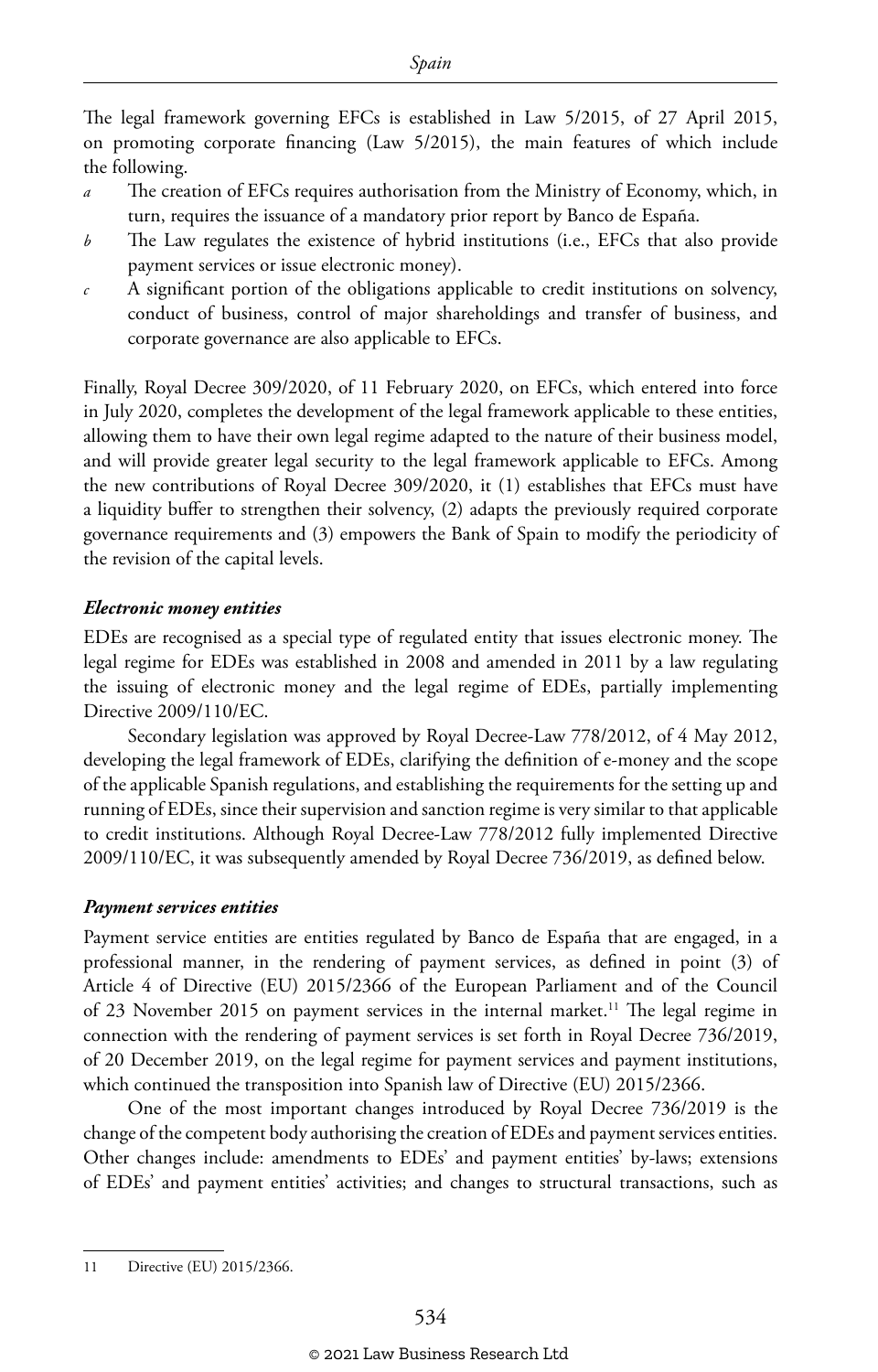mergers, spin-offs and global transfers of assets and liabilities. As of the entry into force of Royal Decree 736/2019, the competence for oversight of these entities ceased to belong to the Ministry of Economy and is attributed going forward to the Bank of Spain. In addition, the Ministry of Economy has enacted Order ECE/1263/2019, of 26 December 2019, on transparency of the conditions and information requirements applicable to payment services, which entered into force on 1 July 2020, the aim of which is to ensure that users of these services enjoy a higher level of confidence.

#### **III PRUDENTIAL REGULATION**

Given its participation in the Single Supervisory Mechanism (SSM), Banco de España qualifies as a national competent authority (NCA), which implies that credit institutions considered as significant (based on the definition provided by the SSM Framework Regulation) are supervised by the ECB, while less significant institutions are directly supervised by Banco de España and, indirectly, by the ECB. Of the 115 significant institutions supervised by the ECB, 12 are Spanish (as at 1 January 2021).

#### **i Relationship with the prudential regulator**

Banco de España no longer sets the country's monetary and exchange rate policy (now defined by the ECB), except in its role as a member of the ESCB, but it remains in control of, inter alia, the following functions:

- *a* management of currency and precious metal reserves not transferred to the ECB;
- *b* supervision of the solvency and behaviour of credit institutions (pursuant to the distribution of competencies set forth by the SSM);
- *c* promotion of the stability of the financial system and of national payment systems, without prejudice to the functions of the ECB; and
- *d* minting and circulation of coins and other types of legal tender.

Banco de España continuously monitors and analyses credit institutions, assesses the reports and regular information received from them, and conducts on-site inspections. There is close interaction between Banco de España and the entities subject to its supervision.

Banco de España's responsibilities include the verification of maximum rates and charges for banking services rendered by credit institutions. It also verifies the customer protection rules and keeps several registries of public banking information, including the register of institutions, registers of senior officers and significant shareholders, auditors' reports and a special registry of the articles of association of supervised institutions. It also receives confidential information from institutions on their financial situation and their shareholders.

Banco de España may issue general or individual recommendations to and requirements for entities (i.e., requiring adequate provisioning for less solvent obligors and improvements in the quality control over assets). It may also initiate disciplinary proceedings against institutions and their boards of directors or managers, or may even intervene and replace directors to remedy deficiencies or non-compliance.

According to the Credit Institutions Solvency Regulations, Banco de España has wide powers to ensure appropriate enforcement of and compliance with the organisational and disciplinary regulations applicable to credit institutions operating in the Spanish financial sector. These powers are exercised not only over credit institutions and other financial institutions subject to its oversight, but also over directors and managers, who can be penalised

#### © 2021 Law Business Research Ltd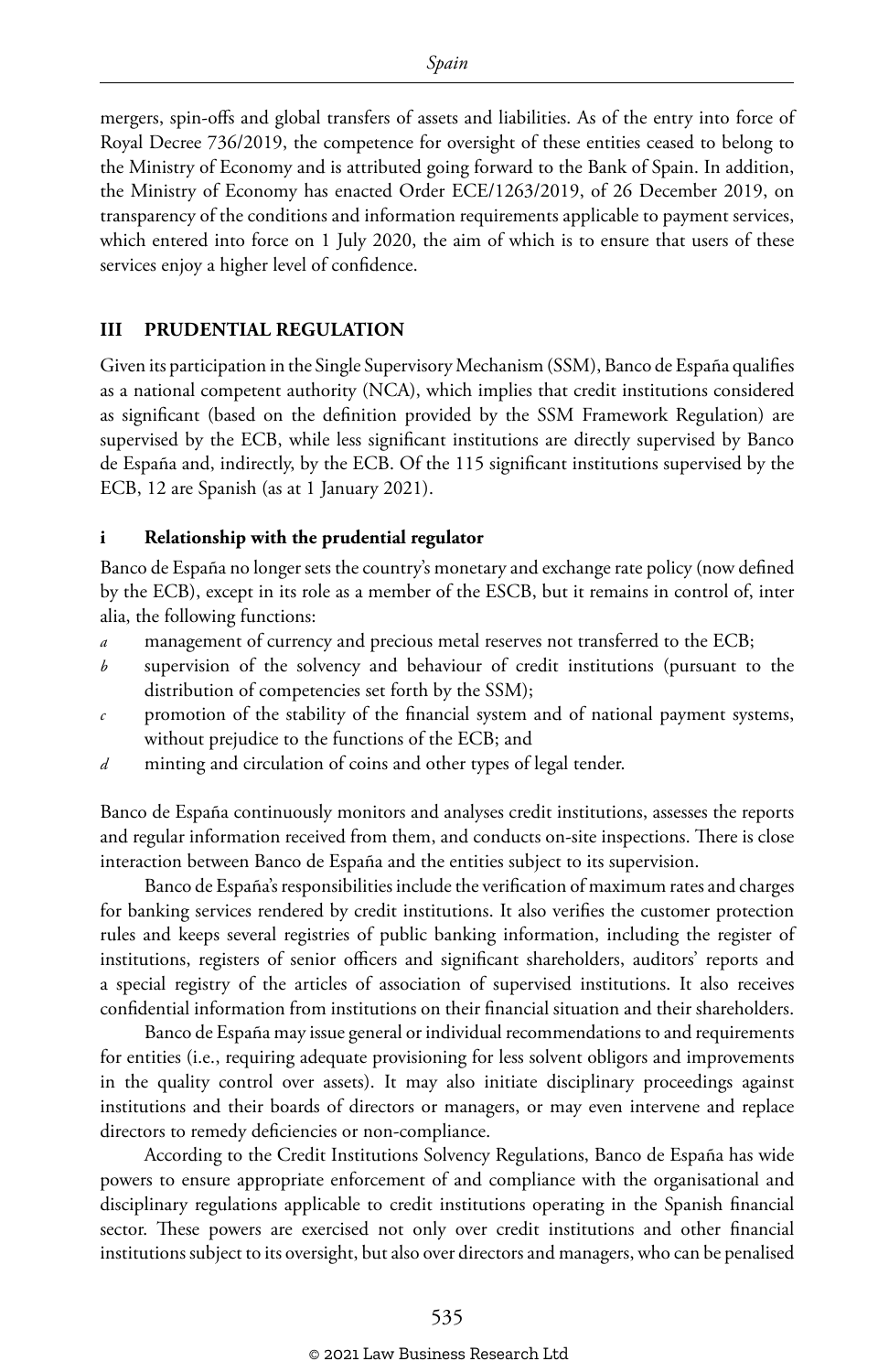for very serious or serious infringements when they are attributable to wilful misconduct or negligence. Sanctions can also be imposed on the owners of significant shareholdings in credit institutions and on Spanish nationals who control a credit institution in an EU Member State. Likewise, Banco de España is allowed to issue technical guidelines and answer binding questions on supervisory regulation.

Finally, according to the regime set forth by the Recovery and Resolution Regulations, Banco de España is the pre-emptive resolution authority, while executive resolution powers are vested in the FROB (see Section III.iv).

#### **ii Management of banks**

The board of directors of a credit institution (with at least five members) has prominent powers to administer and manage the operations and financial matters of the entity. Members of the board and senior management must have good commercial and professional reputations, appropriate experience and the ability to carry out proper governance of the entity.

The suitability regime is supervised by Banco de España pursuant to the Credit Institutions Solvency Law and obliges credit institutions to put corporate governance arrangements in place that are sound and proportionate in view of the risks taken by the institution. In addition, the following obligations are established:

- the board of directors may not delegate functions related to corporate governance arrangements, the management and administration of the institution, the accounting and financial reporting systems, the process for the disclosure of information and the supervision of senior management;
- *b* the chair of the board of directors must not hold the position of managing director simultaneously, unless this situation is justified by the institution and authorised by Banco de España;
- *c* a website must be maintained on which the information required by the Credit Institutions Solvency Law is published and on which the institution explains how it complies with its corporate governance obligations;
- *d* the obligation to draft and keep an up-to-date general viability programme that considers all the measures that will be taken to restore the viability and financial soundness of institutions in the event that they suffer any significant damage;
- *e* the obligation to establish a nomination committee comprising non-executive directors and in which, at a minimum, one-third of its members, and in any case its chair, are independent directors. This committee must decide on a target figure for the representation of the gender currently underrepresented on the board of directors;
- *f* the board must actively participate in the management and valuation of the assets, and regularly approve and review the risk policies and strategies of the institution; and
- *g* Banco de España will be entitled to determine which institutions must establish a risk committee or, as the case may be, those institutions that may establish combined audit and risk committees to perform the functions of the risk committee.

Additionally, Banco de España is entitled under the Credit Institutions Solvency Law to determine the maximum number of positions that may be held simultaneously by a director, general manager or the holder of a similar position in view of the particular circumstances of an institution and the nature, size and complexity of its activities. Except for in the case of directors appointed pursuant to a replacement measure, directors, general managers and holders of similar positions in institutions that are significant in size, or that are more complex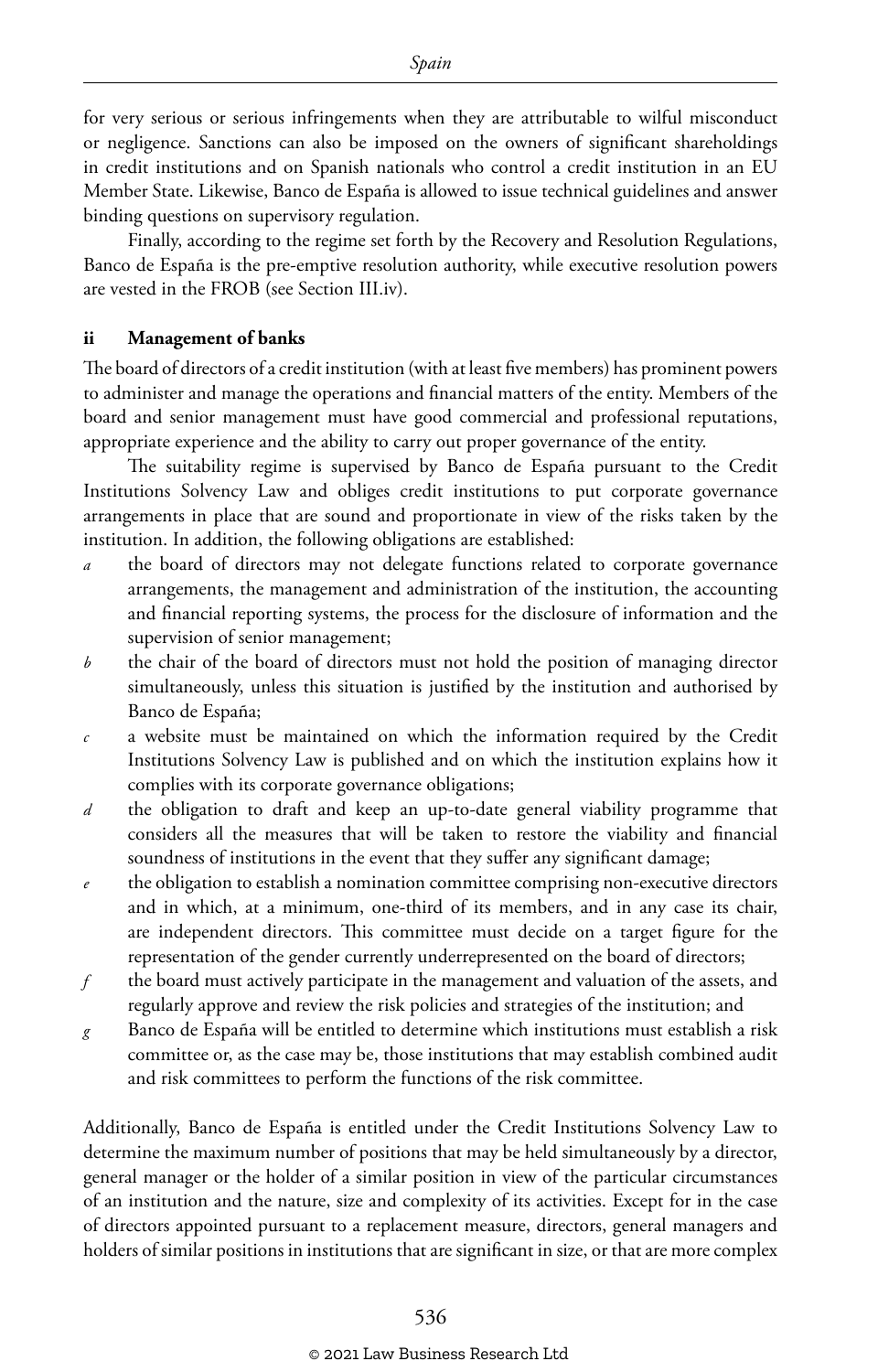or of a special nature, may not hold more than four non-executive positions simultaneously, or one executive position at the same time as two non-executive positions (for these purposes, the positions held within the relevant credit institution's corporate group are counted as one).

Significant time has been devoted to Spanish remuneration policies during the past years, as has been the case at both European and international levels. In particular, the Credit Institutions Solvency Law includes provisions of the CRR/CRD IV package relating to the obligation for credit institutions to put in place remuneration policies that are consistent with their risks.

In a nutshell, these provisions relate to:

- *a* the obligation to make a clear distinction between the criteria used for setting fixed remuneration and variable remuneration;
- *b* the obligation that the remuneration policy applicable to members of the board of directors of a credit institution is subject to the approval of the general shareholders' meeting or equivalent body under the same terms as those applicable to listed companies;
- *c* the principles that will apply to variable elements of remuneration (inter alia, the variable component must not exceed 100 per cent of the fixed component except for in cases of approval of the general shareholders' meeting granted in accordance with the procedure laid down in the Credit Institutions Solvency Law, in which case it may reach up to 200 per cent; at least 50 per cent of the variable remuneration is awarded in instruments; at least 40 per cent of the variable remuneration (either paid in cash or in instruments) is deferred for a period of between three and five years; the variable remuneration is paid or vested only if it is sustainable according to the financial situation and results of the institution; or 100 per cent of the variable remuneration is subject to explicit *ex post* risk adjustments – *malus* and clawback arrangements), with special attention in this regard to credit institutions that benefit from public financial assistance; and
- *d* the obligation to establish a remuneration committee or, if Banco de España so determines, a joint nomination and remuneration committee.

These provisions are complemented by more detailed guidelines issued by the European Banking Authority and its predecessor, the Committee of European Banking Supervisors, on the requirements for remuneration policies applicable to all staff, the corresponding internal corporate governance arrangements and the processes that should be applied when remuneration policies are implemented, and specific requirements for the variable remuneration of staff whose professional activities have a material impact on the credit institutions' risk profile.

Finally, credit institutions (other than credit cooperatives and savings banks) are incorporated as banks and have the legal form of public limited companies and, in a large number of cases, their shares are listed on the public markets. As such, general corporate rules will fully apply to them (i.e., they must have a suitable structural organisation, compliance and internal audit functions and risk assessments, and certain separate and delegated committees within the board, including an internal audit committee) and must also have regard to the recommendations of the GGC. These rules are primarily contemplated in Royal Legislative Decree 1/2010, of 2 July 2010, approving the Spanish Companies Law.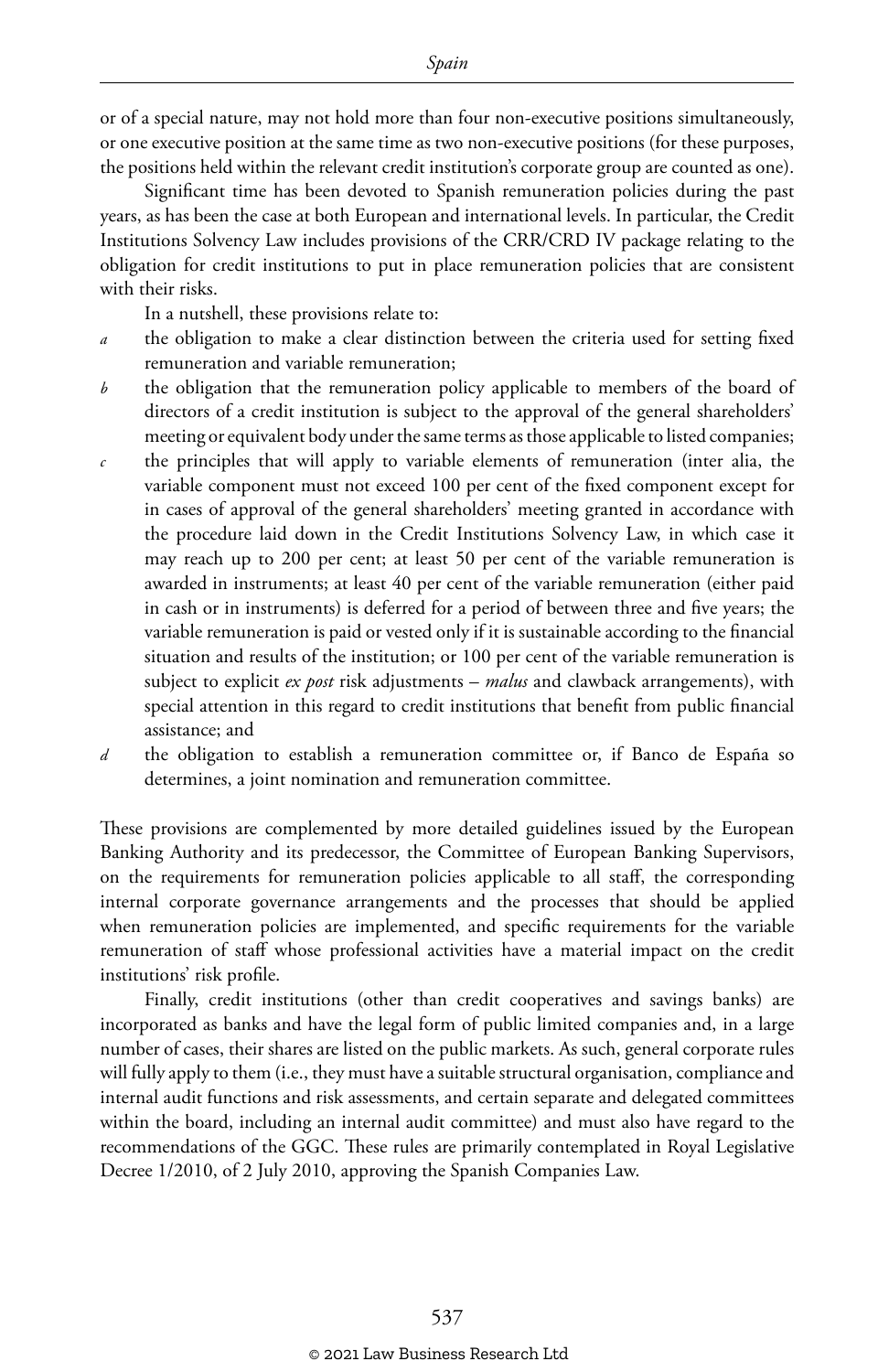#### **iii Regulatory capital and liquidity**

Spain's capital and liquidity requirements legislation has traditionally incorporated capital adequacy requirements in line with international standards as set out by the Basel Committee on Banking Supervision. According to these, a banking group should be adequately capitalised overall (in terms of both volume and capital quality), and there should be an adequate distribution of capital and allocation of risk, with sufficient buffers to allow ordinary growth.

Several laws, decrees and regulations on own funds, capital requirements and liquidity of individual credit institutions and consolidated groups have been approved through the years, most of them to implement the Basel I, Basel II and Basel III Accords. These regulations have been followed by specific circulars and guidelines issued by Banco de España determining the technical specifications and control of minimum funds.

The CRR/CRD IV package and the Credit Institutions Solvency Regulations not only introduced a deep change (at both the European and the Spanish level) in the regulation of solvency and liquidity of credit institutions but, more generally, a fundamental step forward in the creation of the banking union. Since the introduction of the CRR/CRD IV package on 1 January 2014, the nuclear regime for credit institutions solvency is condensed in the CRR (which is directly applicable in EU Member States). Where needed, the Credit Institutions Solvency Regulations supplement this regime in Spain.

One of the most interesting aspects deriving from the supplemental application of the Credit Institutions Solvency Law is the inclusion of capital buffers for credit institutions (i.e., additional capital requirements to those envisaged under the CRR), the regime of which is further developed by Royal Decree 84/2015 and Circular 2/2016. Failure to comply with capital buffers entails restrictions on distributions and payments relating to components of Common Equity Tier 1 (such as shares) or Additional Tier 1 capital (such as contingent convertible bonds) and on the payment of variable remuneration, and the obligation to submit a capital conservation plan that must be approved by the competent supervisor.

In particular, the various capital buffers provided for in the Credit Institutions Solvency Regulations are as follows:

- *a* capital conservation buffer (2.5 per cent of the institution's risk exposure): a non-discretionary buffer, the application of which was phased in between 1 January 2016 and 31 December 2018, and that, since 1 January 2019, has been set at its fully loaded level of 2.5 per cent;
- *b* countercyclical capital buffer: a specific buffer for each institution or group, which is calculated as the weighted average of the countercyclical buffer percentages applicable in each of the territories in which an institution has exposures. The countercyclical buffer percentage applicable to risk exposures in Spain is set by Banco de España and ranges between zero and 2.5 per cent (although this maximum percentage was phased in between 1 January 2016 and 31 December 2018). Banco de España has decided to maintain the countercyclical buffer percentage applicable to risk exposures in Spain for the first quarter of 2021 at zero per cent (as it was set up for the immediately preceding quarters); $^{12}$

<sup>12</sup> Banco de España press release dated 21 December 2020, available at www.bde.es/f/webbde/GAP/ Secciones/SalaPrensa/NotasInformativas/20/presbe2020\_102en.pdf.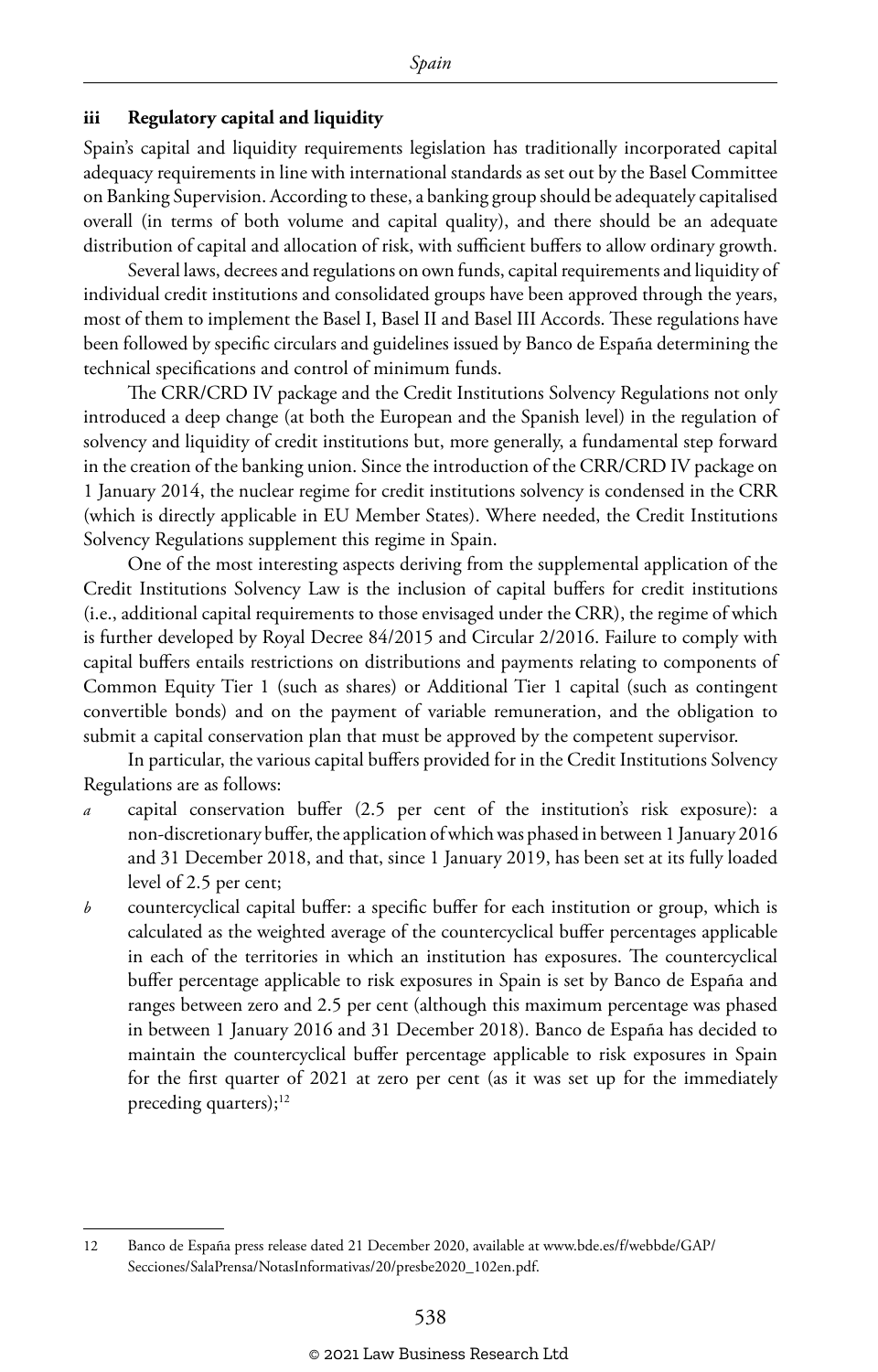- buffers for global systemically important institutions (G-SIIs) and other systemically important institutions (O-SIIs): buffers specifically applicable to certain institutions by reason of their systemic importance. The identification of institutions as G-SIIs or O-SIIs is decided by Banco de España, which must annually review the classification it has carried out. Banco de España also has to set the buffer to be maintained by each type of institution, which, in the case of G-SIIs, will range from 1 per cent to 3.5 per cent (depending on the subcategory to which each G-SII belongs), and in the case of O-SIIs, may not exceed 2 per cent. These buffers have applied since 1 January 2016, with partial fulfilment between 1 January 2016 and 31 December 2018, and full application since 1 January 2019. The only credit institution identified by Banco de España as a G-SII for 2020 is Banco Santander, which belongs to subcategory A. The capital buffer it needs to meet in 2021 is equivalent to 1 per cent of its total risk exposure (on a consolidated basis). In addition, Banco de España has confirmed that Banco Santander will maintain its status as a G-SII for 2022, and that the G-SII capital buffer applicable to the entity in that year will amount to 1 per cent of its total risk exposure on a consolidated basis. The following credit institutions have been classified as O-SIIs by Banco de España for 2021: Banco Santander, BBVA, CaixaBank, Bankia and Banco Sabadell;<sup>13</sup> and
- *d* systemic risk buffer: a buffer that may be set by Banco de España to cover non-cyclical systemic or macroprudential risks where there is a risk of disruption in the financial system with the potential to have serious negative consequences for the financial system and the real economy.

At the time of writing, the merger of two credit institutions designated as O-SIIs (CaixaBank and Bankia) is pending completion. Should this merger be concluded in early 2021, as is envisaged, Banco de España will need to review the assessment of the resulting institution's domestic systemic importance.

Regarding liquidity, the Credit Institutions Solvency Law states that Banco de España will assess the specific business model of the credit institution, its corporate governance procedures and systems, supervision and evaluation findings, and all systemic liquidity risks that may hinder the integrity of the financial markets. Royal Decree 84/2015 provides that credit institutions should have solid strategies, policies, procedures and systems in place for the identification, management and measurement of liquidity risks, proportional to the nature, scale and complexity of their activities. In particular, Banco de España requires credit institutions to develop methods for monitoring funding positions, identify the assets free of charges available in emergency situations, have liquidity risk reduction tools such as liquidity buffers, or an adequate diversification of financing sources, that allow them to face financial stress scenarios, and prepare contingency plans taking into account the impact of different scenarios on the various liquidity profiles. If Banco de España considers that a credit institution has lower than adequate liquidity levels, it may require the adoption of measures to reinforce liquidity, taking into account the situation of the credit institution or group.

<sup>13</sup> Banco de España press release on the setting of the capital buffers for systemic institutions for 2020, dated 27 November 2020, available at www.bde.es/f/webbde/GAP/Secciones/SalaPrensa/NotasInformativas/20/ presbe2020\_94en.pdf.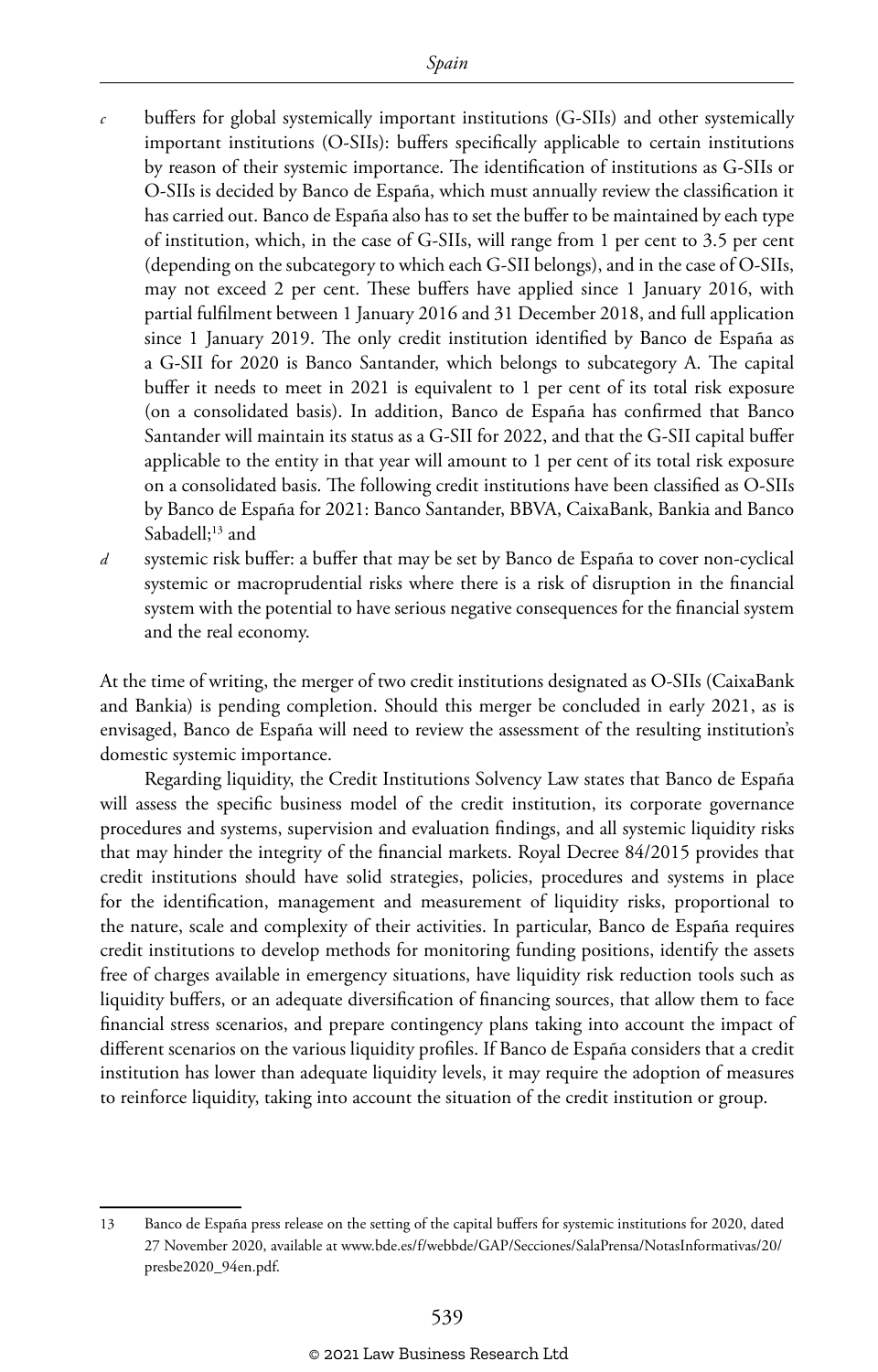Additionally, the CRR II/CRD V package will introduce important changes to the prudential framework, such as:

- *a* a harmonised prescriptive minimum level of total loss absorbing capacity (TLAC) for all G-SIIs, which will be introduced into the CRR through a new requirement for (loss-absorption) own funds and eligible liabilities; the aim of which is to require G-SIIs to hold a sufficient amount of highly loss-absorbing (bail-inable) liabilities to ensure smooth and fast absorption of losses and recapitalisation in the event of a resolution;
- *b* a binding (not only reporting) leverage ratio requirement for all credit institutions (leverage ratio is a ratio between a bank's capital and its exposures; therefore, this requirement would act as a backstop to the risk of excessive leverage during economic upturns), as well as an additional leverage ratio buffer for all G-SIIs with a date of application originally set at 1 January 2022; this has been deferred by the CRR Quick Fix by one year to 1 January 2023 to allow banks to increase the amount that they would be able to loan in the context of covid-19;
- *c* a binding (not only reporting) net stable funding ratio, which indicates that a credit institution holds sufficient stable funding to meet its funding needs over a one-year horizon under both normal and stressed conditions (thereby preventing liquidity crises);
- *d* incentives for investments in infrastructures and SMEs through discounts of capital requirements in consideration of the exposures to these investments; and
- a requirement for third-country institutions with significant activities in the EU to have an EU intermediate parent undertaking.

#### **iv Recovery and resolution**

The BRRD introduced rules of minimum harmonisation in Member States' national laws by setting out common tools for the prevention and resolution of crises of banks and certain investment firms. This framework was completed by the SRMR, which complements the SSM and aims to manage swiftly and in orderly fashion possible crises of larger institutions in the euro area and other participating Member States. The SRMR includes a central resolution authority, the SRB, and a Single Resolution Fund financed by ex-ante contributions from the financial industry. The BRRD has been partially implemented in Spain through the Recovery and Resolution Regulations, which were initially approved as a consequence of the subscription of the memorandum of understanding and which constituted a major achievement in the Spanish regulatory landscape. These rules establish specific administrative resolution proceedings only available with respect to credit institutions and investments firms (different from insolvency court proceedings applicable to all entities) to intervene in failing or non-viable institutions when the public interest and financial stability is at stake.

The Recovery and Resolution Regulations foresee three phases (described below) that correspond to the various stages in the deterioration of an institution's financial situation. The rules governing each of these phases are based upon the following two main principles:

*a* the separation of supervisory and executive resolution functions. The supervisory powers in the early intervention phase are entrusted to Banco de España or the ECB for credit institutions, and the CNMV for investment firms; the resolution powers in the pre-emptive resolution phase are entrusted to Banco de España as regards credit institutions, and the CNMV as regards investment firms; and the FROB holds the resolution powers in the executive resolution phase; and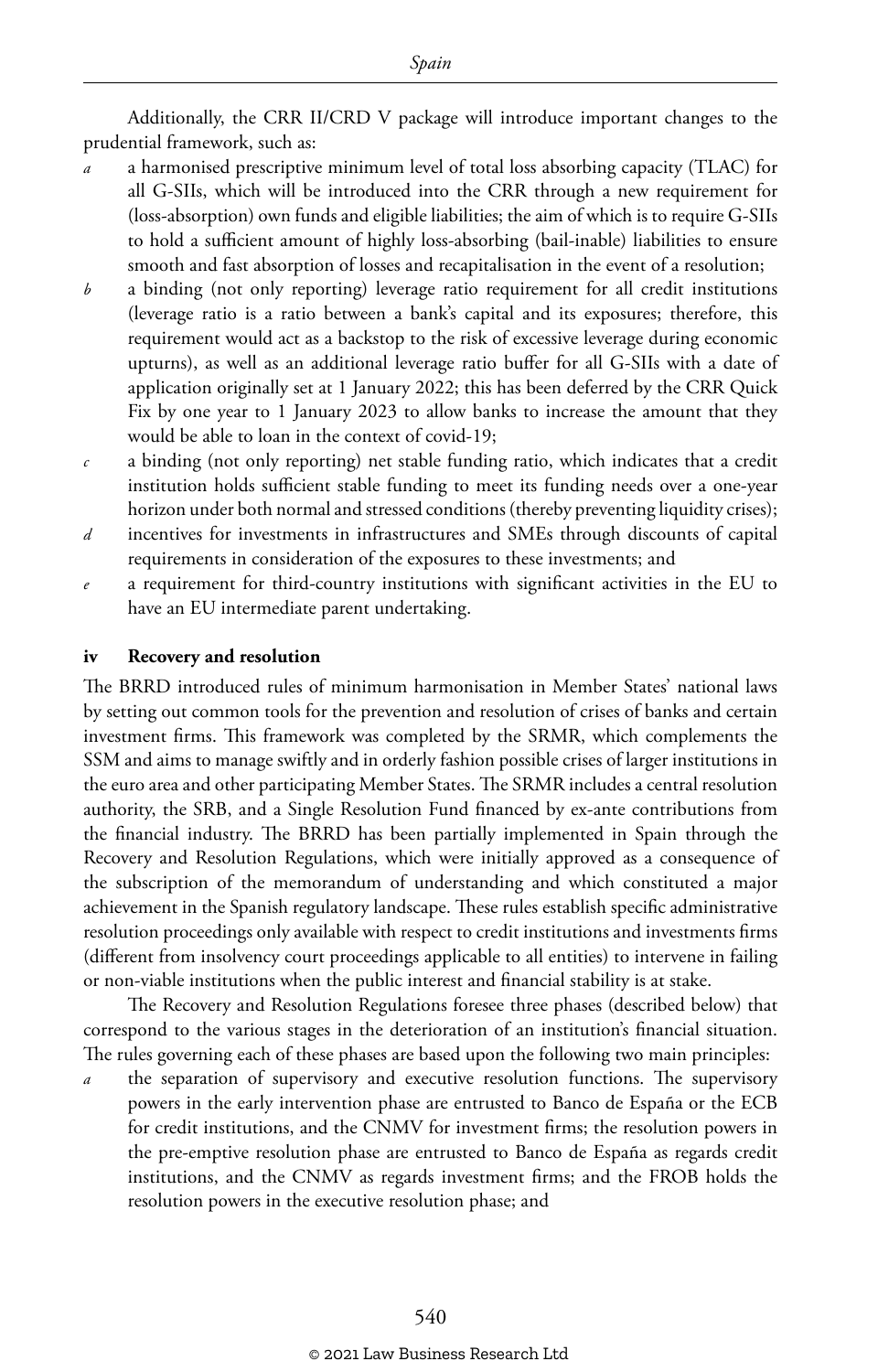*b* public resources cannot be used to fund recovery and resolution proceedings, the cost of which must be borne first by the shareholders of the institution under resolution, second by certain creditors, and finally by the credit institutions and investment firms sector (if needed).

Prior to any breach of the solvency, regulatory or disciplinary rules, or the declaration by the competent authority of any of these three phases, an institution must draw up and periodically update a recovery plan elaborating on the measures and actions to be taken to restore its financial position should it deteriorate significantly. The plan must be approved by the institution's board of directors and reviewed by the relevant supervisor.

#### *Early intervention phase*

The early intervention phase will be declared by the relevant supervisor when an institution or a parent of a consolidated group of institutions breaches, or is likely to breach, solvency, regulatory or disciplinary rules, provided that it is foreseeable that the institution will be able to overcome the situation by its own means. The early intervention measures that can be adopted by the relevant supervisor include, without limitation, requiring the removal of one or several members of the governing body of the institution, convening a general meeting and proposing items on its agenda, or requiring the board of directors of the institution to draw up a plan for restructuring the institution's debt or requiring changes to be made to its business strategy.

#### *Pre-emptive resolution phase*

As a preventive measure and to facilitate the eventual resolution of an institution, the pre-emptive resolution authority must draw up, approve and maintain a resolution plan for each individual institution or consolidated group that falls under its remit. Among other measures, it must consult the FROB, the relevant supervisors and the resolution authorities from those jurisdictions in which an institution or group has established a significant branch.

When drawing up the report, the pre-emptive resolution authority must determine whether the individual institution or consolidated group is resolvable (as this term is defined in Article 15(1) of the BRRD). Should any obstacles to the resolution of the institution be identified, the 'non-resolvable' institution must propose measures to reduce or remove them. These measures have to be approved by the relevant pre-emptive resolution authority. If it does not consider the proposed measures to be sufficient, it may request the relevant institution to adopt alternative measures (in particular, any of those foreseen in Article 17(5) of the BRRD as transposed into Spanish law).

#### *Executive resolution phase*

An institution will be resolved when all of the following circumstances have been met:

*a* it is non-viable (as this term is defined in the Recovery and Resolution Law, mirroring the definition included in the BRRD) or it is reasonably foreseeable that it will become so in the near future, as this shall be determined by the relevant supervisor after consultation with the relevant pre-emptive resolution authority and the FROB. In any event, when the board of directors of an entity considers that it is non-viable, it must immediately notify the relevant supervisor, which in turn will promptly communicate it to the FROB and the pre-emptive resolution authority;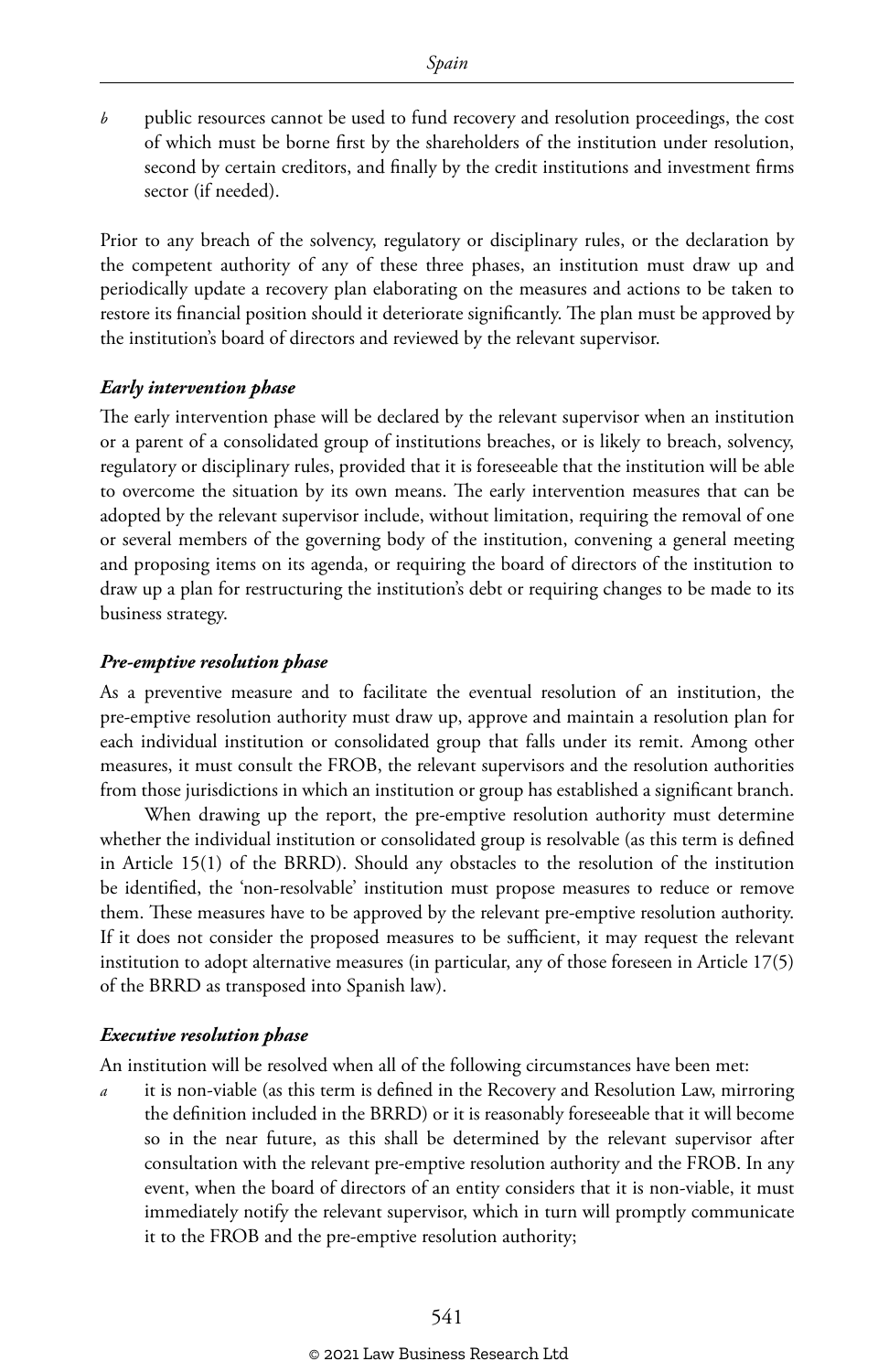- *b* there is no reasonable prospect that private sector measures, supervisory measures (such as the early intervention measures) or the conversion or redemption of capital instruments<sup>14</sup> will prevent the institution from becoming non-viable within a reasonable period of time, as assessed by the FROB in close cooperation with the relevant supervisor; and
- *c* for reasons of public interest, it is necessary or advisable to proceed with the institution's resolution rather than liquidating it or winding it up in the applicable insolvency proceedings, as determined by the FROB.

When the above circumstances have been met, the execution phase of the resolution process will open and will normally entail the replacement of the institution's board of directors, managing directors or similar officers (although the FROB may maintain them) with the person or persons appointed by the FROB to manage the institution under its supervision. The resolution tools available to the FROB are:

- *a* the sale of the institution's business;
- *b* the transfer of assets or liabilities to a bridge entity;
- *c* the transfer of assets or liabilities to an asset management company; and
- *d* internal recapitalisation (the Spanish bail-in tool).

The Spanish bail-in resolution tool is specifically envisaged in the Recovery and Resolution Law, which allows resolution authorities to write-down or convert into capital all an institution's liabilities (including senior debt) not expressly excluded by the Resolution and Recovery Law (or by an express decision of the  $FROB$ )<sup>15</sup> to recapitalise the institution. This tool may be used to recapitalise the institution so that it can again meet the conditions to resume its activities and market confidence in it is restored, or to convert into capital or reduce the principal amount of the credits or debt instruments transferred through the use of the other resolution tools referred to previously. When using the Spanish bail-in tool, the FROB will require the body, or person or persons in charge of the management of the institution under resolution to submit an activities reorganisation plan containing the necessary measures to restore the long-term viability of the institution, or of a portion of its business, within a reasonable time frame.

Moreover, the Recovery and Resolution Law has created a National Resolution Fund financed by the credit institutions and investment firms themselves, which, under certain circumstances, will finance the resolution measures adopted by the FROB (briefly, when there are losses arising from a resolution process that have not been covered entirely by the eligible liabilities).

The EU resolution framework (consisting of the BRRD and the SRMR) requires all credit institutions to comply with institution-specific minimum requirement for own funds and eligible liabilities (MREL) at all times by holding easily bail-inable instruments to ensure that sufficient financial instruments are available for write-down or conversion into equity in

<sup>14</sup> The Recovery and Resolution Law foresees that the Fund for Ordered Bank Restructuring (FROB) may agree to the redemption or conversion of certain capital instruments, which will be done either separately from the use of any resolution tool (including internal recapitalisation) or with any of the available resolution tools (provided that the circumstances triggering the resolution process are met).

<sup>15</sup> The excluded liabilities set forth in the Recovery and Resolution Law are those listed in Article 44(2) of the BRRD.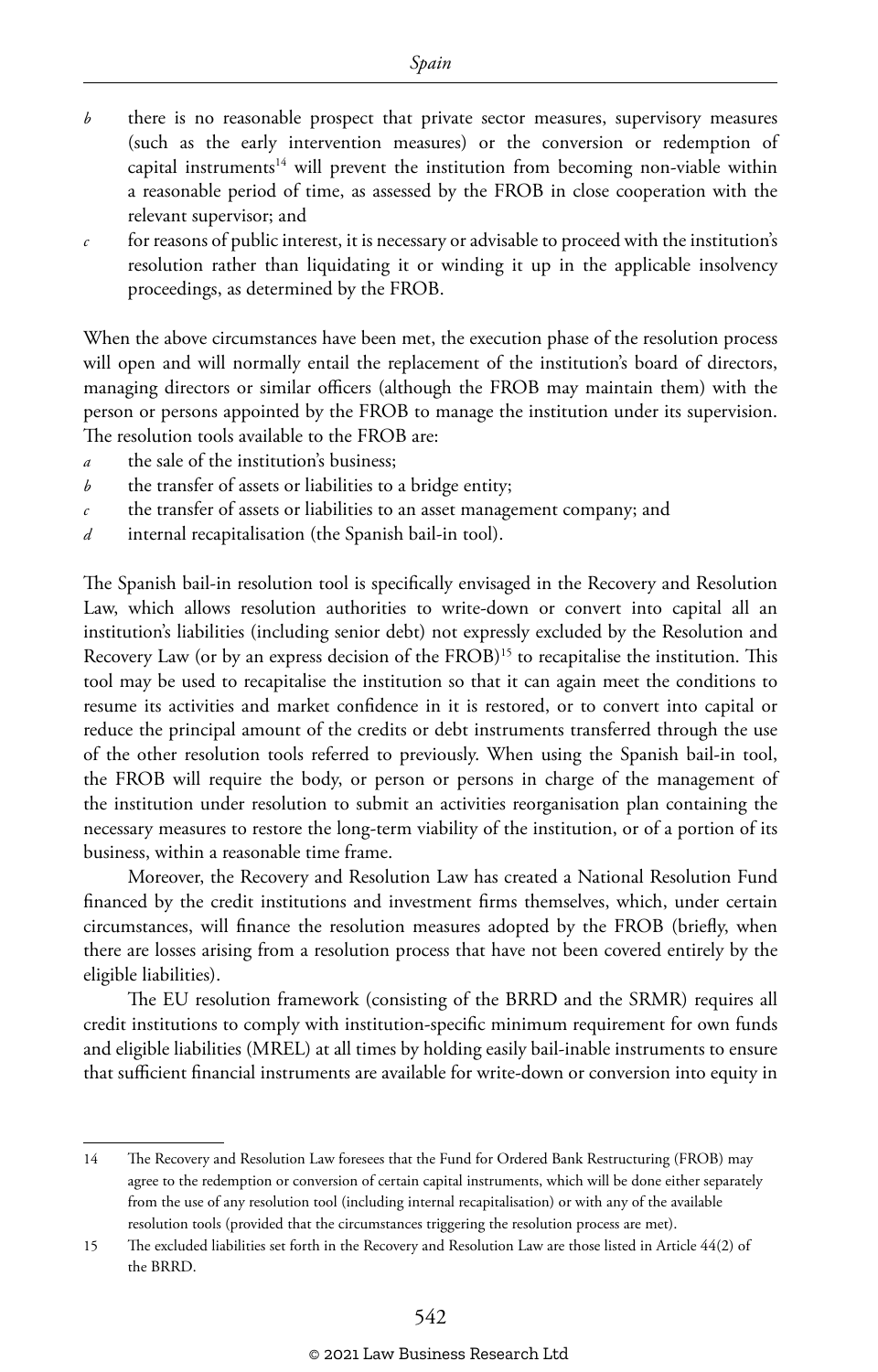the case of resolution (susceptible to bail-in). The MREL is the EU standard for bail-in capital and is designed based on case-by-case assessments as a percentage of total liabilities and own funds. To achieve a more credible bail-in tool, the BRRD II and SRMR II have enhanced the existing rules on subordination of MREL instruments and oblige G-SIIs and other large banks referred to as 'top-tier banks' (banks with a balance sheet size greater than  $\epsilon$ 100 billion) to comply with MREL with a high percentage of subordinated liabilities (those that absorb losses before other ordinary liabilities). National resolution authorities may also select other banks (non-G-SIIs, non-top tier banks) and subject them to the top-tier bank treatment.

Additionally, the BRRD II has introduced a new moratorium tool available to supervisory and resolution authorities allowing for the suspension of certain bank contractual obligations towards third parties (including covered deposits) for a short period of time in resolution and in the early intervention phase. This tool would limit the excessive withdrawal of deposits in a bank resolution for a few days to provide authorities with additional time to manage banking crises with liquidity support.

#### **IV CONDUCT OF BUSINESS**

#### **i Conduct of business rules**

According to the Credit Institutions Solvency Law, credit institutions rendering services in Spain, whether domestic entities or foreign entities authorised in another Member State that open a branch or provide cross-border services in Spain, must observe the applicable rules setting out the discipline of credit institutions, as well as those enacted in the interest of the general good, whether they are dictated by the state, autonomous communities or local entities.

The general good includes, inter alia, protection of the recipients of services, protection of workers, consumer protection, preservation of the good reputation of the national financial sector, prevention of fraud and protection of intellectual property.

Some conduct of business rules relate to compliance with regulations on advertising (i.e., a prohibition of misleading or subliminal advertising, aggressive commercial practices), or to conduct that may injure or is likely to injure a competitor, and to consumer-related matters. Credit institutions are subject to Spanish regulations protecting financial services users, and they must establish consumer services departments and a customer ombudsman to handle complaints about individuals or legal persons who are deemed users of their financial services.

Further, a credit institution must make certain information and services available to customers, including:

- the existence of a customer service department and of a customer ombudsman, as the case may be, including postal and email addresses;
- *b* its obligation to serve and resolve customers' complaints within two months;
- *c* the existence of and contact information for Banco de España's complaints service;
- *d* its internal customer service regulations; and
- *e* references to the legislation in force on transparency and protection of financial services customers.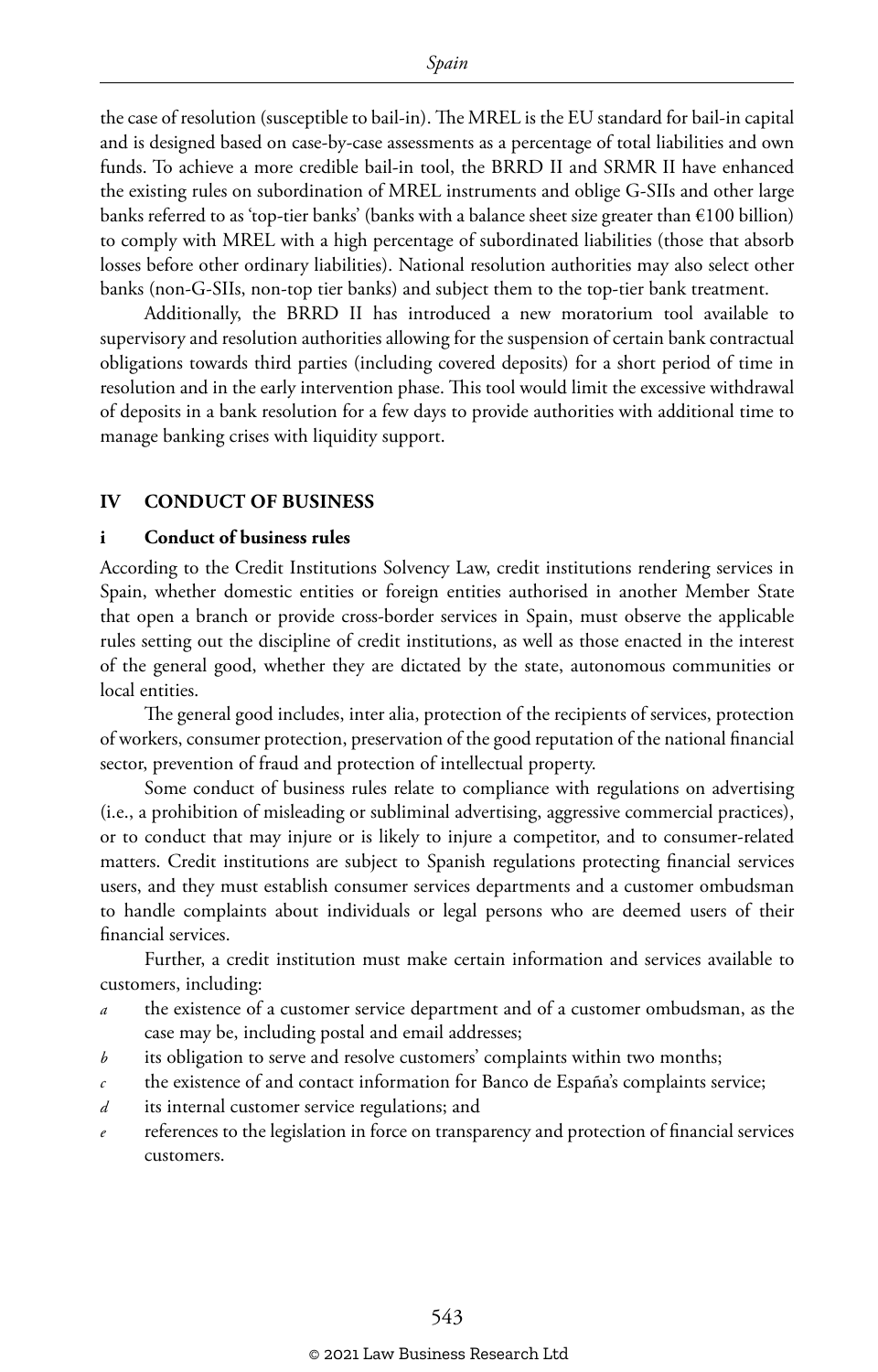In addition, there are rules on the delivery of contracts and a number of specific provisions regarding the valid incorporation of terms into consumer contracts (some of which have been the subject of legal debate after several Supreme Court decisions declaring null and void certain terms traditionally used by Spanish banks).

In addition to the foregoing, a number of rules regarding the protection of consumers of investment services apply to credit institutions (categorisation of investors, delivery of appropriate and comprehensible information on the financial instruments and investment strategies offered to the customer, etc.), including rules to check that the conduct of credit institutions is sufficiently diligent, and guidelines issued by the CNMV that should be followed by credit institutions. In this regard, Ministerial Order ECC/2316/2015 of 4 November 2015 on information obligations and the classification of financial products, and CNMV Circular 1/2018, of 12 March 2018, on warnings in connection with certain financial products, are especially noteworthy, as they establish certain information and classification obligations that must be observed by institutions that market specific financial products. Credit institutions are specifically included within the subjective scope of these pieces of secondary legislation.

Moreover, legislation on consumer protection and on evictions in cases of mortgage default is aimed at reinforcing the protection of some vulnerable mortgage debtors. The main pieces of legislation in connection with this matter are:

- *a* Royal Decree Law 6/2012, of 9 March 2012, on urgent measures to protect mortgage debtors without resources, as amended by Royal Decree-Law 5/2017, of 17 March 2017, which provides for a series of mechanisms to protect mortgage debtors at risk of social exclusion, the main pillar of which is the creation of a Code of Good Practice for the viable restructuring of debts guaranteed by main-residence mortgages. This Code – which, although it provides for voluntary accession, has been signed by the vast majority of credit institutions operating in Spain – envisages three consecutive stages of action with the purpose of accomplishing the restructuring of the relevant mortgage debt;
- *b* Law 1/2013, of 14 May 2013, on measures to reinforce the protection of mortgage debtors, the restructuring of debt and social renting, which established a four-year moratorium from 15 May 2013 on evictions on mortgagors in a situation of extreme difficulty from their principal residence (which was extended for three more years by Royal Decree-Law 5/2017, and for four additional years therefrom until May 2024 by Royal Decree-Law 6/2020);
- *c* Law 25/2015, of 28 July 2015, on a second chance mechanism, diminishing the financial burden and other socially related measures, which, inter alia, sets out a number of protections for debtors within their insolvency proceedings (including the possibility of release from all debts in cases where the debtor's assets do not cover his or her aggregate debts), improves the Code of Good Practices in relation to mortgage debtors without resources, as approved by Royal Decree-Law 6/2012, and broadens the scope of the application of the Code so that a greater number of debtors can benefit from it; and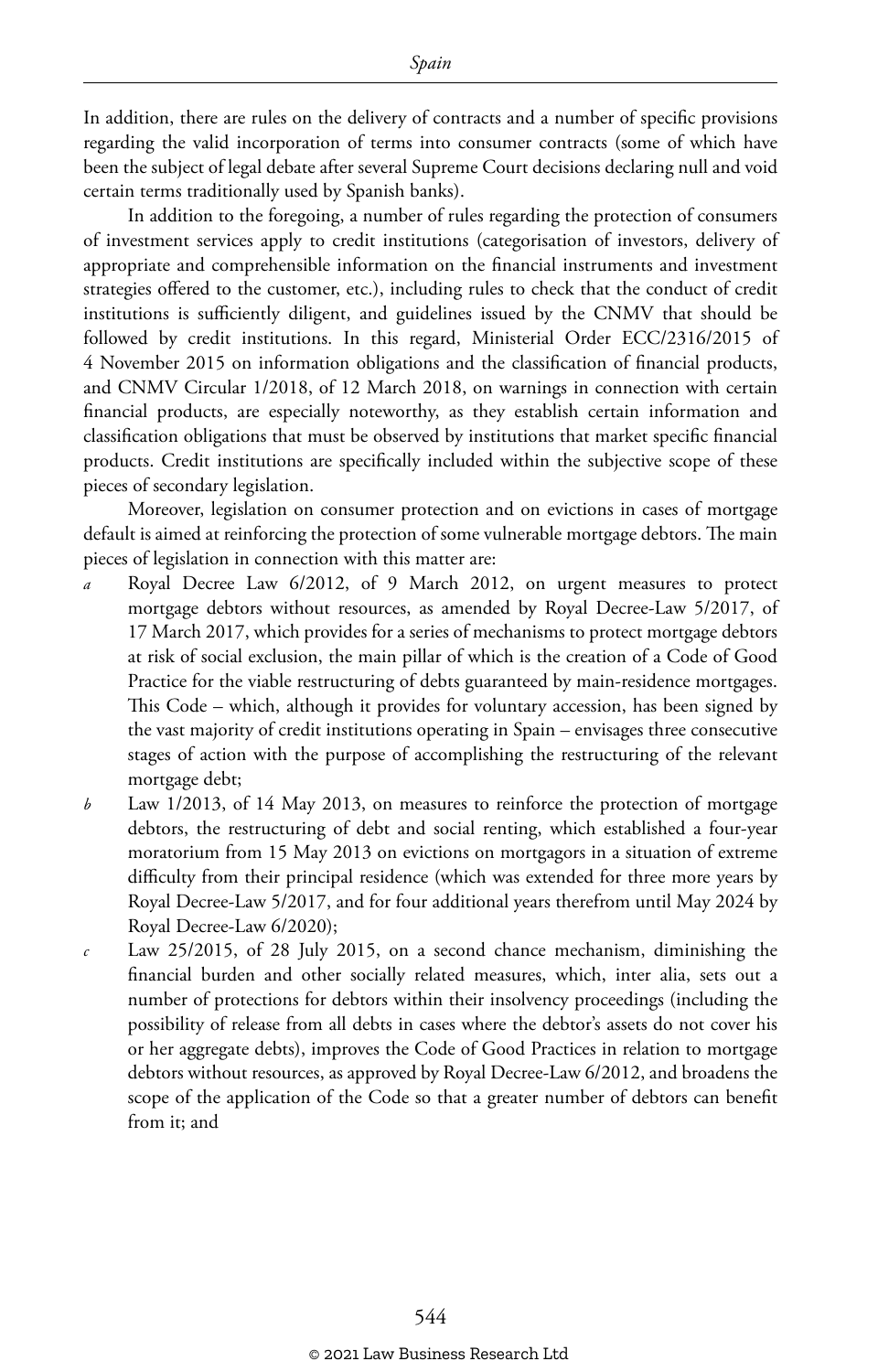*d* Law 5/2019, of 15 March 2019, regulating real estate loans, and its implementing regulation, Royal Decree 309/2019, of 26 April 2019, which entered into force on 16 June 2019 and introduced a new set of rules affecting real estate loans. These regulations, which implement the Mortgage Credit Directive<sup>16</sup> in Spain, have extended the protection afforded to borrowers in the context of real estate lending, which has traditionally constituted one of the major sources of business for credit institutions in Spain, by introducing certain pre-contractual information requirements in favour of the borrowers, rules of conduct for lenders and credit intermediaries, and certain minimum legal requirements that the real estate loan regime shall observe. Additionally, Banco de España Circular 1/2020, of 28 January 2020, amending Banco de España Circular 1/2013, of 24 May 2013, on the Risk Information Centre (CIR), has made the information in the CIR public database available to real estate lenders and credit intermediaries, which will allow them to improve decision-making processes when assessing the risks of their clients.

#### **ii Spanish banking secrecy**

The duty of credit institutions to keep their clients' information confidential from third parties other than the supervisory authorities is a feature of the Spanish banking system and is codified in law. Credit institutions, their managers and directors, and significant shareholders and their managers and directors, must safeguard and keep strictly confidential all information relating to balances, operations and any other customer transactions unless required to disclose the same by an applicable law or the supervisory authorities. In these exceptional cases, the delivery of confidential data must comply with the instructions of the client or with those provided by the applicable law.

The sharing of confidential information between credit institutions within the same consolidated group is not subject to these restrictions.

Any breach of the aforementioned regulations will be deemed a serious offence, which may be punished according to the ordinary sanctions procedure provided under Spanish banking regulations.

#### **V FUNDING**

The main funding for Spanish credit institutions is based on deposits made by their customers. However, according to Banco de España, the global number of deposits taken from the private sector has decreased during the past few years.

Both capital and debt issuance have also been sources of funding that credit institutions ultimately require to carry out their main activity, lending. These instruments include (in addition to common shares) perpetual contingent convertible debt (which will normally qualify as Additional Tier 1 for solvency purposes), senior non-preferred debt (which was introduced by Royal Decree-Law 11/2017, of 23 June 2017, on urgent actions on financial matters, and which is a type of debt eligible as TLAC or MREL) and subordinated debt. These types of debt instruments must be verified by the relevant supervisor to confirm they meet the conditions established by the bank solvency regulations, and their issuance is subject to

<sup>16</sup> Directive 2014/17/EU of the European Parliament and of the Council of 4 February 2014 on credit agreements for consumers relating to residential immovable property and amending Directives 2008/48/EC and 2013/36/EU and Regulation (EU) No. 1093/2010.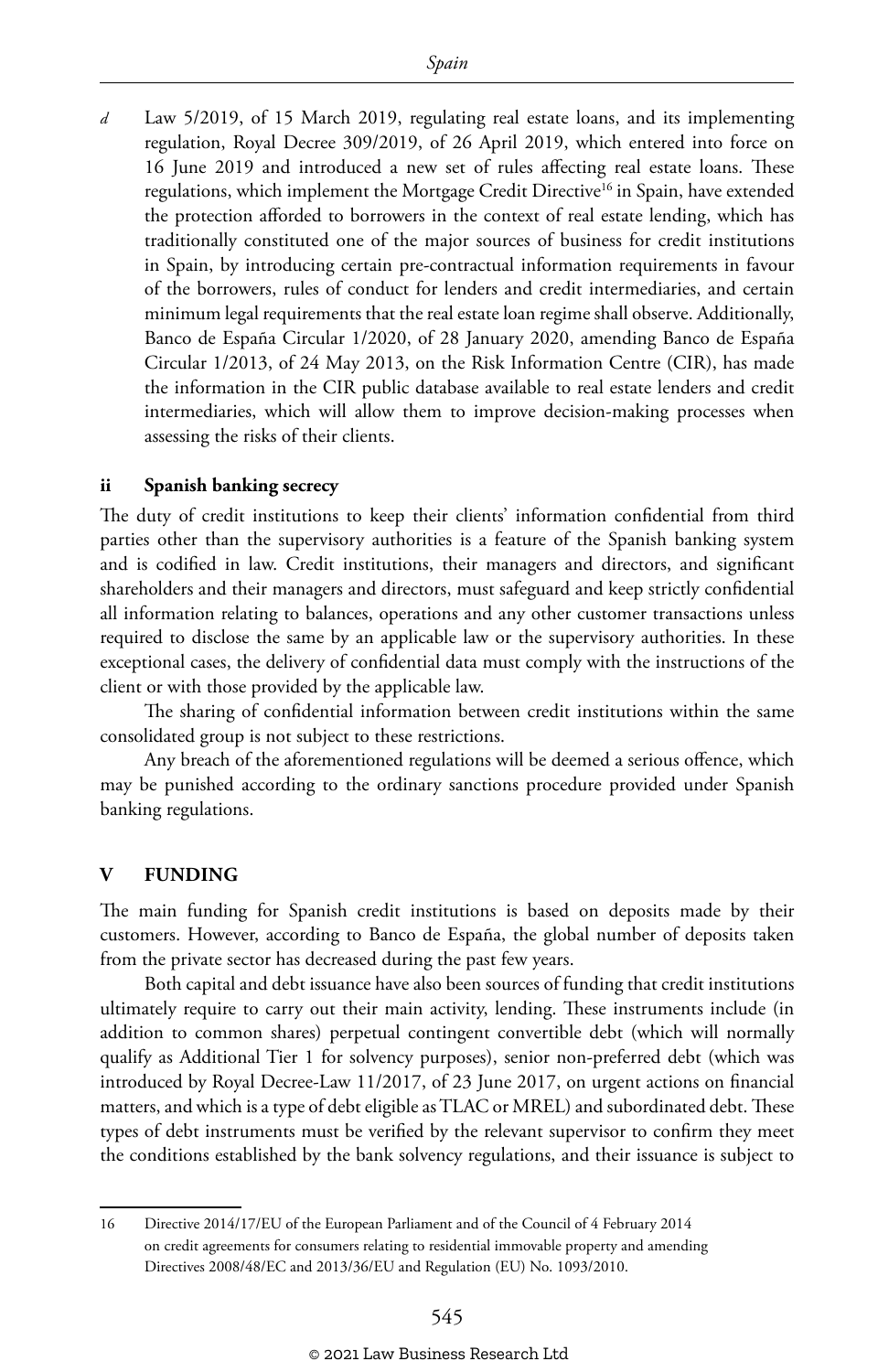the securities market regulations. In this regard, the Securities Market Law imposes relevant restrictions on the conditions of issuance of these instruments when they are to be marketed to retail investors. In a nutshell, a tranche of the issuance, which shall amount to at least 50 per cent of its total value, has to be addressed to qualified investors, and the face value of the issued instruments cannot be lower than a certain amount (which varies depending on the specific features of the instrument and the nature of the issuer).

#### **VI CONTROL OF BANKS AND TRANSFERS OF BANKING BUSINESS**

#### **i Control regime**

The Spanish regime for the prudential assessment of Banco de España regarding acquisitions and increases of holdings in Spanish credit institutions is contemplated in the Credit Institutions Solvency Regulations. The regime set forth therein must be construed in light of the entry into force of the SSM and the distribution of competencies between the ECB and the NCAs set out in the SSM Regulations.<sup>17</sup>

According to the regime established on the occasion of the entry into force of the SSM, the acquisition of a significant holding is subject to a mandatory pre-acquisition non-opposition from the ECB. The corresponding application shall be notified through Banco de España. A significant holding is defined as the direct or indirect holding (taking into account conditions regarding aggregation laid down in the Spanish regulations) of shares in the issued share capital or voting rights of a Spanish credit institution in excess of 10 per cent, as well as any holding below that threshold that allows the holder to have a notable influence on the corresponding credit institution. In accordance with Article 23 of Royal Decree 84/2015, notable influence shall be deemed to exist when there is the capacity to appoint or dismiss a board member of the corresponding credit entity.

A similar prior control procedure shall be carried out if the owner of a significant holding intends to increase that holding up to or above 20 per cent, 30 per cent or 50 per cent of the issued share capital or voting rights of a Spanish credit entity; or if, as a consequence of a potential acquisition, the relevant shareholder could acquire control of the Spanish credit institution.

The disposal of a significant shareholding in a Spanish credit entity, the reduction of a significant shareholding below 20 per cent, 30 per cent or 50 per cent of the issued share capital or voting rights of a Spanish credit entity, or the loss of control of a Spanish credit entity require prior notification to the competent supervisory body.

Likewise, immediate written notification to both the competent supervisor and the relevant credit entity is required if, as a result of the acquisition, the acquirer would hold, either on its own or in concert with other entities, directly or indirectly, 5 per cent or more of the issued share capital or voting rights of a Spanish credit entity.

<sup>17</sup> Council Regulation (EU) No. 1024/2013 of 15 October 2013 conferring specific tasks on the European Central Bank concerning policies relating to the prudential supervision of credit institutions and Regulation (EU) No. 468/2014 of the European Central Bank of 16 April 2014 establishing the framework for cooperation within the Single Supervisory Mechanism between the European Central Bank and national competent authorities and with national designated authorities (the SSM Framework Regulation).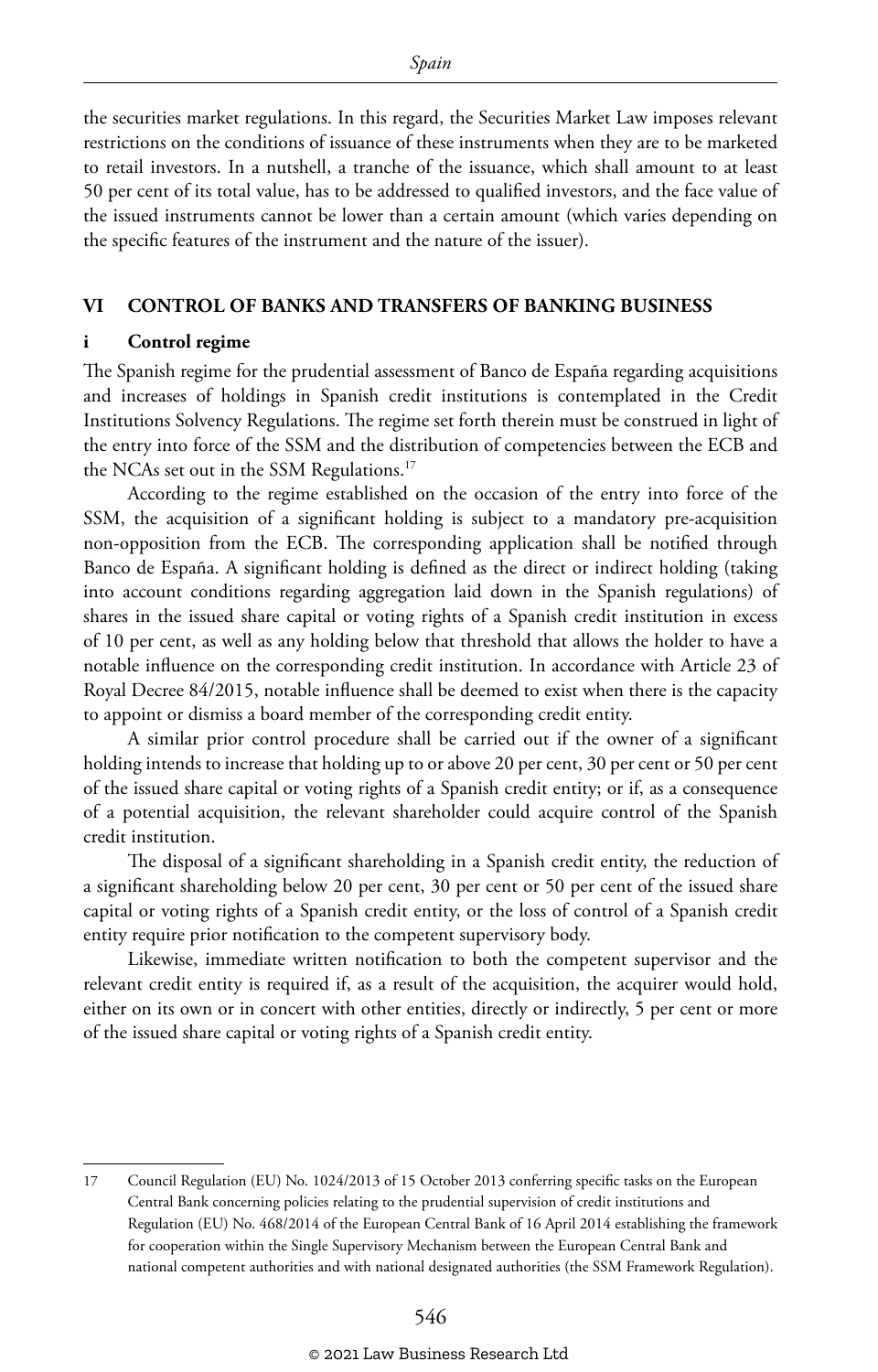The obligation to seek non-opposition for a proposed acquisition or increase of qualifying shareholding falls on the acquirer. However, the Spanish bank whose shareholding may be acquired must notify the competent supervisor as soon as it becomes aware of the proposed acquisition.

Within the framework of the assessment of the suitability of a potential acquirer and the financial strength of the proposed acquisition, a report from the Commission for the Prevention of Money Laundering and Monetary Infractions is needed, the aim of which is to ensure that the relevant credit entity is managed in a prudent manner taking into account the influence that may be exercised by the acquirer.

Lastly, in the context of the covid-19 crisis, a new foreign investment regulation was enacted whereby investments in credit institutions by certain non-EU and non-European Free Trade Association investors will be subject to an ex-ante administrative authorisation (the Screening Mechanism), which is required prior to the completion of any transaction that would result in such foreign investor holding a percentage equal to or exceeding 10 per cent of the capital in the relevant Spanish credit institution. Gun jumping the Screening Mechanism will result in the transaction being invalid and without any legal effect until the required authorisation is obtained. In addition, fines of up to the value of the investment could be imposed.

#### **ii Transfers of banking business**

The Spanish financial system has, during the past decade, moved towards greater consolidation, mainly for efficiency and profitability, in an increasingly mature financial market and as a consequence of the restructuring of the Spanish banking system. The need to strengthen solvency is also a key driving factor. Naturally, the same factors apply to transfers of banking business, particularly considering the crucial importance of size in gaining access to wholesale capital markets.

The transfer of banking business by virtue of mergers, total and partial spin-offs, or assignments of assets and liabilities, any legal or economic arrangement analogous to any such transaction, and any structural modification deriving from the foregoing, is subject, in addition to general corporate law, to regulatory approval from the Ministry of Economy, Industry and Competitiveness as set forth in the Credit Institutions Solvency Law and the Credit Institutions Solvency Regulations.

Special regimes for the transfer of banking businesses are also set out in the Recovery and Resolution Regulations (see Section III.iv).

#### **VII THE YEAR IN REVIEW**

Spain has experienced a sharp economic downturn in 2020, which is expected to be followed by a rebound in 2021. The outbreak of covid-19 in March 2020 had an unprecedented negative impact on economic activity, following the steady growth path experienced over the previous years. GDP growth stood at 1.9 per cent in 2019, consolidating the moderate growth of previous years. The disruption to economic activity caused by the pandemic, coupled with the necessary containment measures put in place in March 2020, resulted in a severe contraction in economic activity in the first half of 2020 (around 22 per cent compared to the end of 2019). With lockdown restrictions lifted gradually from May 2020, economic activity bounced back in the second half of the year. However, overall, 2020 closed with a GDP contraction of 11 per cent, which places activity at 2014–2015 levels. Spanish policy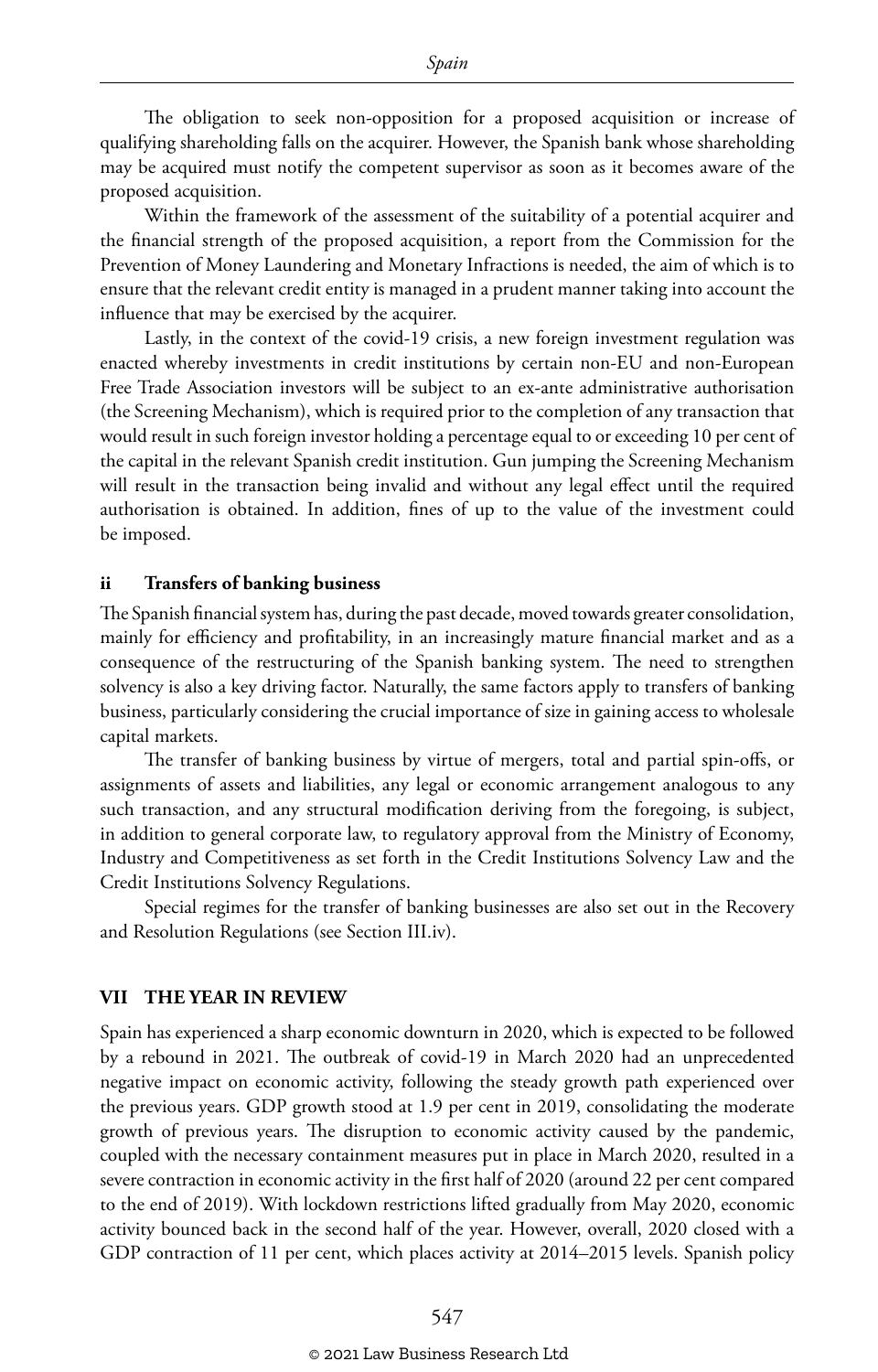measures have cushioned the impact of the covid-19 crisis and were aimed at limiting job losses and supporting the budget of households, self-employed professionals and companies, particularly SMEs, which are particularly sensitive and significant in Spain. In particular, existing short-time work schemes were eased for employers at the outset of the crisis so as to mitigate job losses. These schemes, which have been extended several times and are currently to remain in place until the end of May 2021, have done much to contain job losses but could not avoid them altogether. Hence, the unemployment rate fell sharply to 16.1 per cent at the end of 2020. Additionally, liquidity was enhanced by new bank loans backed by guarantees of the state-owned development bank, the ICO, tax deferrals were allowed and moratoriums on mortgage debt payments and consumer finance were granted to the particularly vulnerable (under certain terms), among other measures.

The banking sector entered the crisis with more robust balance sheets than in the 2008 financial crisis, as well as with strong liquidity and adequate capitalisation, enabling it to remain stable in 2020. Although the reduction in non-performing loans (NPLs) has slowed down, there have not been significant inflows of new NPLs due to the aforementioned policy support measures that were introduced by the public authorities. In addition, provisioning levels have remained stable, with total impairments on NPLs representing a similar level to that of the previous year, mainly due to the European Banking Authority and the Banco de España guidelines issued in 2021, which significantly altered the way in which banks categorise risks and provision for expected credit losses. A significant proportion of new business loans granted in 2020 were covered by public guarantees, which effectively ensured that companies can continue to cover their liquidity needs while demand gradually recovered. Although these temporary measures have generally helped to cushion companies from a fall in revenues, the short-term nature of the measures could lead to significant non-payments following the expiry of the moratorium and the materialisation of corporate insolvencies that, in turn, will have a downside effect for productive capacity and employment figures. While several measures have also been implemented to address the consequences of the covid-19 crisis on insolvency (among other things, the temporary suspension until March 2021 of the obligation to file an insolvency petition and the exemption of the subordinated treatment of new financing provided by specially related persons to the debtor during the state of emergency), this will need to be complemented with more structural measures, such as effective debt resolution processes and restructuring frameworks, for corporate businesses. The new restated text of the Spanish Insolvency Law, approved by Royal Decree-Law 1/2020, of 5 May 2020, will be rapidly tested in the forthcoming insolvency context.

#### **VIII OUTLOOK AND CONCLUSIONS**

Spanish credit institutions were deeply affected by the 2007 financial crisis, which gave rise to an incredibly sharp increase in the level of impaired assets (both NPLs and foreclosed real estate assets) and an abrupt slump in entities' profitability. To address these problems, an intense process of recapitalisation and restructuring of the sector took place, which was accompanied by the setting up of a new regulatory framework. As a consequence, the Spanish credit institution sector has notably concentrated and the solvency position of its actors has considerably improved, while at the same time the regulatory landscape applicable to credit institutions has changed notably. Thus, Spain's banking sector is now made up of fewer banks with adjusted risk profiles and improved corporate governance. Nevertheless, there is still room for more consolidation, particularly among medium-sized banks, which could benefit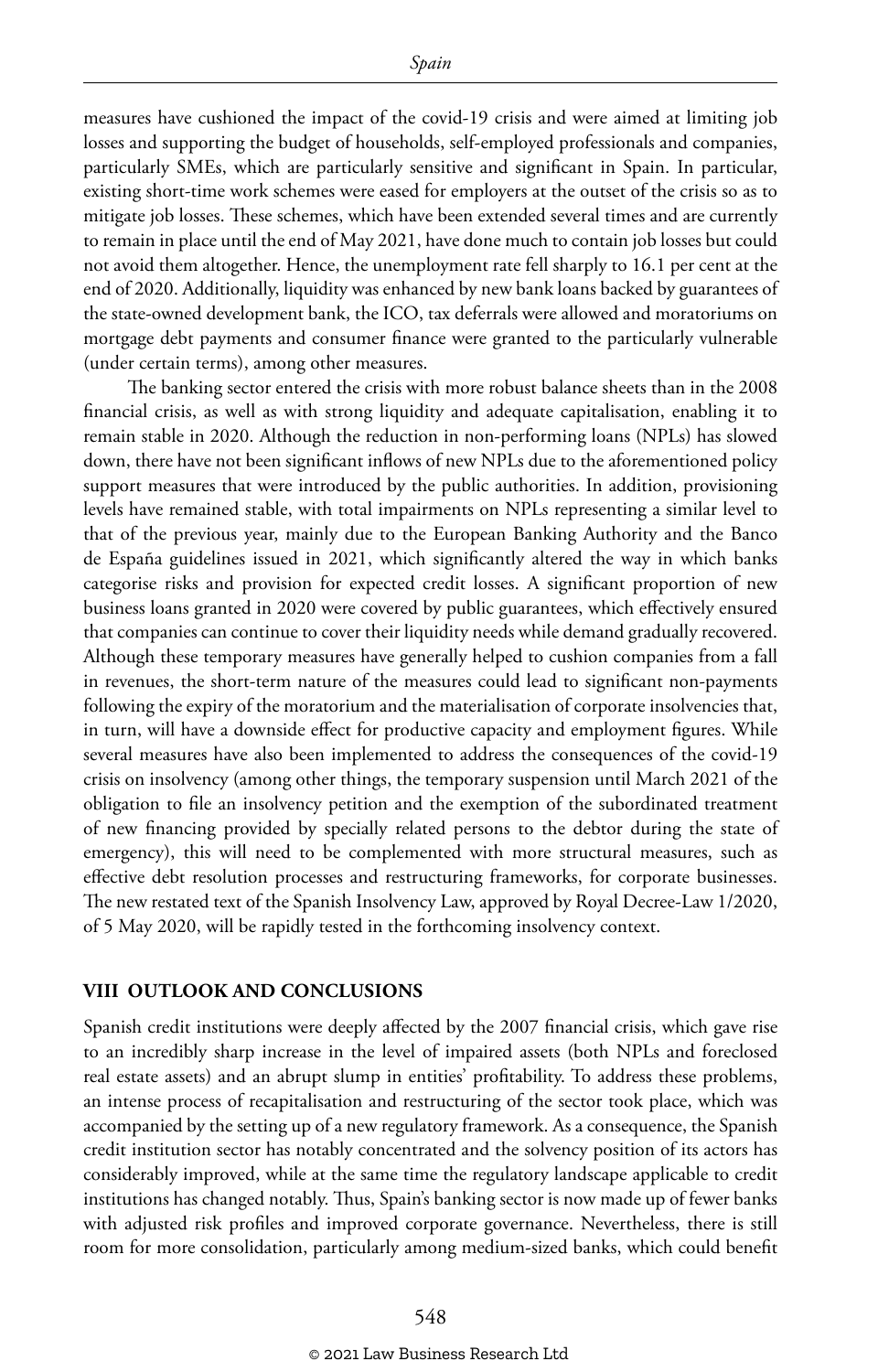from holding stronger and diversified franchises, gaining size and diluting the impact of fixed-cost bases, while facilitating IT and digitisation investments and accessing funding markets more easily. In fact, the consolidation in the banking sector has gained momentum with three ongoing merger transactions initiated in 2020: CaixaBank and Bankia, which is pending completion; Unicaja and Liberbank, which is pending approval by their respective general shareholders' meetings; and BBVA and Banco Sabadell, which kicked-off negotiations for the integration of the two entities.

The Spanish credit institution industry faces important challenges, the most notable of which are the following:

- *a* a high number of impaired assets accumulated in the balance sheet of credit institutions, which entities attempt to reduce;
- *b* a low interest rate environment in the eurozone, which is likely to persist in the short term, and which notably impacts the profitability of credit institutions;
- *c* increasingly demanding capital and liquidity requirements applicable to credit institutions (such as the TLAC requirement) as well as the new resolution framework that demands credit institutions to issue debt securities that comply with MREL requirements, all introduced by the new banking reform package;
- *d* the need to undergo a digital transformation process to incorporate new digital and payment technologies to compete against new technologies and actors that differ from traditional credit institutions (e.g., fintech entities);
- the restoration of customer confidence in credit institutions in light of the profuse consumer litigation against them and because of their crisis management reputation; and
- *f* climate change and the transition to a more sustainable economy and the need to comply with the requirements of upcoming laws in this field.

All such challenges will have to be faced in a context in which the full impact of the covid-19 crisis on the Spanish financial sector continues to be uncertain, although stability has been maintained thanks to policy measures introduced by the public authorities and resilience built by the banking sector over recent years.

Importantly, in July 2020, the European Council approved a recovery package amounting to  $\epsilon$ 750 billion (the Next Generation EU funds), the largest part of which constitutes the €672.5 billion Recovery and Resilience Facility (RRF), which will make loans (€360 billion) and grants (€312.5 billion) available to support reforms and investments undertaken by EU countries. Between 2021 and 2026, Spain is expected to receive €59.2 billion in grants, and may request up to  $E$ 140 billion in grants and loans from the RRF. It is expected that initial RRF disbursements will take place by mid-2021. The Next Generation EU funds are in addition to the EU's 2021-2027 multi-annual budget amounting to  $€1,074.3$  billion (the Multiannual Financial Framework 2021–2027 (MFF)). Unlike the MFF, which is funded through contributions by Member States and certain common taxes, the Next Generation EU funds will be financed through debt issuance on capital markets by the European Commission itself. It is envisaged that the Next Generation EU funds will increase the growth potential and resilience of the Spanish economy and accelerate green and digital transitions. In fact, at least 37 per cent of the funds must be used to meet climate objectives and 20 per cent must be focused on digital transformation. However, to access these resources, Member States will be required to design 'recovery and resilience plans', which will be evaluated by the EC and be in compliance with the specific recommendations and investment criteria for each country.

#### © 2021 Law Business Research Ltd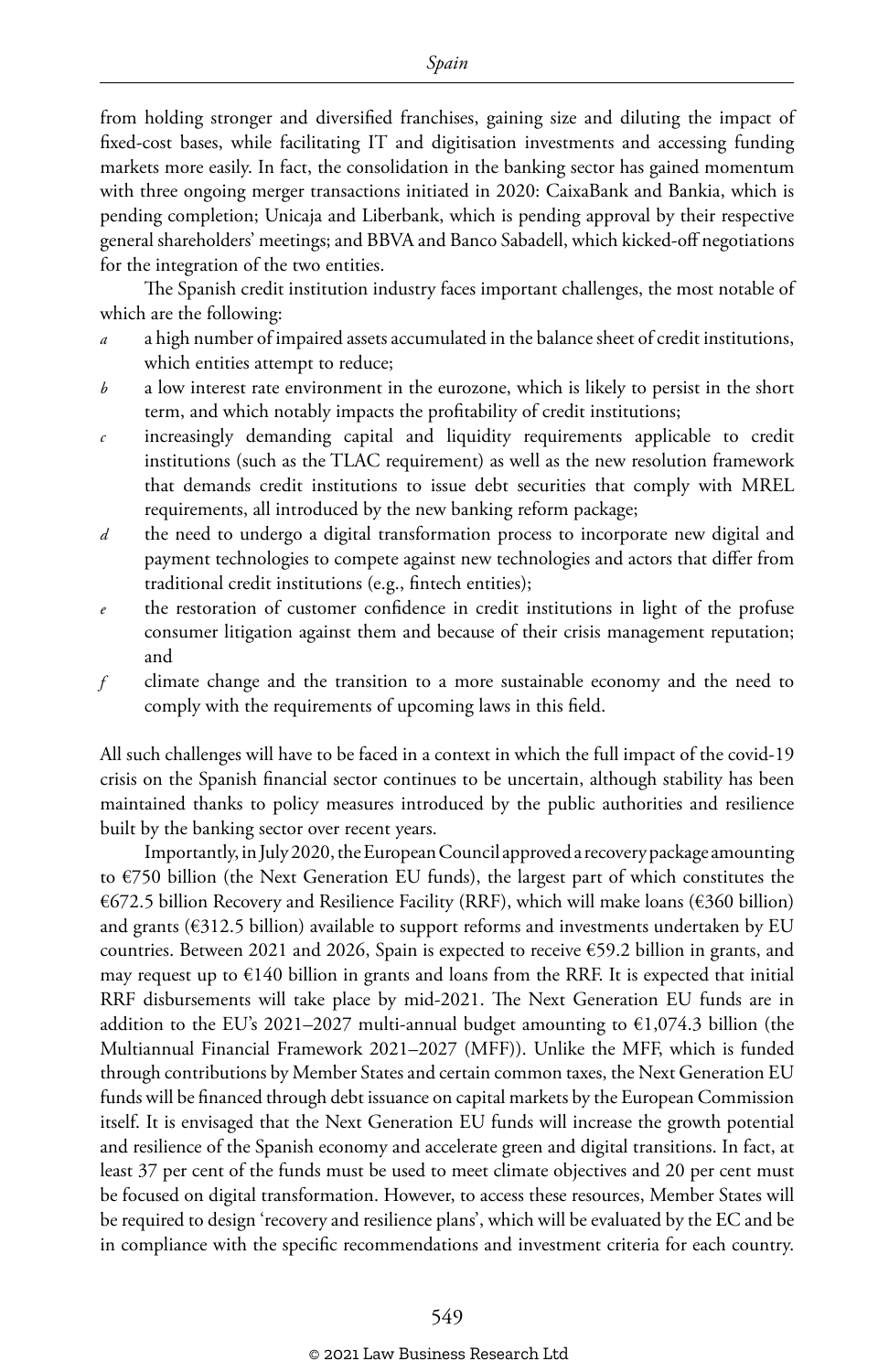By the end of April 2021, countries must send the final versions of their national recovery and resilience plans to the European Commission, which will assess them within a maximum of two months, checking that investments and reforms focus on the pillars set forth in the RRF.

Although Spain is still managing the health crisis, with its fluctuating rates of infection and death, the deployment of vaccines against covid-19 and the use of significant EU funding to support recovery are expected to lift economic activity over the coming months.

As regards other important regulatory developments in the first part of 2021, it is expected that the new text of the Spanish Companies Law and other financial regulations will be published soon, including the amendments to the bill of law recently approved by the Spanish Senate. Further to transposing the second Shareholder Rights Directive,<sup>18</sup> the reform of the Spanish Companies Law will include important amendments in respect of related-party transactions, the regime for share capital increases, the issue of convertible notes in listed companies, shareholder engagement and directors' remuneration policies.

<sup>18</sup> Directive (EU) 2017/828 of the European Parliament and of the Council of 17 May 2017 amending Directive 2007/36/EC as regards the encouragement of long-term shareholder engagement.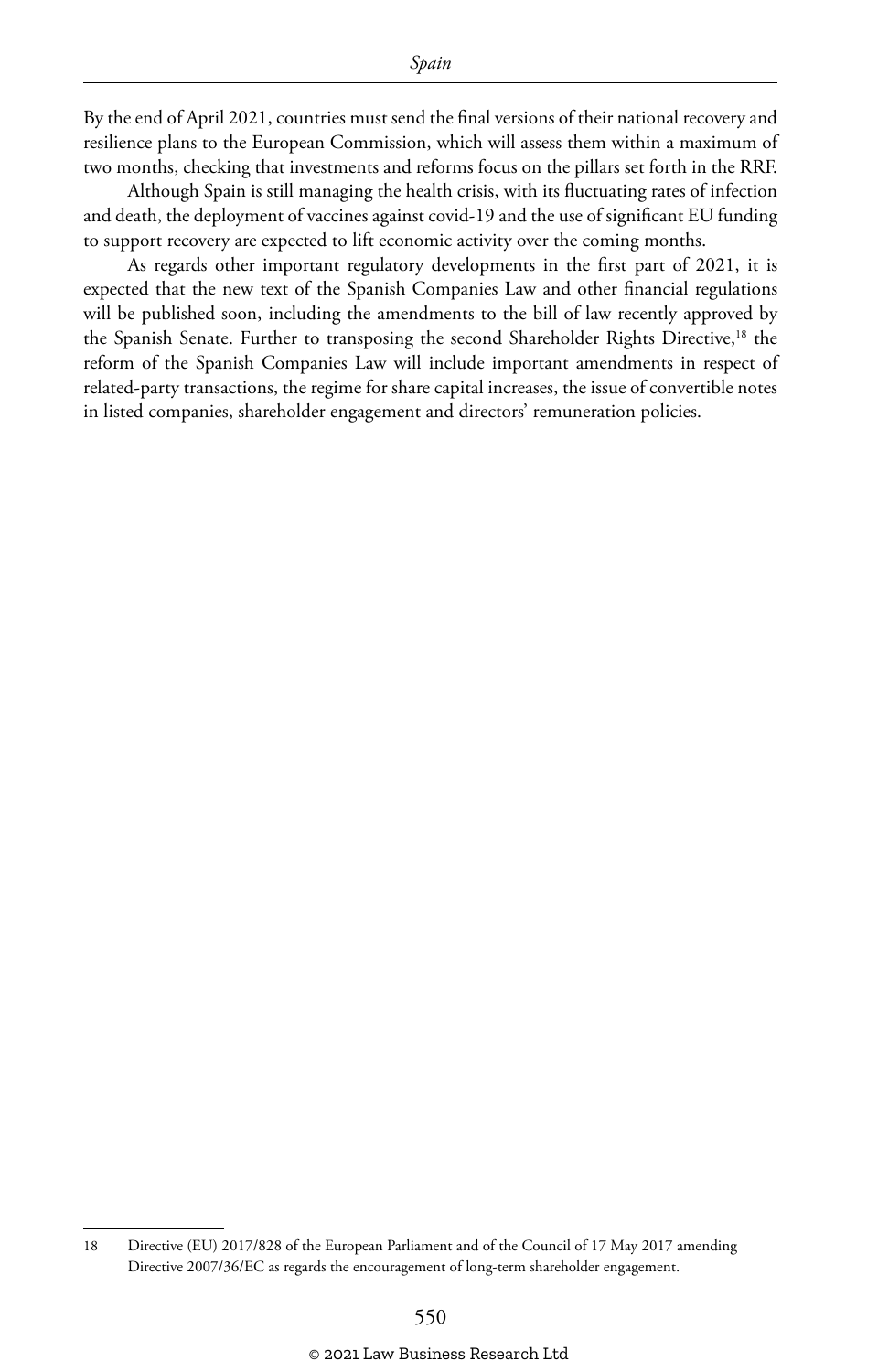# ABOUT THE AUTHORS

#### **JUAN CARLOS MACHUCA**

#### *Uría Menéndez Abogados, SLP*

Juan Carlos Machuca joined Uría Menéndez in Madrid in 1996, and has worked out of the firm's London office since January 2000. He is the current resident partner in London.

Mr Machuca's practice focuses on corporate law, banking, finance, regulatory matters, investment funds, private equity and capital markets. He also advises clients on M&A transactions and on insolvency and restructuring proceedings.

In 2007, Mr Machuca was one of the winners of the *Iberian Lawyer* 40 Under Forty awards, which recognise the achievements of the new generation of top lawyers in Spain and Portugal.

#### **ALFONSO BERNAR**

#### *Uría Menéndez Abogados, SLP*

Alfonso Bernar joined Uría Menéndez in Madrid in 2014. From 2019 to 2020, he was seconded to the firm's London office.

Mr Bernar's practice focuses on M&A and securities law. He also advises on wide-ranging corporate matters, such as corporate governance and national and international contracting, and regulatory aspects concerning financial activities, such as banking and investment and payment services.

Mr Bernar has been involved in numerous transactions, including all types of M&A deals and capital market transactions, including issuances, offers (public and private), listings and delistings of shares, preferential subscription rights, bonds (simple, convertible, exchangeable and high yield), commercial paper, and in the defence and launching of tender offers, spin-offs and M&A involving public and private companies.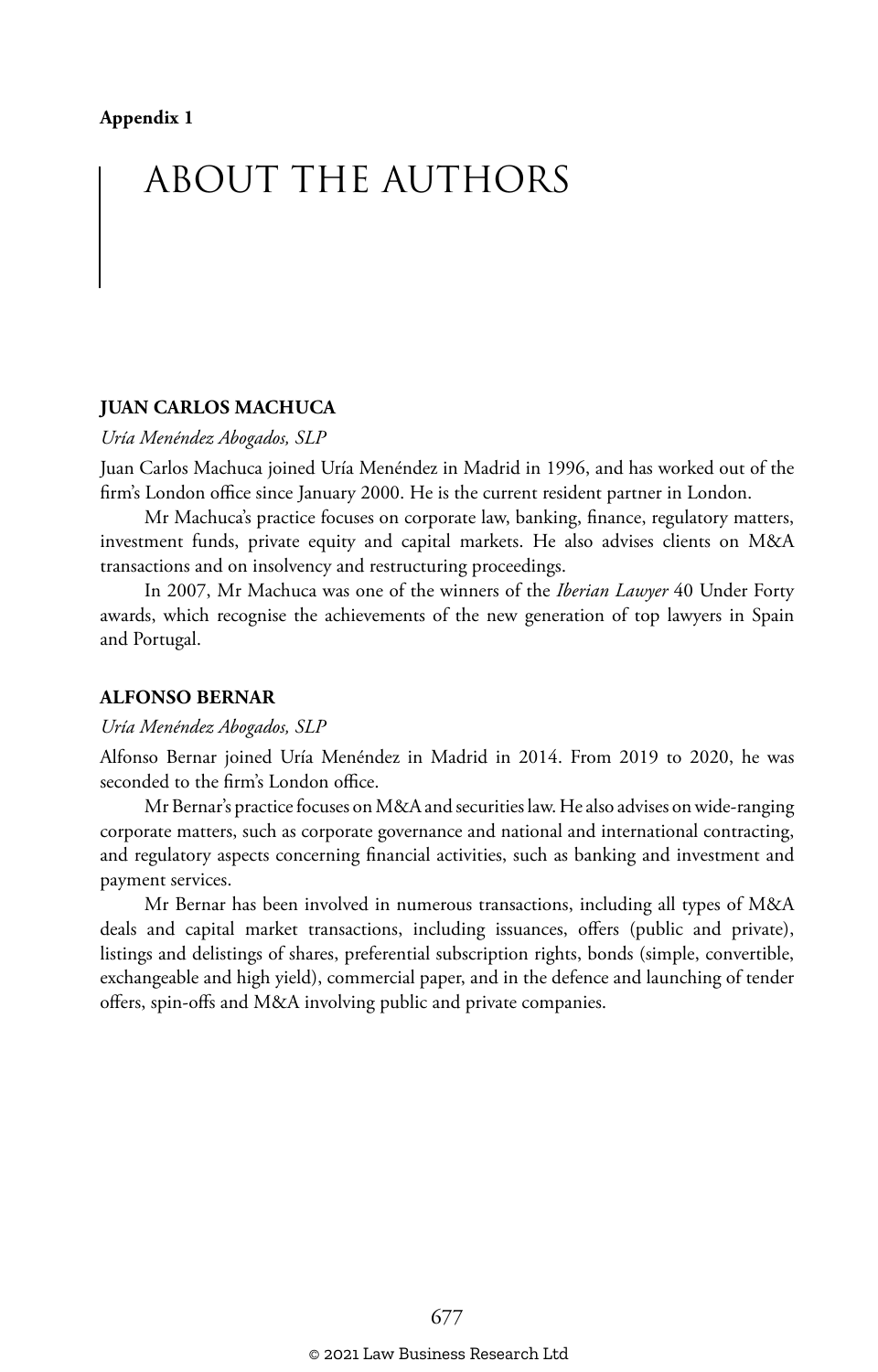#### **URÍA MENÉNDEZ**

Uría Menéndez Abogados, SLP Príncipe de Vergara, 187 Plaza de Rodrigo Uría 28002 Madrid Spain Tel: +34 91 586 0667 alfonso.bernar@uria.com

125 Old Broad Street, 17th Floor London EC2N 1AR United Kingdom Tel: +44 20 7260 1800 juancarlos.machuca@uria.com

www.uria.com